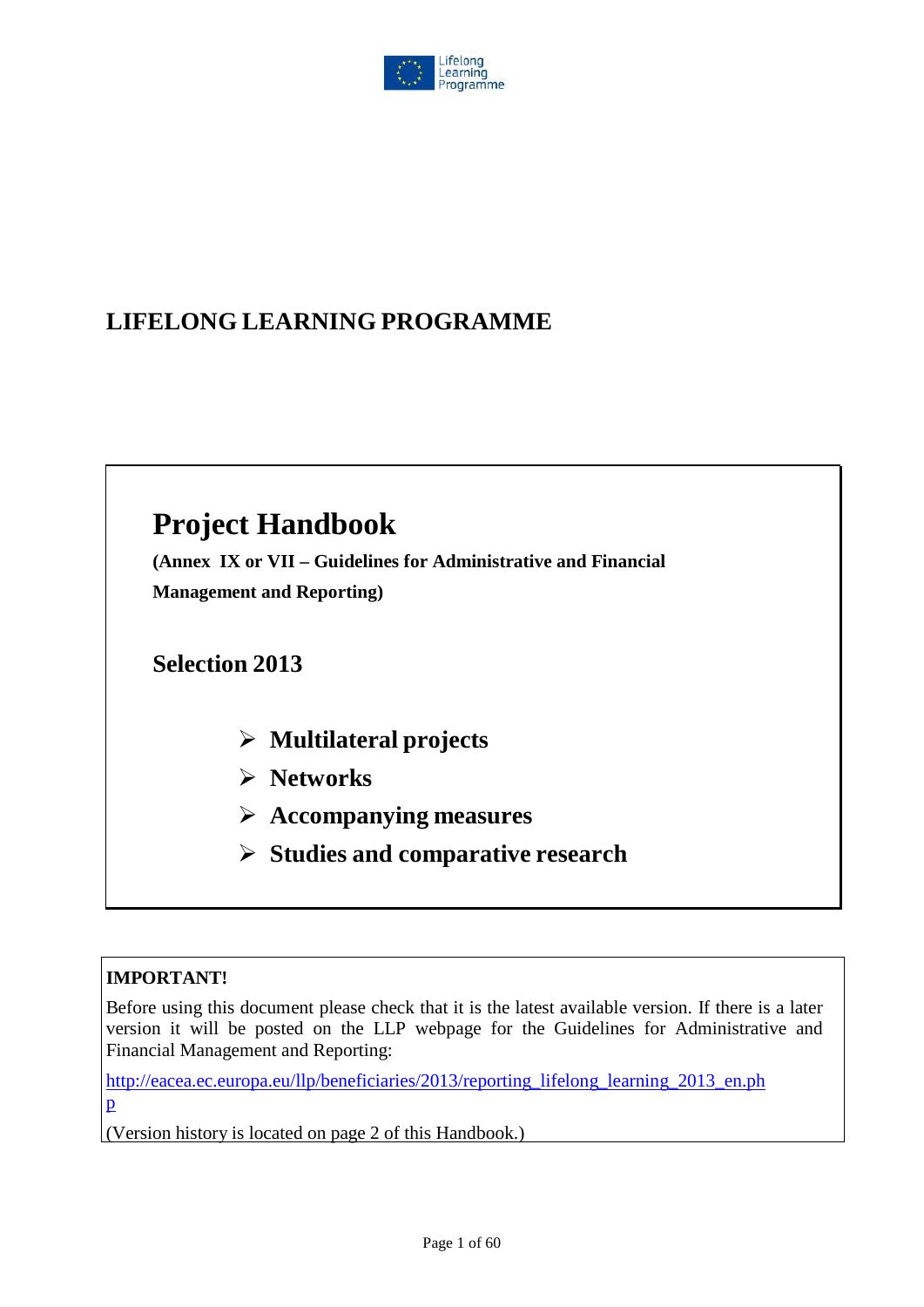

### *Version History*

| <b>Version</b> | Date            | <b>Comments</b>                                             |
|----------------|-----------------|-------------------------------------------------------------|
|                | January<br>2014 | First version for release with contractual package<br>2013. |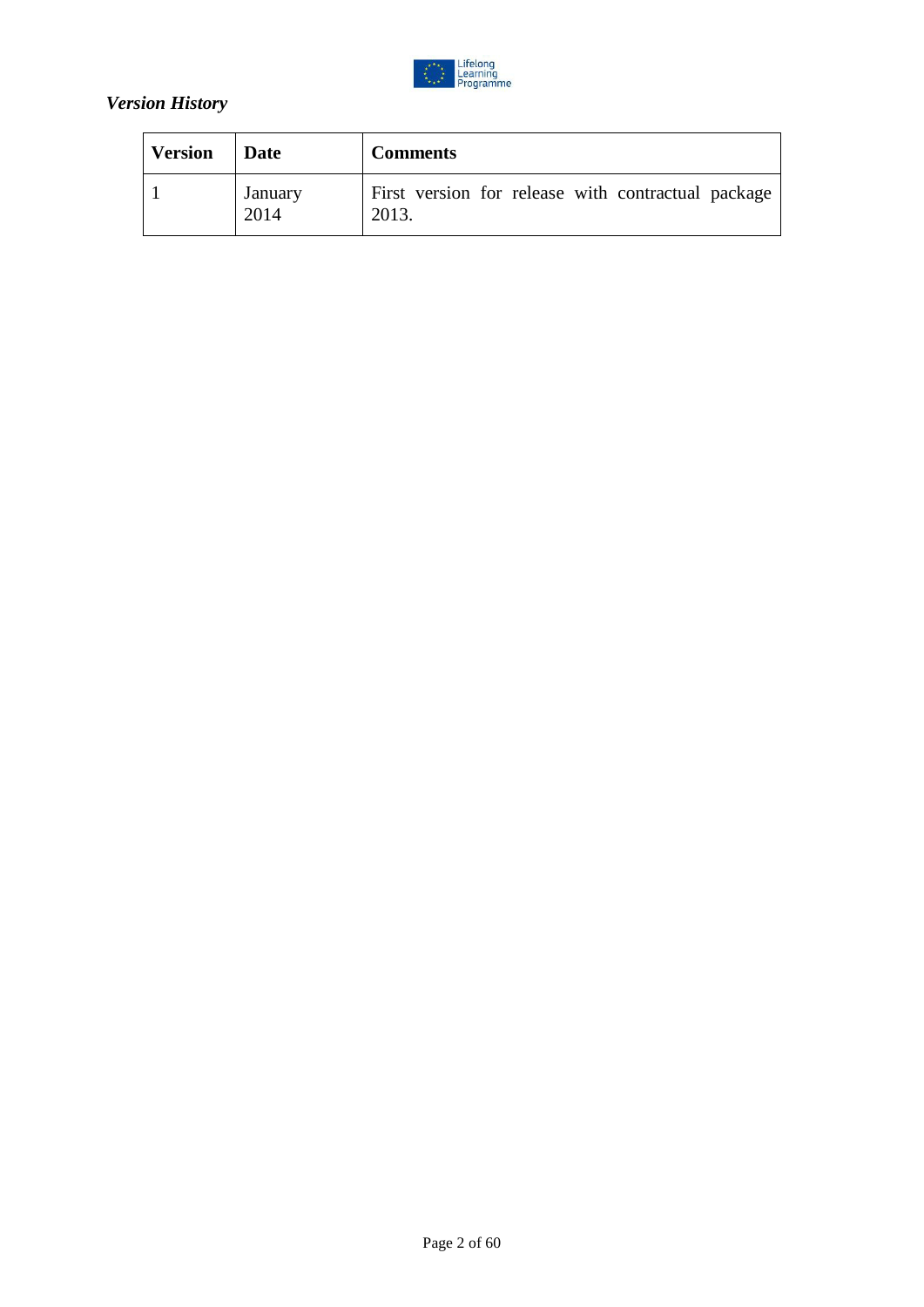

# **Table of Contents**

| 1.6.1 Changes in the partnership: withdrawal or replacement of co-beneficiaries (partners)  26 |  |
|------------------------------------------------------------------------------------------------|--|
| 1.6.2 Change of the coordinator or change of name/address of the coordinator (main beneficiary |  |
|                                                                                                |  |
|                                                                                                |  |
|                                                                                                |  |
|                                                                                                |  |
| 1.6.7                                                                                          |  |
|                                                                                                |  |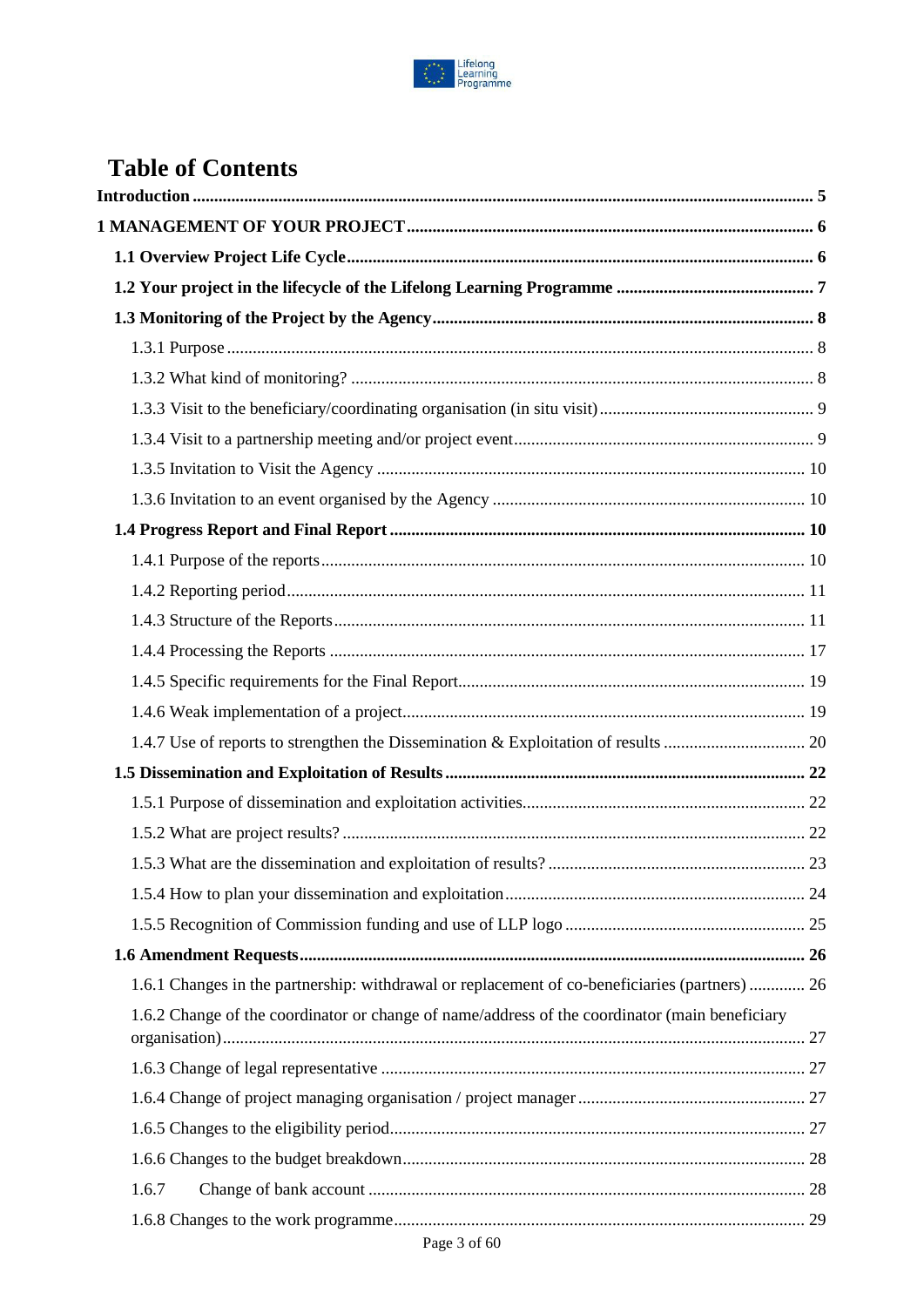

| <u>Programme</u>                                                                                    |  |
|-----------------------------------------------------------------------------------------------------|--|
|                                                                                                     |  |
|                                                                                                     |  |
|                                                                                                     |  |
|                                                                                                     |  |
|                                                                                                     |  |
|                                                                                                     |  |
|                                                                                                     |  |
|                                                                                                     |  |
|                                                                                                     |  |
|                                                                                                     |  |
|                                                                                                     |  |
|                                                                                                     |  |
|                                                                                                     |  |
|                                                                                                     |  |
|                                                                                                     |  |
|                                                                                                     |  |
|                                                                                                     |  |
|                                                                                                     |  |
|                                                                                                     |  |
|                                                                                                     |  |
| 3.2.3 Report of Factual Findings on the Final Financial Report ("Audit Certificate") – Type I OR II |  |
|                                                                                                     |  |
|                                                                                                     |  |
|                                                                                                     |  |
|                                                                                                     |  |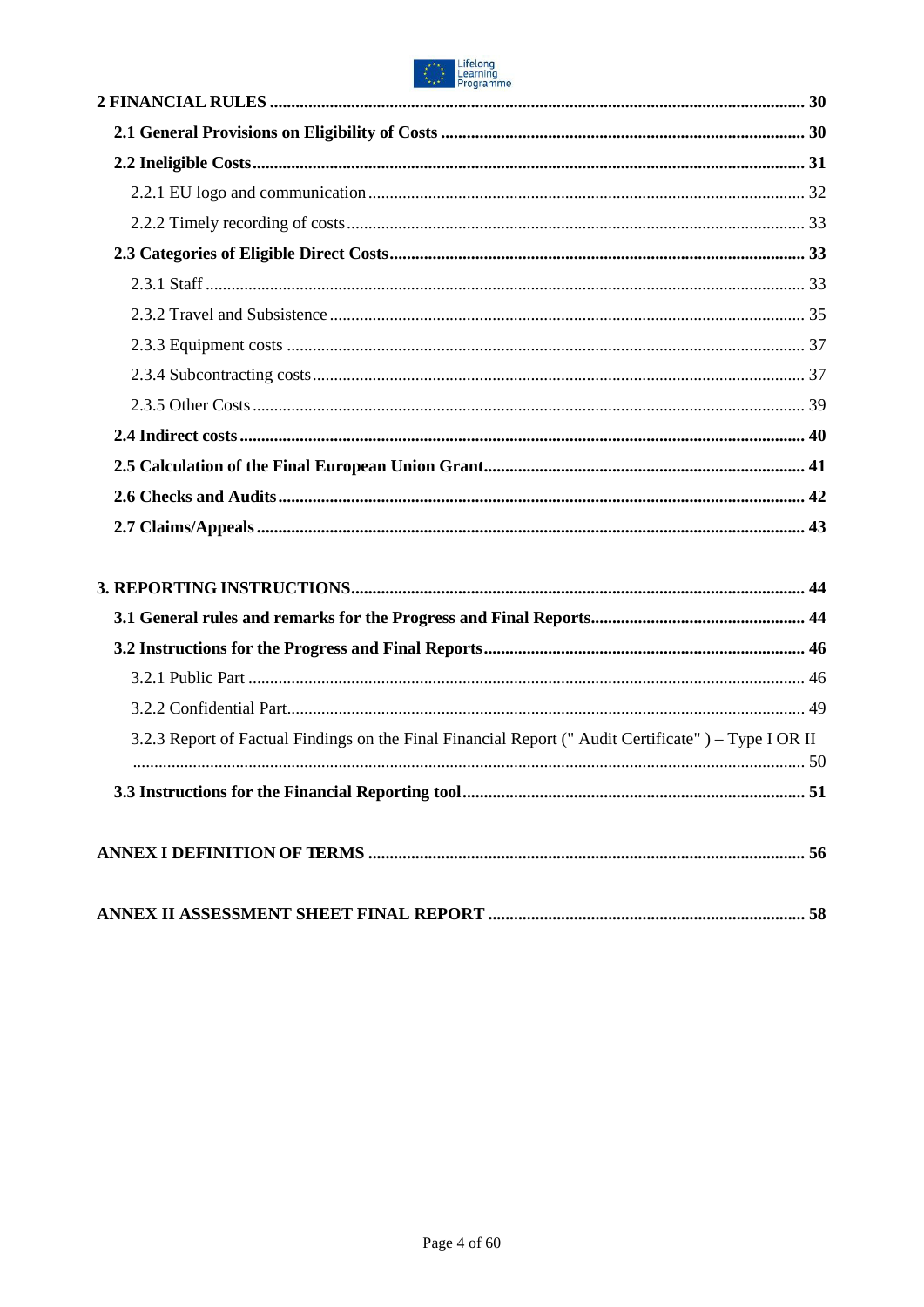

# <span id="page-4-0"></span>**Introduction**

#### *Purpose of the Handbook*

The Handbook applies to grants awarded in 2013 under the Lifelong Learning Programme. This includes the following types of project (action): Multilateral Projects; Networks; Accompanying Measures; Studies and Comparative Research. The Handbook and accompanying reporting templates form Annex  $IX<sup>1</sup>$  $IX<sup>1</sup>$  $IX<sup>1</sup>$  of your grant agreement ('Guidelines for administrative and financial management and reporting'). The Handbook is intended to serve as an aid to beneficiaries and a management tool for projects. Its principal aims are to:

- help beneficiaries<sup>[2](#page-4-2)</sup> to manage their project and run them efficiently;
- clarify matters arising from the grant agreement and its annexes;
- provide practical information that may be referred to throughout the project's life;
- provide guidance on the methods of project monitoring and on the dissemination and exploitation of a project's results/products;
- provide guidance on how to handle the financial side of projects in such a way that financial statements can be readily drawn up;
- promote the sound financial management of a project and ensure that the best results/products are delivered at reasonable cost;
- encourage smooth relations between the parties involved by setting out an operational framework for the project.

#### *Other Documents*

This document should be read in conjunction with your grant agreement, the Call for proposals 2013, the Guidance notes – Report of Factual Findings on the Final Financial Report – Type I, II or List of supporting documents and the Guide for applicants.

#### *Feedback*

The Agency is interested in receiving feedback from the people who use the Handbook and the reporting templates that accompany it. Therefore, you are invited to provide feedback allowing the Agency to refine the documents to the benefit of all.

Feedback can be sent to the Agency via the mailbox: [eacea-llp@ec.europa.eu.](mailto:eacea-llp@ec.europa.eu)

<span id="page-4-1"></span> $<sup>1</sup>$  Annex IX (multi beneficiary contract) or Annex VII (mono beneficiary contract)</sup>

<span id="page-4-2"></span><sup>&</sup>lt;sup>2</sup> In a multi-beneficiary agreement the coordinator is always defined as the signatory of the grant agreement even if another partner can be chosen to coordinate the daily implementation of the project. On the other hand, the mono-beneficiary contract defines the coordinator as the beneficiary or partner coordinating the project.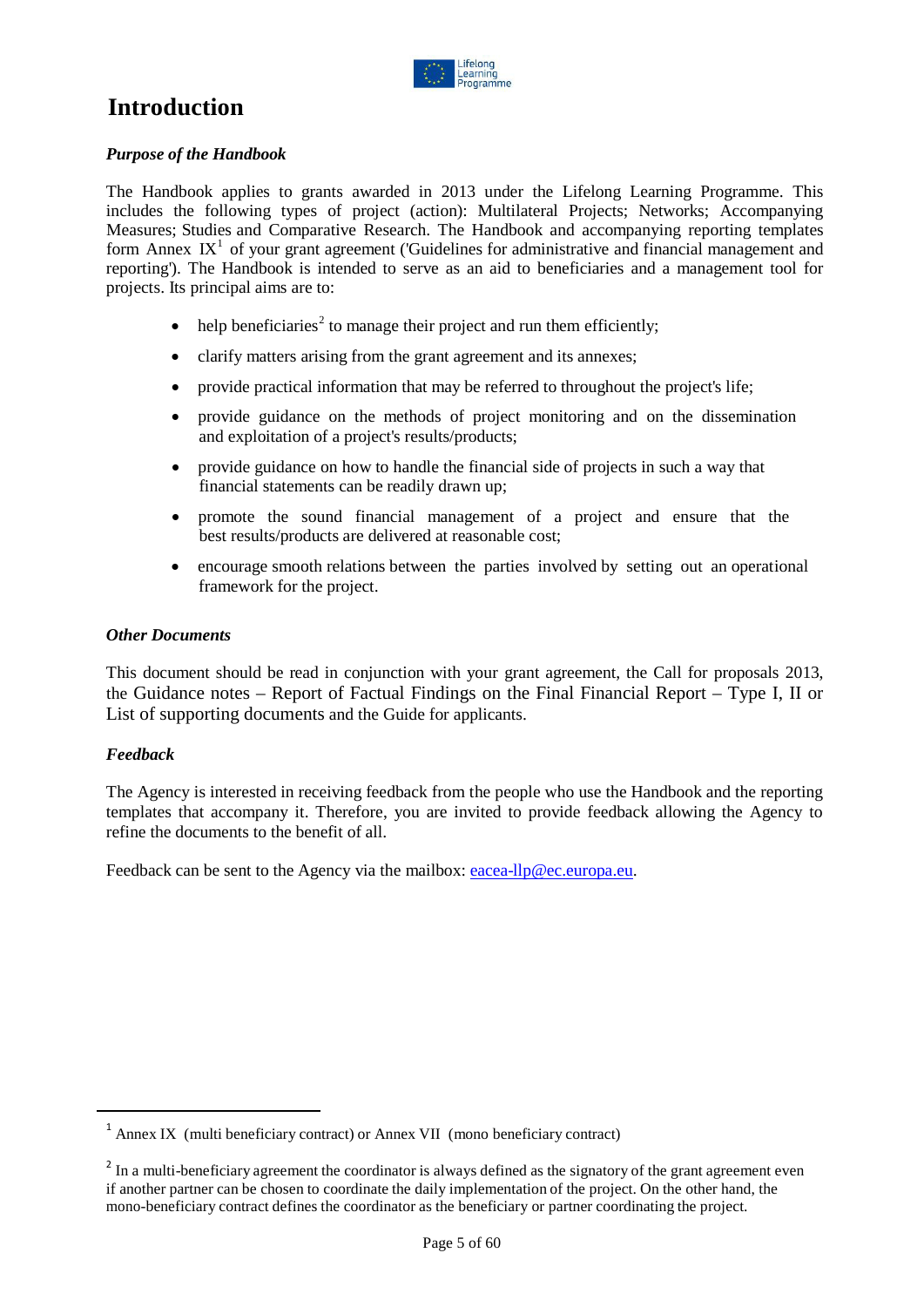# **1 MANAGEMENT OF YOUR PROJECT – 1.1 Overview Project Life Cycle**

<span id="page-5-1"></span><span id="page-5-0"></span>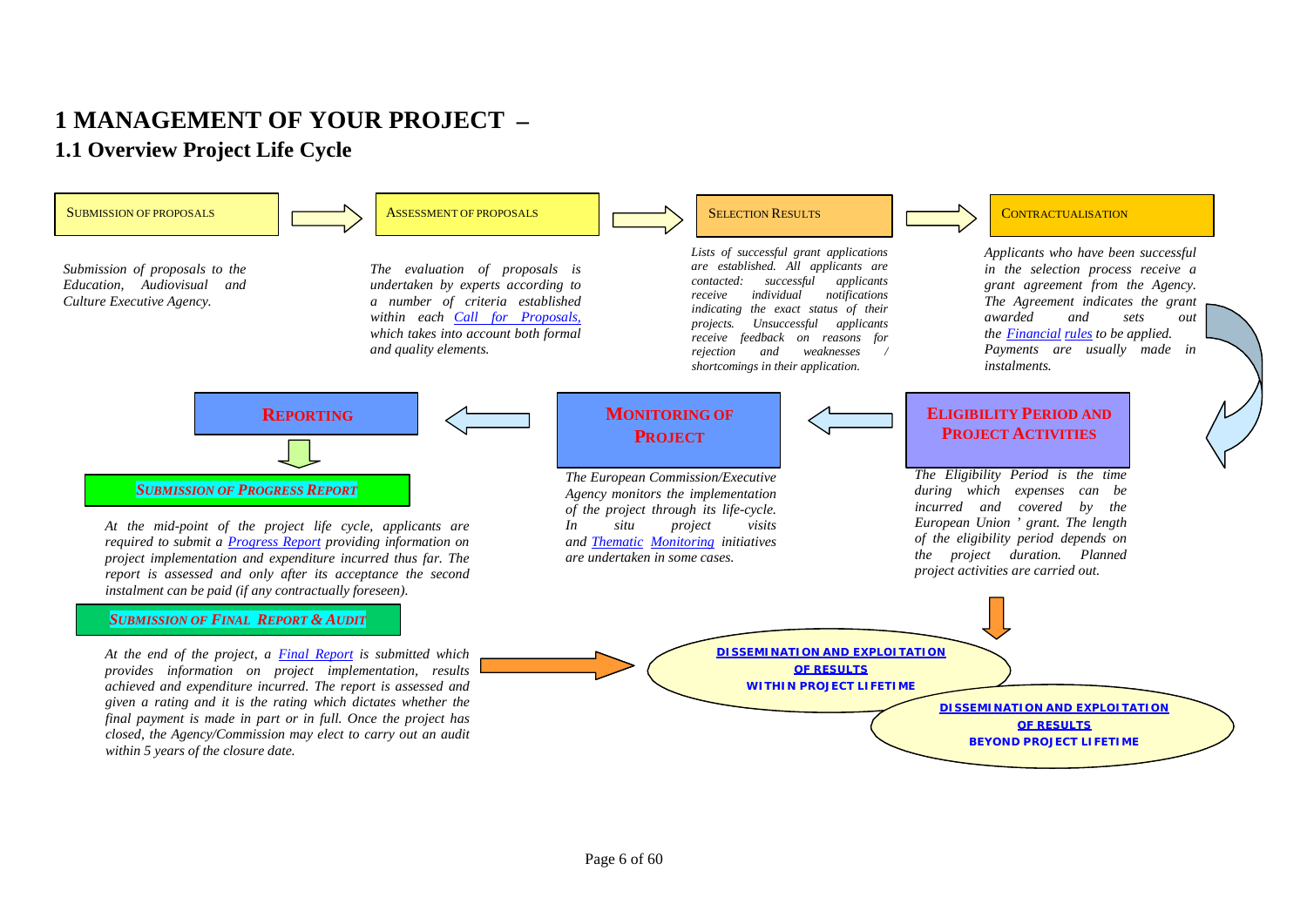

### <span id="page-6-0"></span>**1.2 Your project in the lifecycle of the Lifelong Learning Programme**

The Lifelong Learning Programme is implemented via an annual Call for proposals in response to which you submitted an application. With the help of external experts, the Agency evaluated your application and decided to allocate European Union funds for the realisation of the project you proposed. Because your project is funded by the Lifelong Learning Programme, it is expected to contribute to the policy priorities for which the programme was established. The full results of the selection are published on the Agency's website.

Your project starts with the signature of the grant agreement by the last party and must follow the work programme that is included in that grant agreement. Through the implementation of your project you carry out a number of activities and follow the milestones in accordance with the rules set out in the grant agreement. The Agency cofinances the costs incurred in carrying out the project activities from the beginning until the end of the eligibility period set out in the grant agreement. Any project activities occurring outside of the eligibility period are not eligible for funding.

Depending on the evaluation of the financial capacity of the beneficiary organisation, the Agency may seek a financial guarantee before the pre-financing payment(s) are made.

At the beginning of the project the Agency transfers to you a first pre-financing payment which amounts to the percentage of the European Union's contribution to the project costs set out in the grant agreement. Depending on the duration of the project, there may be a second prefinancing payment. At the end of the project and after approval of the project results, analysis and approval of the costs incurred, the Agency will execute the final payment which is made up of the contractual percentage of the total eligible actual costs less the payments already made less the interests earned on the pre-financing payments.

To enable the Agency to monitor and assess the achievements of your project, you are required to submit a progress report and a final report. The progress and final reports have a Public Part – for widespread, public dissemination – and a Confidential Part for Agency use only. (see section 1.4 below). However, for projects of a shorter duration the progress report may not be required. Generally speaking, the Agency uses external expertise to assess the progress of a project and the quality of its results. As part of the monitoring activity, the Agency may organise a meeting with the key people on your project, whether in Brussels or at your premises.

If during the project's lifetime the need for modifications to the grant agreement arises, you may request an amendment to the Agency **PRIOR** to the change(s) (see Section 1.6).

Dissemination and exploitation of your project and its results are very important as they determine the extent to which your results reach the intended audience and are subsequently utilised. Poor dissemination in particular can lead to duplicated effort and wasted resources. It is important therefore that you plan thoroughly your dissemination and exploitation strategy right from the beginning of the project.

After the project's closure, independently of the report on factual findings made by an auditor to be transmitted with the final report, the Agency reserves the right to launch an audit to verify the accounts. The grant agreement includes a specific requirement to keep records (accounts and all supporting documents) for 5 years after the final payment is transferred to the beneficiary's account.

These areas are now presented in more detail in the body of this document.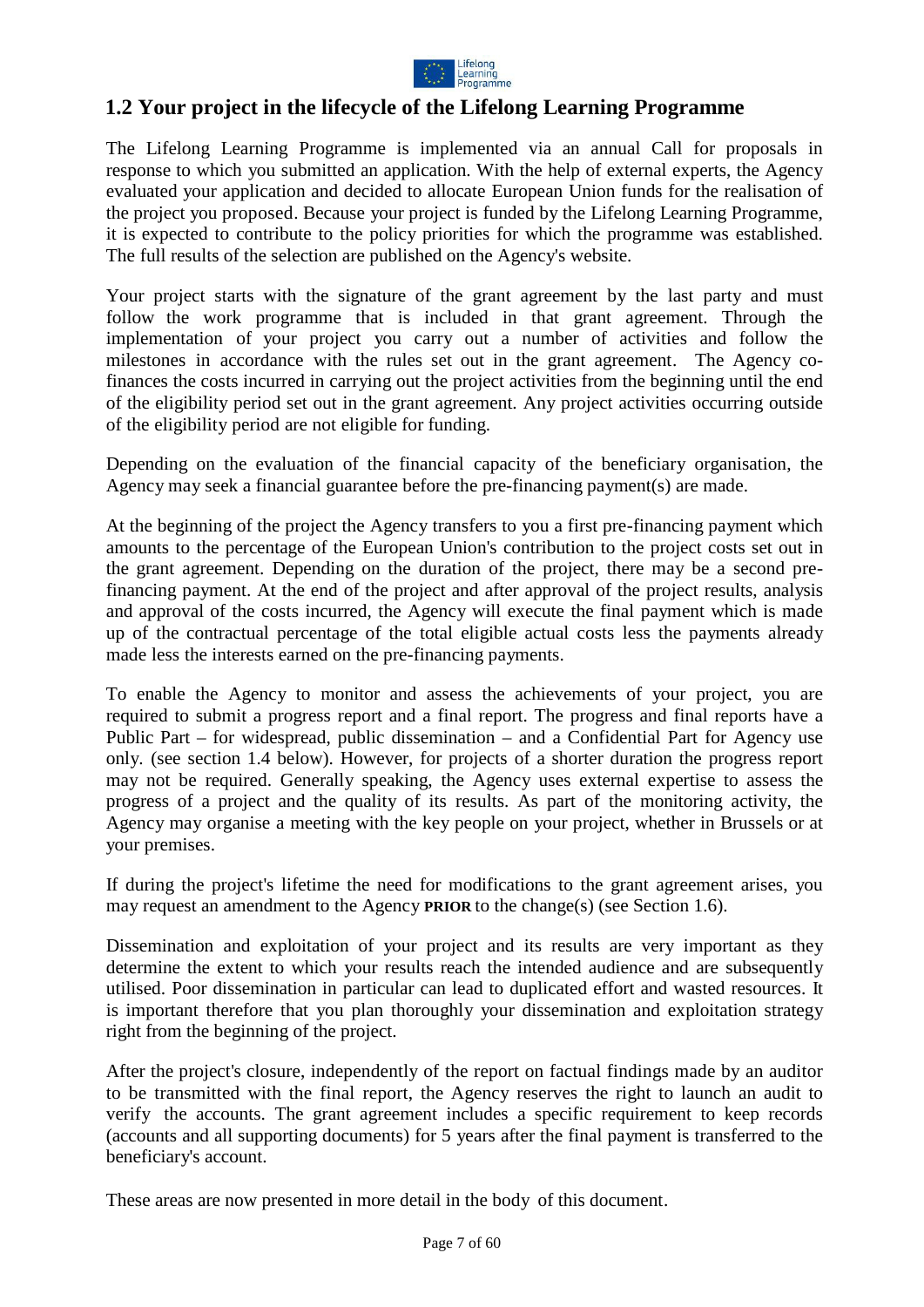

# <span id="page-7-0"></span>**1.3 Monitoring of the Project by the Agency**

#### <span id="page-7-1"></span>*1.3.1 Purpose*

The main purpose of the monitoring is to provide support for each project, to offer guidance and advice which can be integrated by the project team as it endeavours to achieve a successful outcome. Monitoring also ensures that projects fulfil their stated objectives and allows the identification of good practices and lessons learned so that others may benefit from them.

#### <span id="page-7-2"></span>*1.3.2 What kind of monitoring?*

Monitoring may cover operational and/or financial aspects and may be performed in one or more of the following ways:

- an assessment of the work carried out and reported by the project (for this the Agency normally uses external expertise to analyse and assess the reports);
- a visit by Agency representatives to the premises of the beneficiary/coordinating organisation (*in situ* visit);
- a visit by Agency representatives to a project event or partnership meeting;
- a visit by experts to review the work of the project and report back to the Agency;
- a visit by project representatives to the Agency;
- an invitation to project representatives to visit the Agency to participate in an event organised by the Agency.

Visits by Agency representatives may be undertaken by Agency staff, external experts or a combination of the two.

The above list is not exhaustive – additional project monitoring methods may be developed in response to new needs that arise.

If the monitoring requires a visit to your premises, the Agency will confirm in advance and in writing the purpose of the visit, the issues to be addressed and, where appropriate, the list of documents that should be made available or submitted in advance. The Agency's representative and the project coordinator will work together to ensure that the visit is well planned and prepared.

On occasion, the Agency may request that the legal representative attends a particular meeting. After such a meeting, the Agency usually provides feedback to the project coordinator.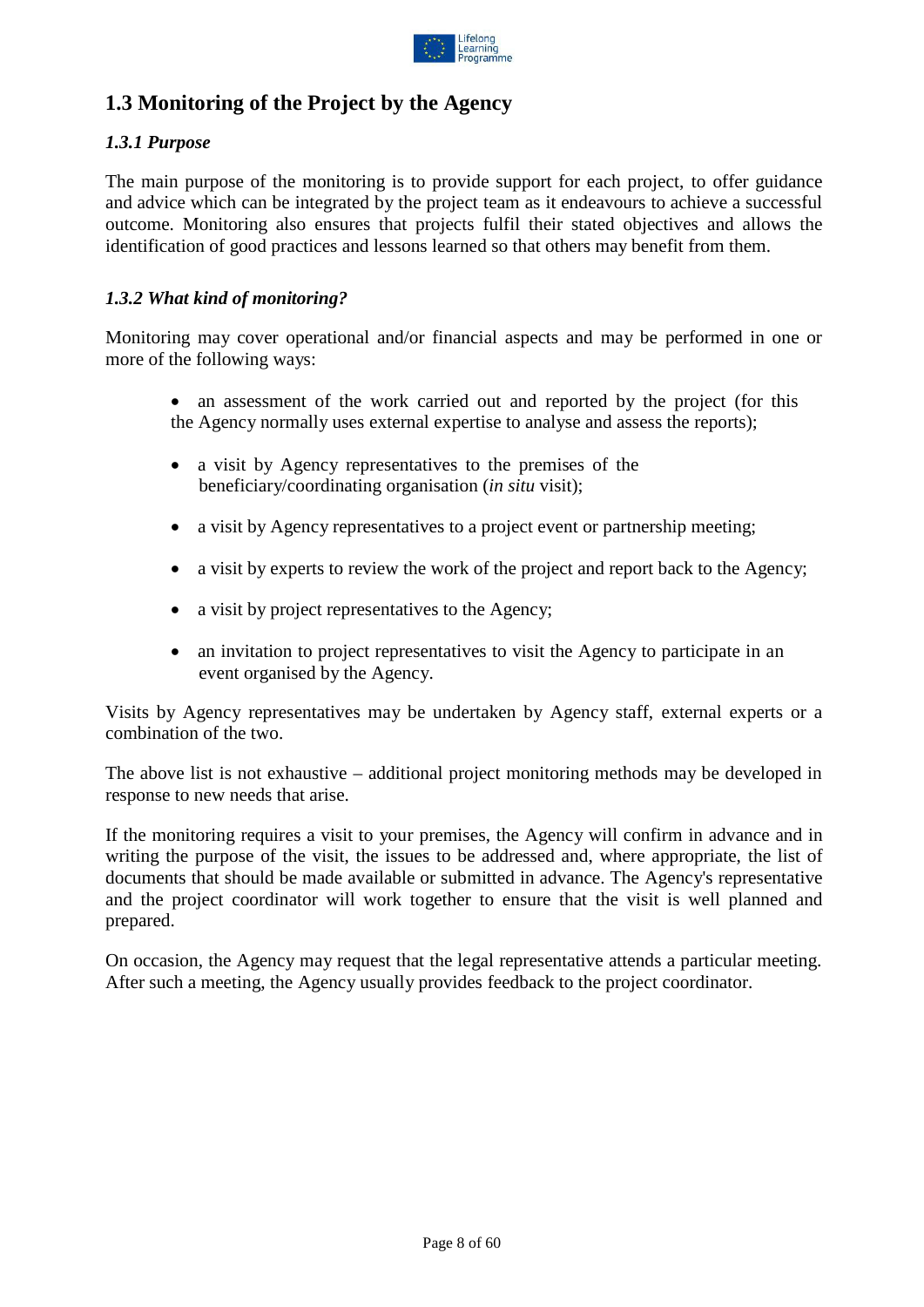

#### <span id="page-8-0"></span>*1.3.3 Visit to the beneficiary/coordinating organisation (in situ visit)*

An *in situ* visit to the beneficiary/coordinating organisation can take place at any time during the lifetime of the project. The main objectives of the visit are: to verify the status of the project's implementation and the preparation of its outputs; to obtain a clear picture of how well the project is being managed; to see how well partners are cooperating; and to provide the project with support and guidance. At a more detailed level, the visit will focus on the follow-up of the work programme, project outputs, communications, administrative practices, project documents as well as on general questions relating to the financial management of the project.

The documents which should be made available for the Agency during the *in situ* visit will be specified by the Agency in advance. These could include, but may not be limited to, the following:

- any results/products available at the time of the visit;
- partner agreements referring explicitly to the EU grant agreement provisions (highly recommendable for all projects);
- minutes of the partnership meetings;
- documents related to products;
- copies of the money transfers to the partners;
- accounts and all the corresponding supporting documents;
- the full set of documents related to the procurement procedure (call/request of offers: the required number of offers, evaluation committee report, notification and rejection letters) the subcontracting agreements and invoices;
- internal and external evaluation reports, including results of testing;
- quality plan;
- dissemination and exploitation plan, including intellectual property and commercialisation agreements where appropriate;
- publicity material.

#### <span id="page-8-1"></span>*1.3.4 Visit to a partnership meeting and/or project event*

The Agency may attend a project event or a partnership meeting as an observer in order to become acquainted with the progress of the project. If the visit is to a partnership meeting, each partner would generally be expected to describe during the meeting their contribution to the project and demonstrate their activities and outputs. The Agency's representative may be accompanied by an external expert.

The Agency representative may also wish to cover specific areas related to project implementation. In this instance, the Agency may take the opportunity to cover management issues at a separate meeting with the coordinator and other project representatives. This would follow the format of the *in situ* visit described above.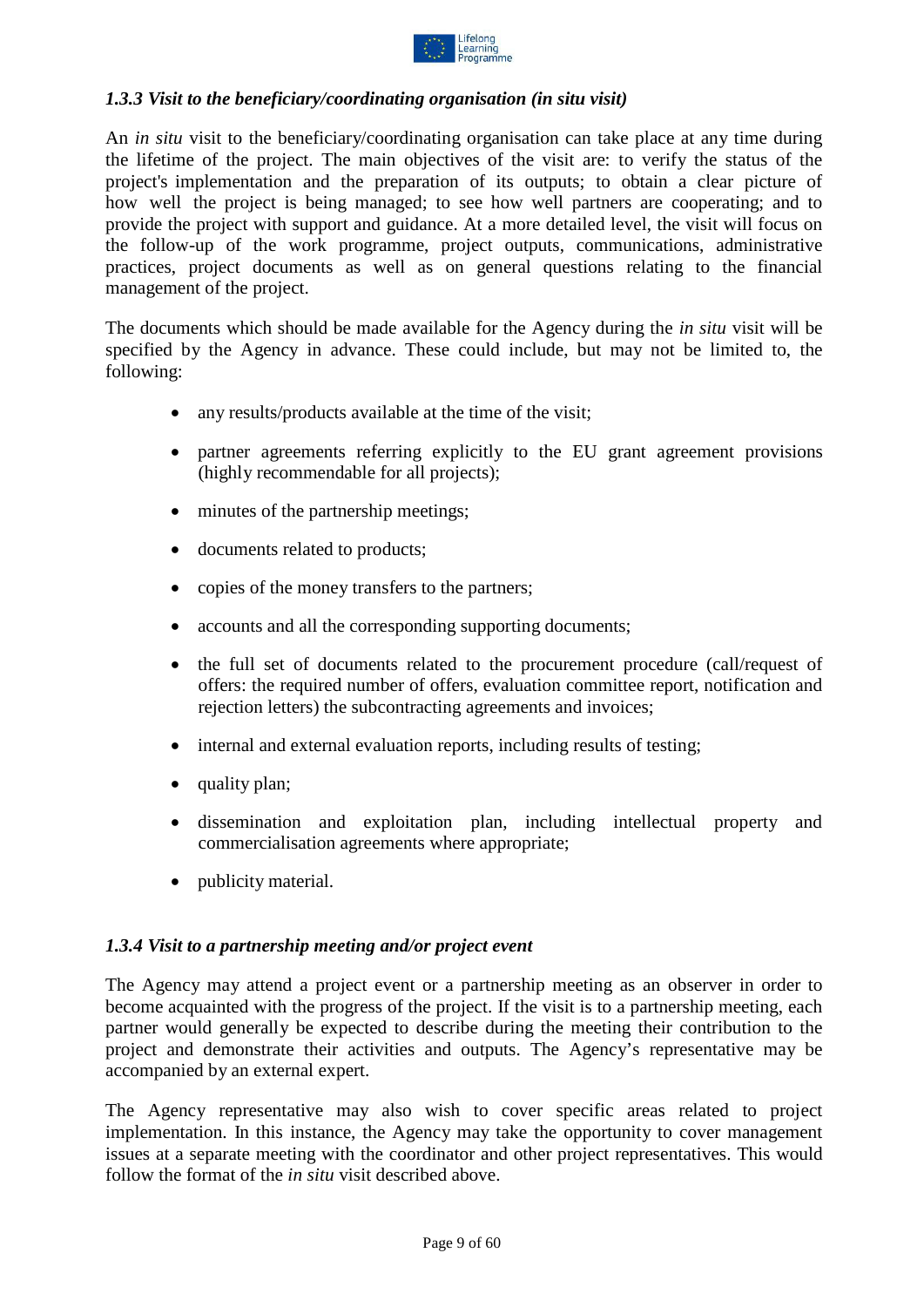

#### <span id="page-9-0"></span>*1.3.5 Invitation to Visit the Agency*

The project coordinator and others from the project team may be invited for a meeting at the Agency's premises. The documents that the coordinator will be expected to bring will be specified by the Agency in advance. See the documents listed in section 1.3.3 for the documents that are most likely to be requested. The coordinator/coordinating team may be asked to give a presentation outlining the current status of the project and its outputs.

#### <span id="page-9-1"></span>*1.3.6 Invitation to an event organised by the Agency*

Up to two meetings per year may be organised by the Agency for project representatives e.g. a kick-off meeting or a cluster meeting. The participation in these meetings is mandatory. The coordinator and/or other project representatives may also be invited by the Agency to participate in other meetings and to present the project. The expenses related to the participation in such meetings are considered as eligible costs and should be covered by the project's budget.

### <span id="page-9-2"></span>**1.4 Progress Report and Final Report**

#### <span id="page-9-3"></span>*1.4.1 Purpose of the reports*

Reporting on your project's progress and achievements is both a crucial and beneficial part of the project management process. The reports you are required to submit serve a dual purpose:

- For your own benefit and use. The reports are a means of communication from you to your peers about the project you are undertaking - you place the knowledge created in your project at the disposal of the wider community. Through their dissemination, you increase the potential for discovering initiatives that share common ground with yours and you increase the chances of being contacted by interested parties with useful input or feedback.
- For the Agency's benefit and use. The assessment of the reports enables the Agency to take a decision on the continuation of the project. Approval of the Progress Report leads to the launch of the second pre-financing payment (when foreseen by the grant agreement). Approval of the Final Report leads to the final payment. Depending on the duration of your project, you will be required to either submit a Progress Report and a Final Report or simply a Final Report. The Progress Report provides the Agency with a mid-term update on how a project is advancing against original plans and budgets whilst the Final Report is due at the end of the project thus allowing an overall evaluation of the project.

In order to provide a practical and structured means for a project to report its progress and achievements, the Agency has prepared report templates – including a financial reporting table – accompanied by instructions on how to complete them. The link to the templates can be found further down in this section.

In order to simplify the reporting exercise the templates are identical for both the Progress Report and the Final Report. However, the different requirements of reporting at the mid-term or end of a project are taken into account. The approach that has been taken is expected to facilitate compliance with reporting obligations towards the Agency as well as enable the identification of best practice and the extraction of qualitative and quantitative analysis and statistics.

Page 10 of 60 The layout, required content and processing of the reports is now described throughout the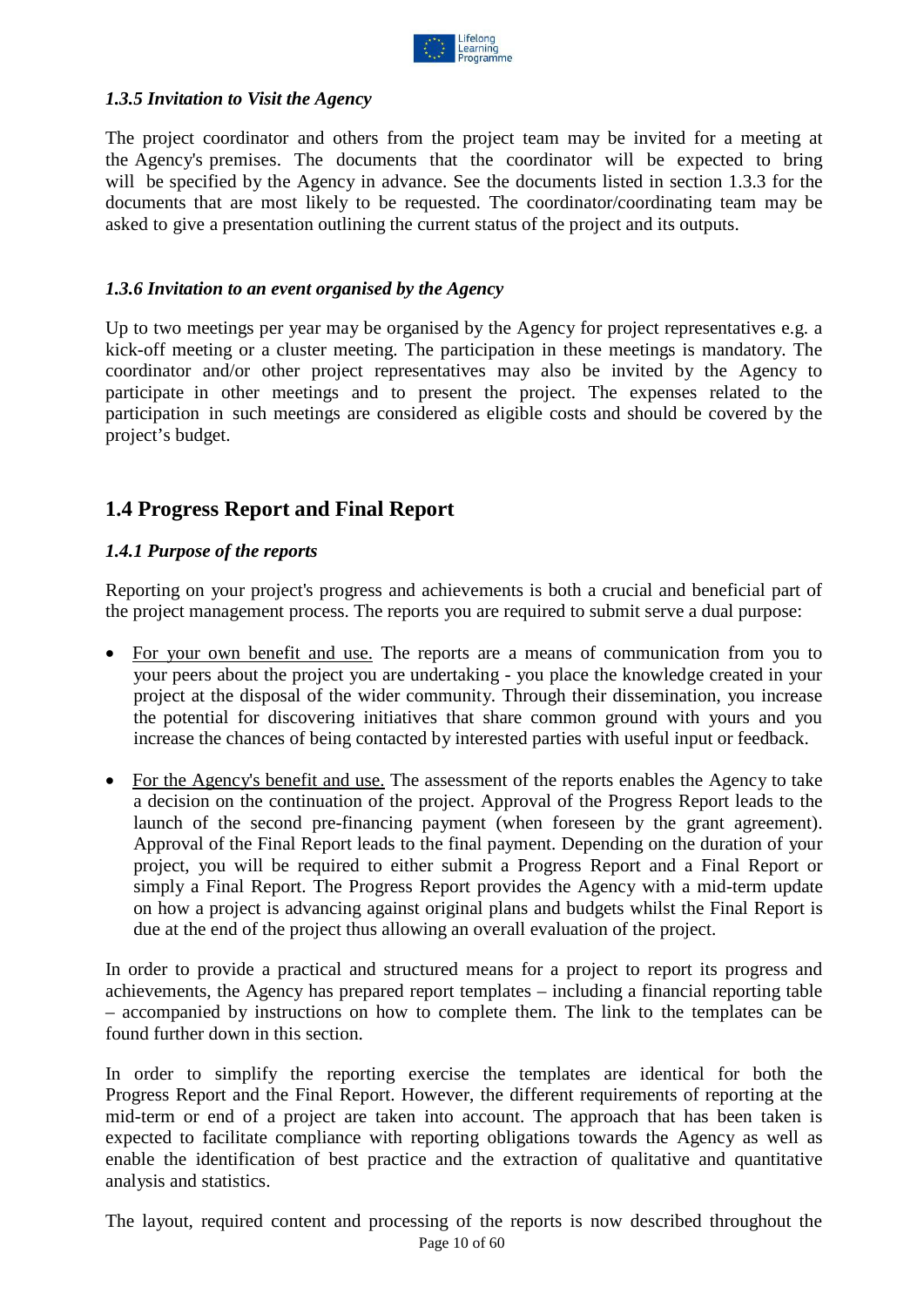

remainder of this subsection whilst practical instructions for working with the templates can be found in section 3 of this Handbook.

In annex 1 and 2 you may find examples of the assessment form we use to evaluate the progress of your project.

#### <span id="page-10-0"></span>*1.4.2 Reporting period*

(Reminder: projects of 18 months' duration or less are **not** required to submit a Progress Report.) The Progress Report is due at the mid-term point of a project. In order to allow projects time for report preparation, the reporting period for the Progress Report runs from the start date of the project until **one month prior** to the submission date of the report. The Progress Report must cover the period referred to above and may therefore not be submitted earlier than one month before the submission date cited in Article I.4.1 of the grant agreement) Earlier submission may lead to rejection of the report.

For the Final Report, the reporting period covers the entire project duration and the submission date falls **two** months after the end of the project.

#### <span id="page-10-1"></span>*1.4.3 Structure of the Reports*

#### **a) Overview**

Both the Progress Report and the Final Report have the same basic structure consisting of 2 parts:

- a *Public Part*, including an Executive Summary;
- a *Confidential Part*.

The Public Part contains the description of the project's objectives and results, presented against the work programme, how they were achieved, how they will be exploited and how they contribute to EU policies. It is a document intended for general, external communication, including people who are not familiar with the sector your project addresses. Consequently, this part of the report should contain as little jargon as possible and be readily understandable to any interested reader. Please do not therefore copy and paste content from your original application into the report as this is likely to transfer specialised language into it. The report must also be of such a quality that it can be directly published by the Agency and the project/beneficiary organisation.

The Confidential Part presents information about the management of the project, the contract and the finances. It is meant for the Agency and remains confidential.<sup>[3](#page-10-2)</sup>

It includes, for example, deviations to the work programme mandatory statistical data, possible confidential results and a detailed financial report. This document will only be looked at and analysed by representatives of the Agency and by the external experts engaged in project

<span id="page-10-2"></span><sup>&</sup>lt;sup>3</sup> The content of the confidential part of the report is not disclosed to the public by the Agency of its own initiative. However, if the Agency receives a request for access to documents under Regulation No 1049/2001, it may be compelled to disclose those data from the confidential part of the report that do not fall within the scope of the exceptions to the disclosure provided by the said Regulation (protection of personal data and privacy of individuals, protection of the commercial interests of the legal persons, etc).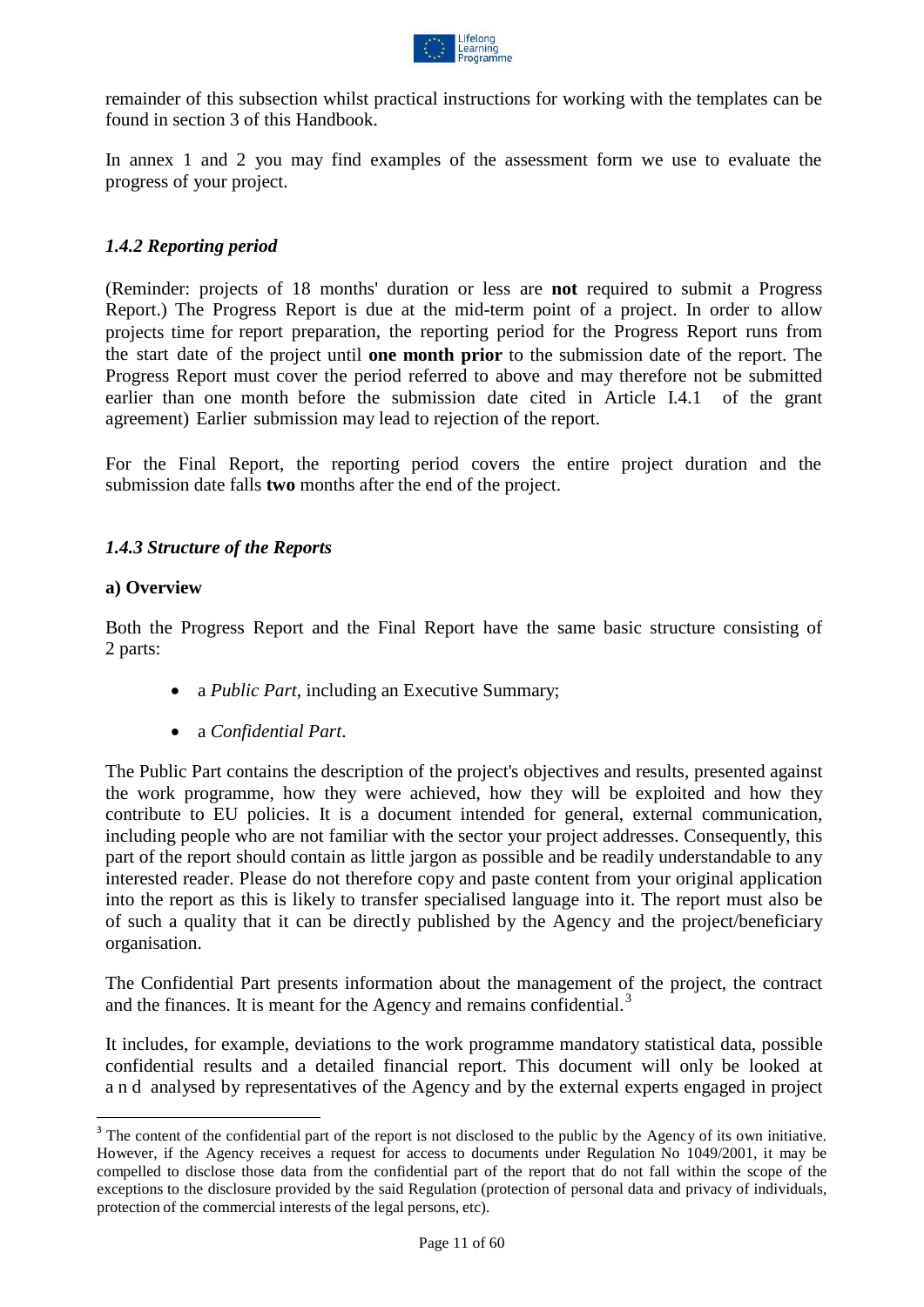

evaluation. It will provide the main source of information to enable the Agency to judge the project's performance and to decide upon the continuation of the project and/or the payment of the due part of the grant. In contrast with the Public Part, the terminology used in the Confidential Part must be coherent with the original application e.g. you must use the same codes and deliverable titles.

If there is any information or issue that the project wishes to raise but which it does **not** consider suitable for external communication then it should be included in the Confidential Part.

The Public and Confidential Parts of the report when put together should offer the complete picture of a project thus enabling it to be fully evaluated. However, the two parts should not contain the same information.

Where the Progress Report and the Final Report are expected to differ is in the degree of confidential information that they contain. The Confidential Part of the Final Report will be more substantial than its counterpart in the Progress Report.

**The financial analysis of the project's expenses will be done only at the submission of the Final Report. Please note that when the approval of the Progress Report leads to the payment of a further pre-financing, it does not settle the accounts and the payment is considered as a pre-financing/advance payment.**

#### **b) Structure of the Public Part**

The following section defines the layout and content of the Public Part of the report, the template for which can be found on the LLP web site:

[http://eacea.ec.europa.eu/llp/beneficiaries/2013/reporting\\_lifelong\\_learning\\_2013\\_en.php.](http://eacea.ec.europa.eu/llp/beneficiaries/2013/reporting_lifelong_learning_2013_en.php.) Instructions for preparing and submitting the template can be found in section 3 of this Handbook.

#### Executive Summary

As an introduction to the report, the Executive Summary should briefly describe what has been accomplished. The following core content is recommended:

- Target audience who the project is aimed at;
- Project objectives with explicit reference to the target users (user groups which will benefit from the project results);
- Participants involved not a list of partners but a description of the consortium with expertise available, complementarities, etc;
- Approaches used methodologies, strategies, analysis, tests carried out, etc;
- Major results/products achieved (achieved to date). These can be tangible or intangible outcomes, lessons learnt, etc;
- Plans and prospects for the future including how the results/benefits will be sustained;
- Details of the project website.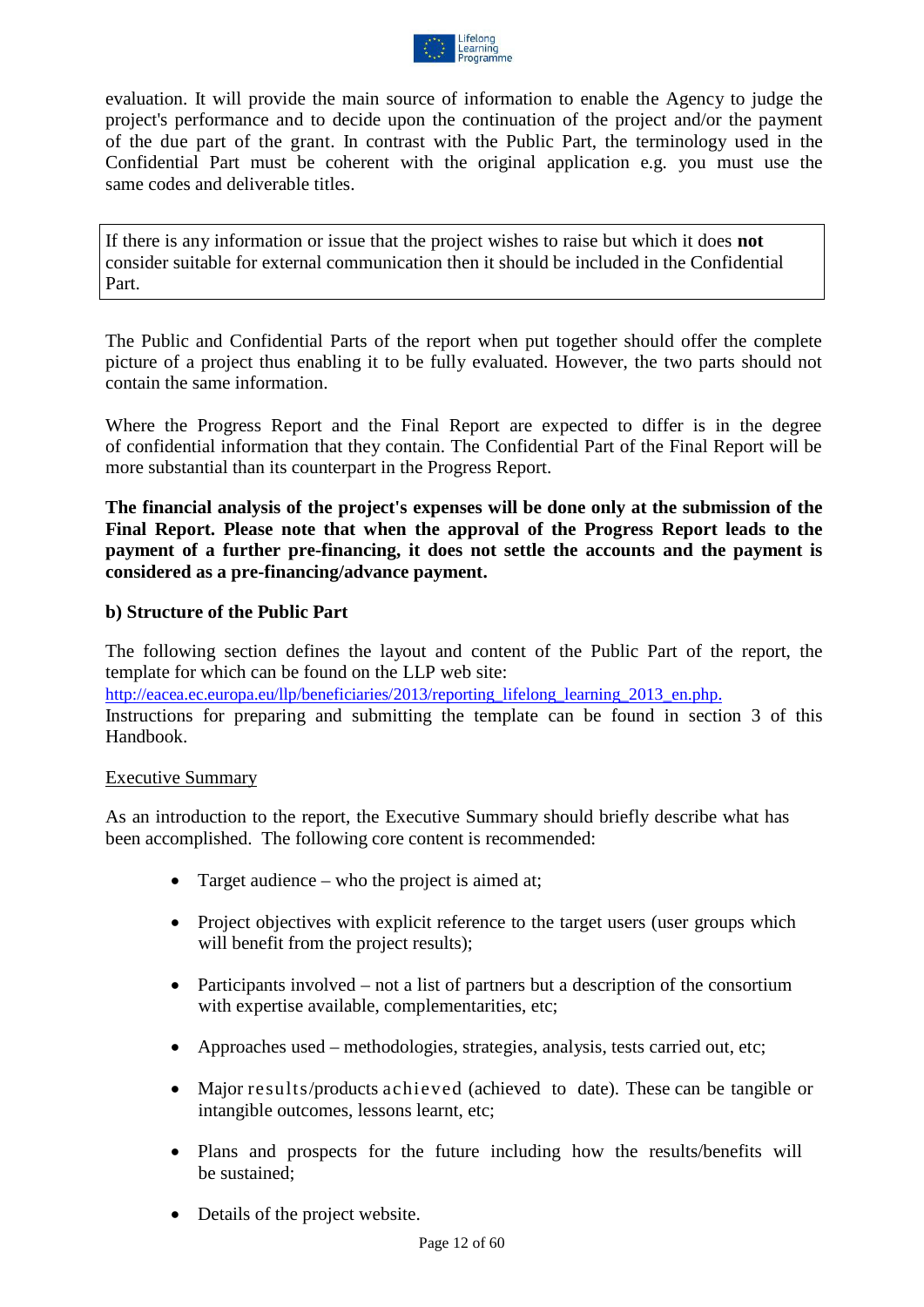

The above list is not intended to be exhaustive; you can develop it to suit your project.

#### Main Body

This section of the report should build on the brief description of the executive summary, adding more detail but keeping the style and language suitable for a general public readership. Accordingly, copying content from the original application does not suit the external communication purpose of the Public Part and is to be avoided. Likewise, the use of EU project- related terminology and codes e.g. for deliverables and products is not recommended. Use instead the actual titles and names of the various deliverables and products.

The report should include details of all products/results produced within the reporting period in accordance with the approved work programme. It may contain diagrams and pictures illustrating the work of the project. As with the Executive Summary, it should be of a quality that allows it to be published without further revision or editing.

The main body of the report should include as a minimum the numbered headings (1-6) found in the table below. Please follow the same order and use the same headings for your report. If you feel that these headings do not adequately reflect the full scope of your project you may include additional headings. The suggested content in the right-hand column of the table can be developed and expanded as necessary.

**Report Structure for Main Body –** *Public Part*

| Report Structure for Main Body – Public Part<br><b>Progress Report &amp; Final Report</b> |                                                                                                                                                                                                                                                                                                                                                                                                                                                                                                                                                                                                                     |  |
|-------------------------------------------------------------------------------------------|---------------------------------------------------------------------------------------------------------------------------------------------------------------------------------------------------------------------------------------------------------------------------------------------------------------------------------------------------------------------------------------------------------------------------------------------------------------------------------------------------------------------------------------------------------------------------------------------------------------------|--|
| <b>Required Headings</b>                                                                  | Suggested Content (results presented against the work<br>programme).                                                                                                                                                                                                                                                                                                                                                                                                                                                                                                                                                |  |
| 1. Project Objectives                                                                     | Describe the project objectives;<br>Explain how the project benefits a specific community<br>of users and how they are involved in the project;<br>Describe the potential impact upon and benefits to the<br>target user group.                                                                                                                                                                                                                                                                                                                                                                                     |  |
| 2. Project Approach                                                                       | Describe the methodologies, surveys, analyses, tests<br>$\bullet$<br>carried out (if applicable), set-up of cooperation for the<br>networks, etc.;<br>Where relevant, address the added value of the approach<br>$\bullet$<br>used. Added value may be considered from the<br>pedagogical, organisational or political point of view,<br>depending on the nature of the project;<br>Include the evaluation strategy, approach, results etc.;<br>Describe the dissemination and exploitation strategy and<br>$\bullet$<br>activities. Emphasise how they contribute to the<br>sustainability of the project results. |  |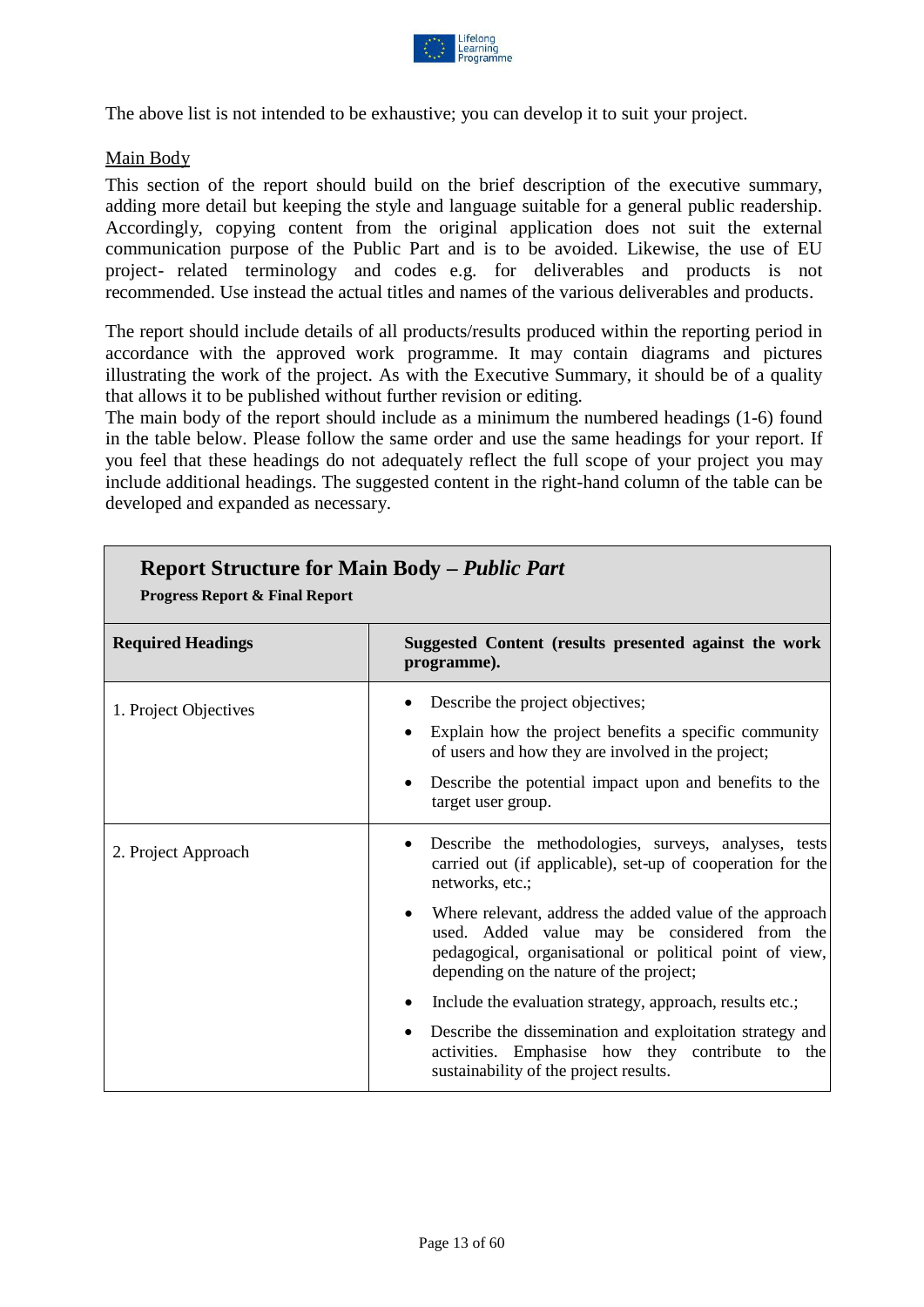

| 3. Project outcomes & results | Describe the major achievements and results of the<br>reporting period. Make explicit the link between results<br>and objectives;                                                                                   |
|-------------------------------|---------------------------------------------------------------------------------------------------------------------------------------------------------------------------------------------------------------------|
|                               | • For final products/results, explain the impact of outcomes<br>and results on the target groups;                                                                                                                   |
|                               | • Indicate where results can be found e.g. website details,<br>contact details;                                                                                                                                     |
|                               | • Reasons/events that prevented the project to achieve the<br>expected results for the period incurred.                                                                                                             |
| 4. Partnerships               | Describe the added value of the multi-country<br>partnership in executing the project (specifically,<br>European added value). Where appropriate, refer to the<br>added value related to the geographical coverage; |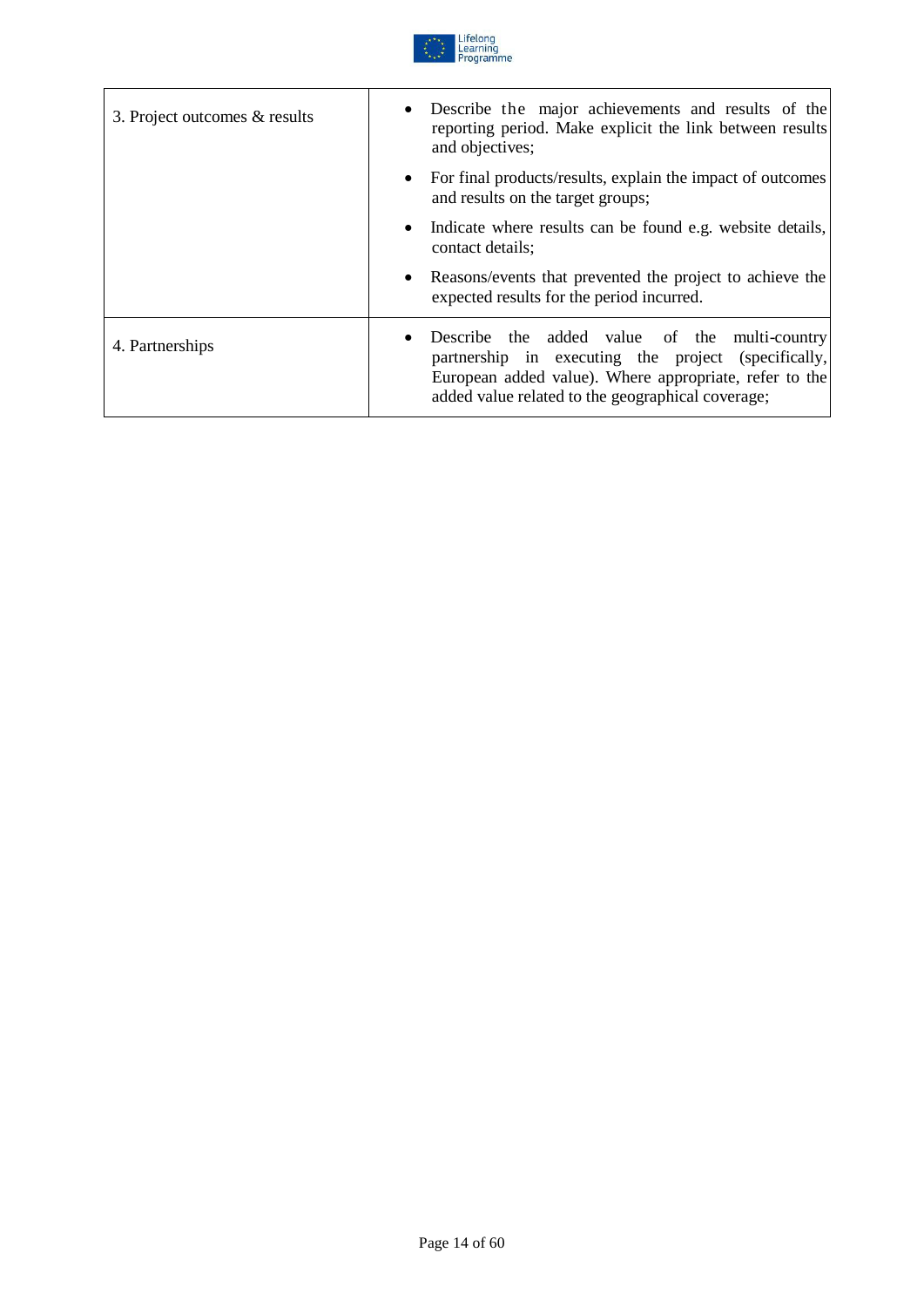

## **Report Structure for Main Body –** *Public Part*

**Progress Report & Final Report**

| <b>Required Headings</b>       | Suggested Content (results presented against the work<br>programme).                                                                                                                                                                                                                                                                         |  |  |
|--------------------------------|----------------------------------------------------------------------------------------------------------------------------------------------------------------------------------------------------------------------------------------------------------------------------------------------------------------------------------------------|--|--|
|                                | Emphasise the experience of working together in a<br>European partnership;                                                                                                                                                                                                                                                                   |  |  |
|                                | Describe the benefits of partnerships established with<br>groups outside of the direct project/consortium e.g. with<br>target users.                                                                                                                                                                                                         |  |  |
| 5. Plans for the future        | For <b>Progress Report only</b> : include a description of<br>plans to carry out the remaining work to achieve the<br>project objectives;                                                                                                                                                                                                    |  |  |
|                                | For <b>Final Report only:</b> emphasise the exploitation of<br>results beyond the project's lifetime. For example, this<br>may concern aspects on commercialisation, intellectual<br>property rights, copyrights, etc. as far as they are not<br>confidential. Sustainability of the project's outcomes is a<br>key element of this section. |  |  |
| 6. Contribution to EU policies | Summarise how this project contributes or has contributed to key<br>EU policies, objectives and priorities (Lisbon, Bologna, Bergen,<br>etc). This relates to the section of the application form about<br>Lifelong Learning Programme Objectives and<br>Priorities<br>addressed.                                                            |  |  |

#### **c) Structure of the Confidential Part**

The following table describes the layout and required content of the Confidential Part of the Progress and Final Reports, the template for which can be found on [http://eacea.ec.europa.eu/llp/beneficiaries/2013/reporting\\_lifelong\\_learning\\_2013\\_en.php.](http://eacea.ec.europa.eu/llp/beneficiaries/2013/reporting_lifelong_learning_2013_en.php) Your submitted report should respect the numbering, order and layout that has been defined. Instructions for preparing and submitting the template can be found in section 3 of this Handbook. Additional explanatory notes on the required content can be found in the template itself.

You should attach to the Confidential Part any document produced within the project that provides useful information for the assessment of the project performance. For instance, minutes of the partnership meetings, any dissemination material you have produced, any further products (publications, CD-ROMs, DVD, promotional material, articles published, etc). If any of this material is in preparation when the Progress Report is due, you are encouraged to submit draft versions with your Progress Report which would allow the Agency to understand the state of progress.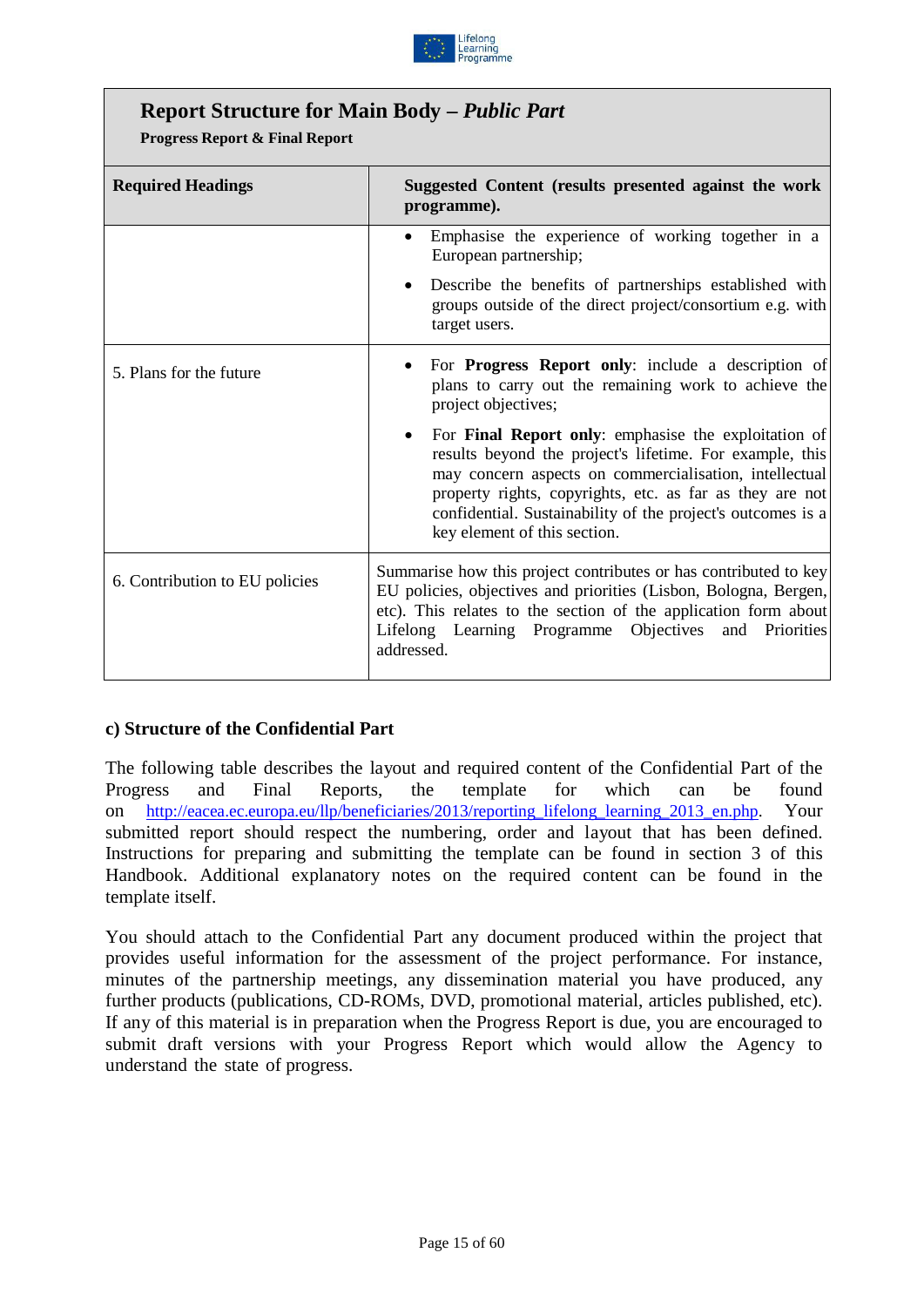

# **Report Structure –** *Confidential Part*

**Progress Report & Final Report**

| <b>Required</b><br><b>Headings</b>                         | Required Content (results presented against the work programme)                                                                                                                                                                                                                                                                                                 |
|------------------------------------------------------------|-----------------------------------------------------------------------------------------------------------------------------------------------------------------------------------------------------------------------------------------------------------------------------------------------------------------------------------------------------------------|
| 1. Declaration<br>Page                                     | Provide the formal declaration of the accuracy of the information provided in your<br>report and confirmation that a process of consultation and approval has been carried out<br>throughout the partnership.                                                                                                                                                   |
|                                                            | When submitting a <b>Progress Report</b> , please <b>delete</b> the two text lines that relate to the<br>submission of a final report. When submitting a Progress Report not linked to a<br>payment, please delete the text referring to requests of payments.                                                                                                  |
|                                                            | When submitting a Final Report, please delete the two text lines that relate to a<br><b>Progress Report.</b>                                                                                                                                                                                                                                                    |
|                                                            | Make sure that the declaration is signed by the legal representative (see definition in<br>annex $1$ ).                                                                                                                                                                                                                                                         |
| 2. Outcomes<br>Results<br>Products                         | Provide a complete list of all results / products / outcomes delivered by the project<br>along with details of variations from the initial plan. Provide also a list of all products<br>that have been delivered with the report. Guidance is provided in the template. Please<br>number your products and make sure that the numbers match those in the list.  |
|                                                            | If any important outcome is stored in a restricted area of your website e.g. it is subject<br>to login requirement or password protection, do not forget to provide the login/password<br>in section 8 of the Confidential Part.                                                                                                                                |
| 3.<br>Implementatio<br>n of the work<br>programme<br>tasks | Describe the problems encountered and their proposed solutions (Progress Report) or<br>the solutions already implemented (Final Report). Present the deviations in tabular<br>format, using the work-package titles, types and references that you used in section G of<br>your application form.                                                               |
| 4. Impact                                                  | Based on the information you provided in sections C1 and E1 of the application form,<br>report on the short-term and long-term impact targets associated with dissemination and<br>sustainability.                                                                                                                                                              |
| 5. Involvement                                             | Indicate the involvement of each partner in your work-packages.                                                                                                                                                                                                                                                                                                 |
| of Partners                                                | Link the activities carried out to the involvement of the various partners. Do not<br>simply repeat what was written in the Public Part and in the application;                                                                                                                                                                                                 |
|                                                            | Project meetings: provide details of the meetings organised, their dates and<br>locations and the participation of partners. Provide also minutes of the<br>partnership meetings with a list of participants in annex to the report. Specify<br>the purpose of the meeting (partnership meeting, preparation for conference,<br>training event, workshop, etc); |
|                                                            | Use partner codes as per financial table.                                                                                                                                                                                                                                                                                                                       |
| 6. Involvement<br>of Staff                                 | List the members of staff involved on the project per category, per partner. Include the<br>period of their assignment. Make sure that this information is in line with what you<br>declare in the Financial Reporting (Excel sheet).                                                                                                                           |
|                                                            | Only for staff recorded on the payroll of the beneficiaries or assimilated to it in the<br>beneficiaries' legislation                                                                                                                                                                                                                                           |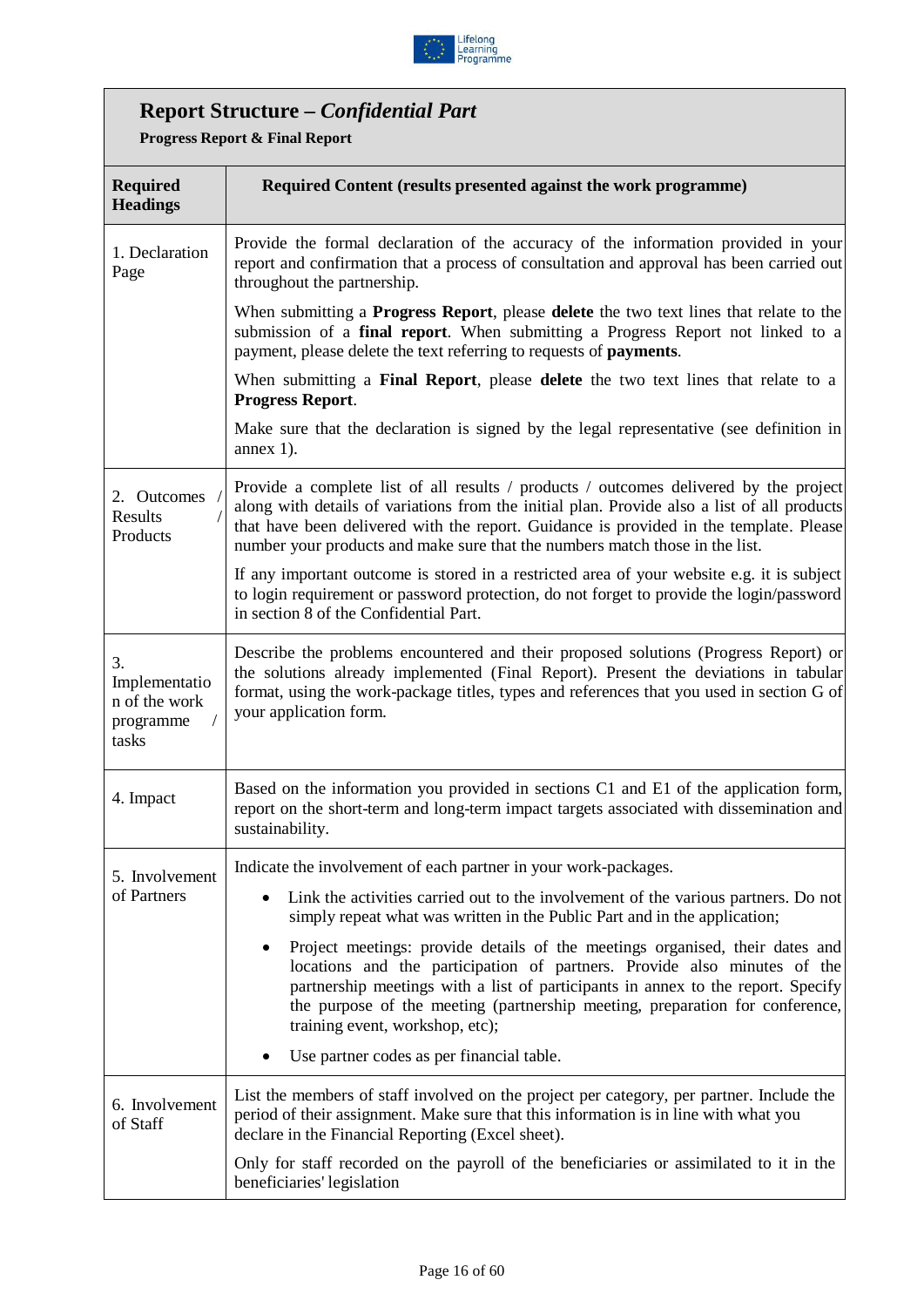

### **Report Structure –** *Confidential Part*

**Progress Report & Final Report**

| <b>Required</b><br><b>Headings</b>         | Required Content (results presented against the work programme)                                                                                                                                                                                                                                                                                                                                                                                                                                                                                                                                                                                                         |
|--------------------------------------------|-------------------------------------------------------------------------------------------------------------------------------------------------------------------------------------------------------------------------------------------------------------------------------------------------------------------------------------------------------------------------------------------------------------------------------------------------------------------------------------------------------------------------------------------------------------------------------------------------------------------------------------------------------------------------|
| 7.<br>Management<br>Aspects                | Describe the tools and methods put in place to manage the consortium, to ensure<br>cooperation among partners and to implement quality assurance. This includes the<br>internal monitoring system and tools used to assess the project's progress. Provide<br>to the partnership<br>details<br>of<br>the<br>changes<br>that<br>have<br>taken<br>place<br>(withdrawals/replacements) and the impact on the work programme if any (remember<br>that any change to the partnership is subject to a formal amendment and has to be<br>approved by the Agency). Report on any particular difficulty the project encountered<br>related to the management of the partnership. |
| 8.<br>Dissemination<br>& Exploitation      | Provide details of confidential results, intellectual property rights' issues,<br>copyrights, potential commercialisation (where applicable), benefits to the user<br>group;<br>Include login and password details for any confidential areas of the project<br>$\bullet$<br>website/s. This is very important for gaining a global picture of the project<br>outcomes, especially if there are any products stored in restricted areas of your<br>website.                                                                                                                                                                                                             |
| Annex 1<br>Financial<br>Reporting<br>table | The Financial Reporting table consists of an excel workbook that must be completed<br>and submitted as Annex 1 to the Confidential Part. This applies to both the Progress<br>Report and the Final Report. The excel workbook is located<br>on http://eacea.ec.europa.eu/llp/beneficiaries/2013/reporting lifelong learning 2013 en.<br>$\frac{p}{p}$ hp. Instructions for preparing and submitting the template can be found in section 3<br>of this Handbook.<br>This Financial Reporting table has been designed to also operate as an in-life project<br>management tool.                                                                                           |

#### **d) Project Outcomes and Results**

Each product generated by the project should be submitted with the Progress and Final Reports. Any other piece of information that the project deems to be relevant for the assessment such as meeting minutes, testing results, etc. should be attached to the Confidential Part.

#### <span id="page-16-0"></span>*1.4.4 Processing the Reports*

Each report must be submitted to the Agency by the deadline indicated in the grant agreement. Late submission may considerably delay the process of analysing and assessing the report. This may delay the payment of due funds and you may receive late feedback preventing you from making corrections and exposing you to possible failure.

In general, the Agency uses external experts to help with the analysis of the report, the evaluation of the quality of the work accomplished and the formulation of an overall assessment. The experts engaged by the Agency are obliged to declare up front (e.g. in advance) that no conflict of interest exists in relation to the projects they will assess.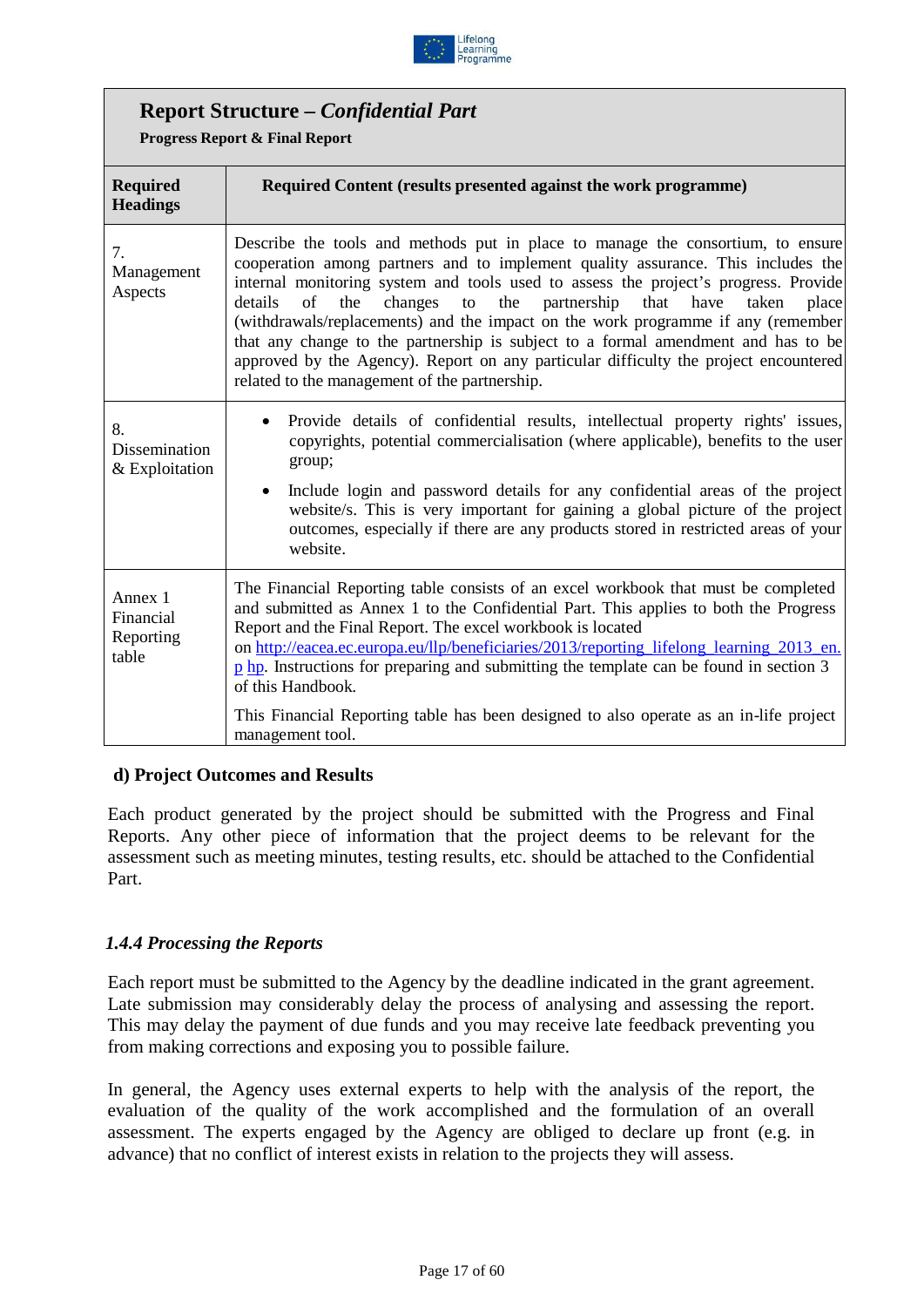

If a report is incomplete (for instance, some parts are missing or incorrect), the Agency may request that further information be supplied and provided through the submission of a new, updated version of the report. The submission of a new version of the report is especially important if the Public Part is not of sufficient quality and completeness to enable eventual publication (see also section 1.4.7 of this Handbook). However, if the information missing or incomplete relates to the Confidential Part, the Agency may decide that the additional information can be submitted separately e.g. without the project having to submit a new version of the report. The Agency will specify the form in which the additional information should be submitted. In these cases, the period foreseen in the contract for payment will be suspended until the additional information has been received by the Agency.

In addition, there are a number of elements that are indispensable for the Agency to carry out an analysis of the report. The absence of any of these elements would render the Agency unable to assess the report and would thus lead to a rejection of the report until the missing information had been provided.

Reasons for rejecting reports:

- no original version of the report is received;
- the original signature of the legal representative see definition in annex  $1$ is missing (the signature of a person other than the legal representative cannot be accepted unless the legal representative has transferred/delegated his power to another person officially nominated);
- the Public Part / the Confidential Part is missing;
- the financial reporting tool (electronic version) is missing or the amounts presented are not in accordance with the contractual budget;
- the report, including the financial reporting tool, has been submitted using wrong templates or including wrong data which change the final requested amount (i.e. prefinancing already paid, cofinancing percentage,..);
- the report has been submitted in a language other than English, French or German;
- the report has been submitted earlier than one month before the submission date cited in Article I.4.1 of your grant agreement
- The Report on Factual Findings on the Final Financial Report (Audit Certificate) is missing if required
- The electronic version of the report is not compatible with Agency IT systems

Based on the experts' assessment and the recommendations they make, the Agency takes a final decision with regard to the payment of the due part of the grant. In the event that the report is not complete and additional information needs to be submitted, the payment that is dependent upon the report's positive evaluation is likely to be delayed.

Once the assessment is complete, the Agency will inform the project of the final evaluation e.g. its decision and feedback on the project's progress and achievements.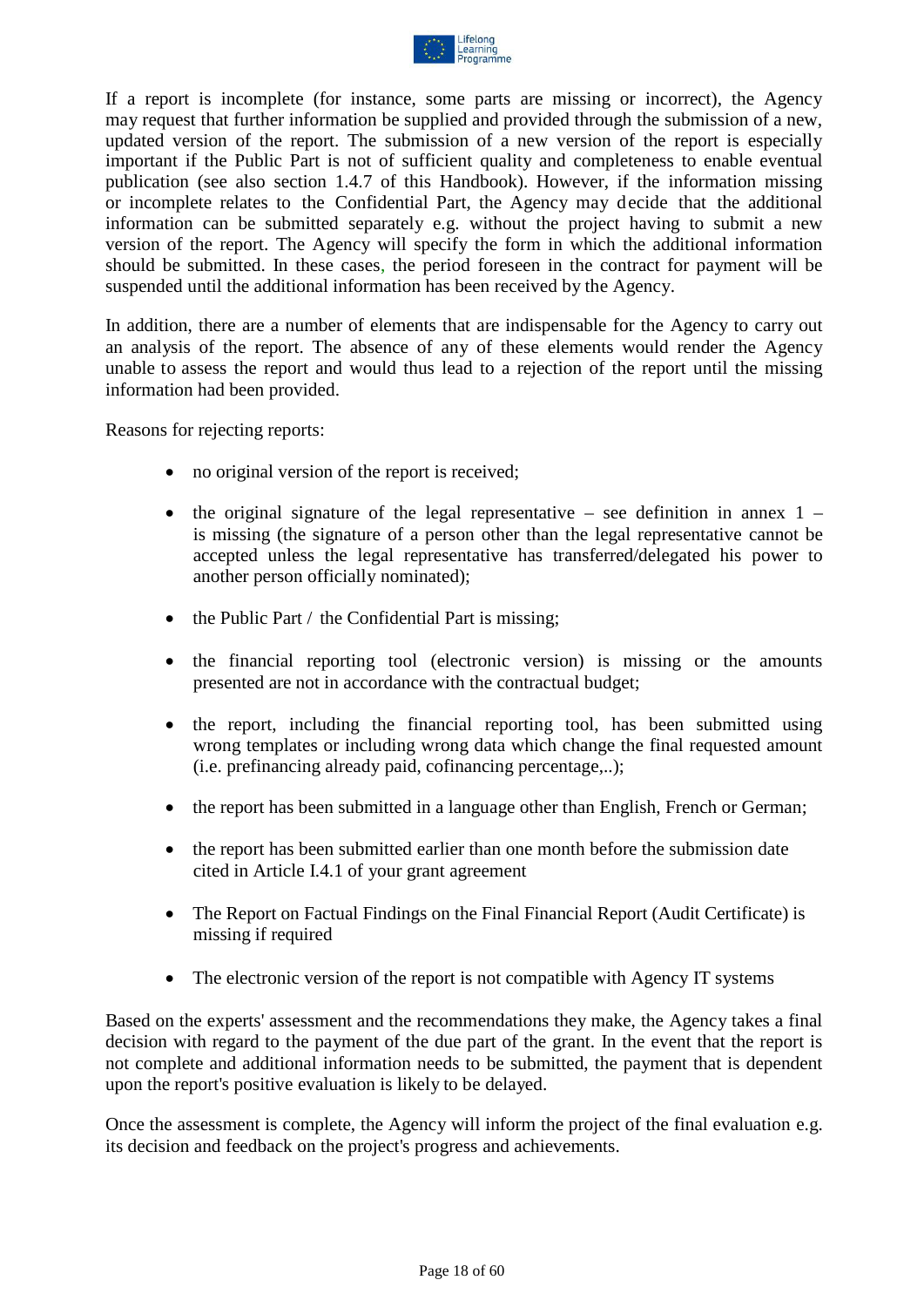

#### <span id="page-18-0"></span>*1.4.5 Specific requirements for the Final Report*

The Final Report is due after the formal end of the project allowing the project to be reported on and evaluated in its entirety. Consequently, all contracted project activities should be complete and products finalised by the time the report is submitted.

The assessment of the Final Report includes the following elements.

- an appraisal of the quality of the project's results and products. In addition to analysing the quality of individual results, this includes checking that the activities carried out correspond to the activities that were defined in the original plan. The overspending or under spending of funds should be duly justified and the achievements should correspond to the costs incurred ("value for money");
- an evaluation of the eligibility of declared expenditure and of the project's adherence to its budget;
- a verification of the measures taken to guarantee the successful dissemination and exploitation of the project's results and products.

#### <span id="page-18-1"></span>*1.4.6 Weak implementation of a project*

As stated in article I.10.6 and II.25.4 of the grant agreement), the Agency "*shall reduce the amount of the final grant relating to the staff costs in the event of weak implementation of the action*".

This reduction shall be applied in accordance with the provisions explained below:

The experts carrying out the final assessment will give an overall judgment on the project made up of a "qualitative" grade and a numerical rating. The values given will reflect the quality of the products as well as the performance of the partnership. They will also take into consideration the project objectives defined in the work programme.

The rating values – which dictate the precise level of reduction of the grant, if any – run from 0 to 10, where 0 is at the bottom of the rating scale and 10 is at the top. Where the rating recommended by the external experts and confirmed by the Agency lies between 0 and 4, the Agency may decide to have the project reassessed. If a reassessment is carried out and the views of the experts differ, the final consolidated rating will be determined by the Agency.

Where the rating falls between 0 and 4, a reduction of the European Union contribution to the eligible staff costs will be implemented according to the following scale:

| <b>Final Assessment</b> |        | Corresponding reduction<br>to                                           |  |
|-------------------------|--------|-------------------------------------------------------------------------|--|
| Grade                   | Rating | eligible staff costs in the final<br><b>European Union contribution</b> |  |
| Very Good               | 10     |                                                                         |  |
|                         | 9      |                                                                         |  |
| Good                    | 8      | $0\%$                                                                   |  |
|                         |        |                                                                         |  |
|                         | 6      |                                                                         |  |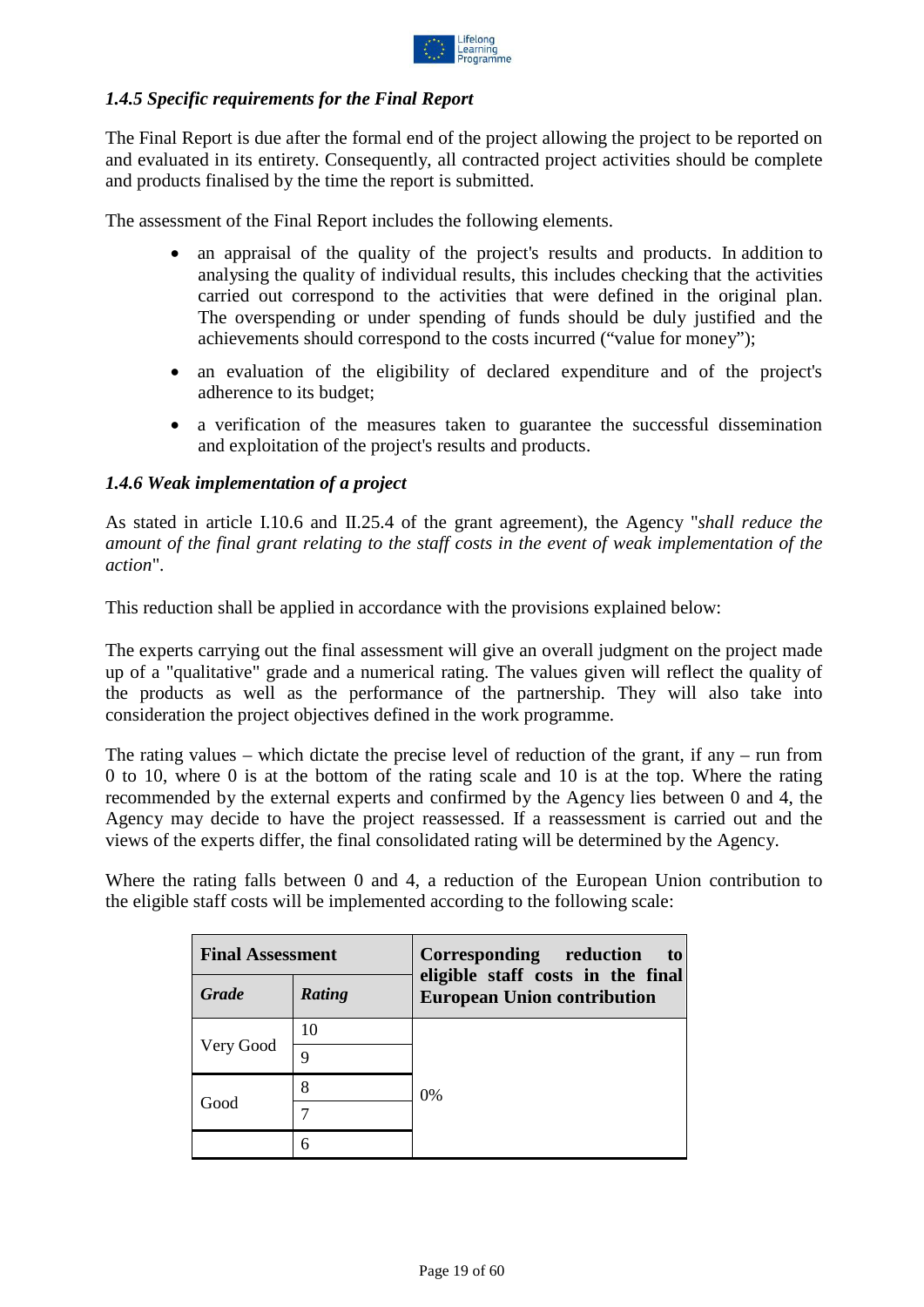

| <b>Final Assessment</b> |                             | Corresponding reduction<br>to                                           |
|-------------------------|-----------------------------|-------------------------------------------------------------------------|
| <b>Grade</b>            | <b>Rating</b>               | eligible staff costs in the final<br><b>European Union contribution</b> |
|                         | 5                           |                                                                         |
|                         | 4                           | 25%                                                                     |
| Weak                    | 3                           | 50%                                                                     |
|                         | $\mathcal{D}_{\mathcal{L}}$ | 75%                                                                     |
| Very Weak               |                             | 85%                                                                     |
|                         |                             |                                                                         |

As mentioned above, the reduction will be applied to the total eligible staff costs. Once this amount is identified, the corresponding grant to the staff costs will be calculated in accordance with the co-financing ratio established in the grant agreement.

#### Example

A project with a co-funding ratio of 75% and total eligible staff costs of 100.000 EUR has been assessed as having a weak implementation and has been awarded a rating of 4. The reduction would be applied as follows:

| Total eligible staff costs:                              | (A) | 100.000 EUR |
|----------------------------------------------------------|-----|-------------|
| % reduction to eligible staff costs:                     | (B) | 25%         |
| Actual amount of reduction $(= A \times B)$ :            | (C) | 25.000 EUR  |
| Total eligible staff costs after reduction $(= A - C)$ : | (D) | 75.000 EUR  |
| Co-funding ratio:                                        | (E) | 75%         |
| Total grant towards staff costs $(=D \times E)$ :        | (F) | 56.250 EUR  |

In addition, the external expert may recommend that the contribution for other budget categories is reduced where it is considered that the costs are not necessary for the execution of the project or not justified by the work reported. Please note that work outside regular working hours (like weekends), a substantial increase of the number of working days and/or a significant shift between the categories in the final report in comparison to the initial budget must be duly justified.

At the Progress Report stage, the same rating system will be used as a means of giving feedback to the project about its performance. At this stage, the level of rating has no direct impact on any subsequent pre-financing payment. Nevertheless, the Agency may decide to reject the report if it is incomplete or hold back the payment if it is assessed as very weak. Decisions will be taken on a case-by-case basis.

#### <span id="page-19-0"></span>*1.4.7 Use of reports to strengthen the Dissemination & Exploitation of results*

If, in the opinion of external experts, the quality of a project's achievements *and* the quality of the accompanying report are considered to be high, the Agency may publish the Public Part of the report on the Agency's website accompanied by a link to the project's website. To this end, the Agency will ask experts to give their opinion on both the quality of the project and the quality of the report. A project that scores less than 5 will not be considered for publication regardless of the quality of its report. For projects scoring 5 or more, the Public Part may be published provided that the quality of the report is considered high enough. If a high quality project submits a poor quality report, it may be invited to produce a second version of the Public Part so that the quality may be improved and the report eventually published, thus enhancing its dissemination potential.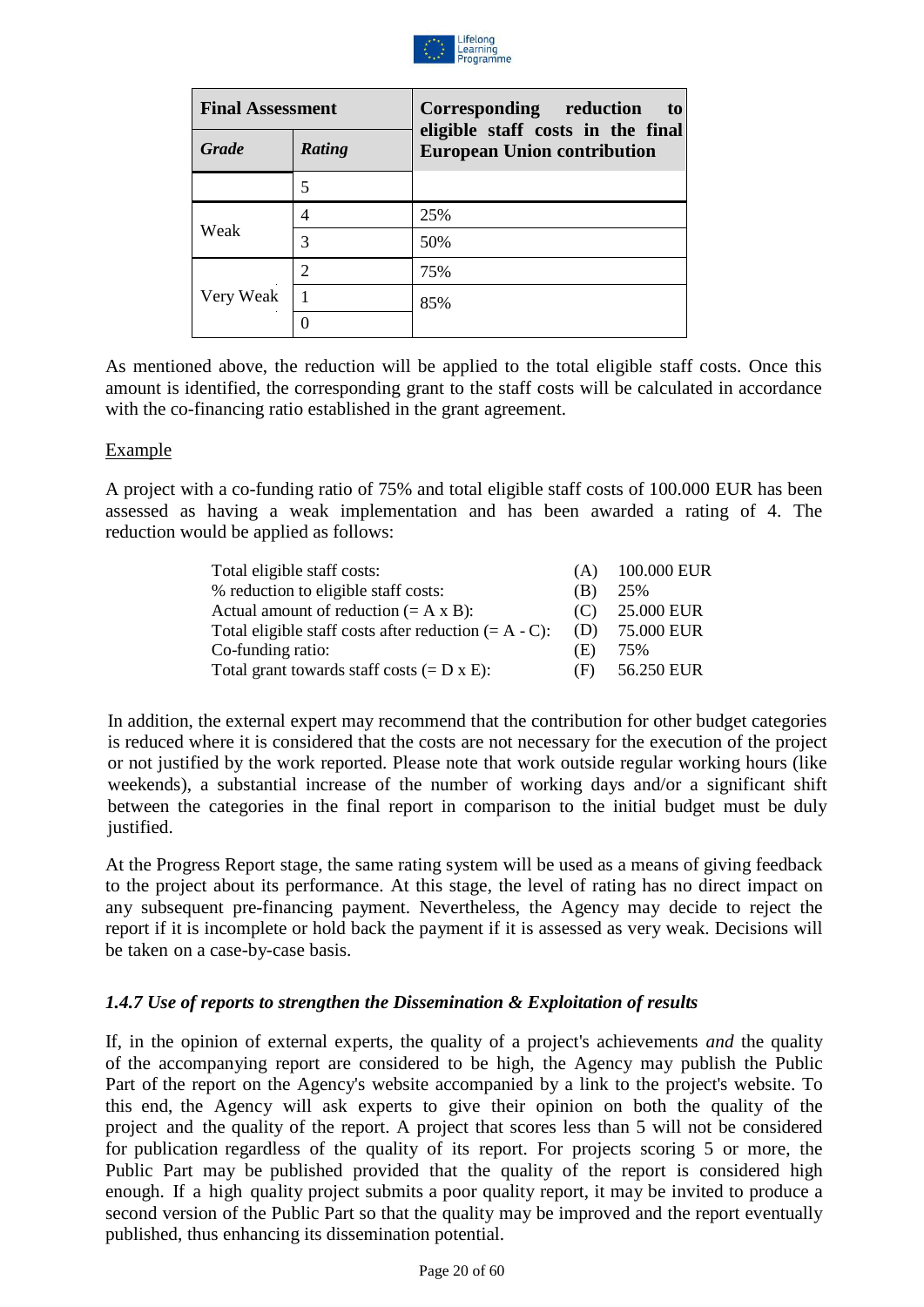

The Agency may also use the Public Part as a direct input for publications, qualitative analysis, etc.

The project benefits from this approach since both the Executive Summary and the Public Part can be directly used to show the project results and can be published on the project's website.

Moreover, the reports can be published through the tools for dissemination and exploitation that the Commission and the Agency have put at the projects' disposal. For example, the EVE electronic platform and also the ADAM database that is available for Leonardo da Vinci projects.

Projects are bound by article II.27.3 and II.27.4 of the grant agreement to provide information when requested.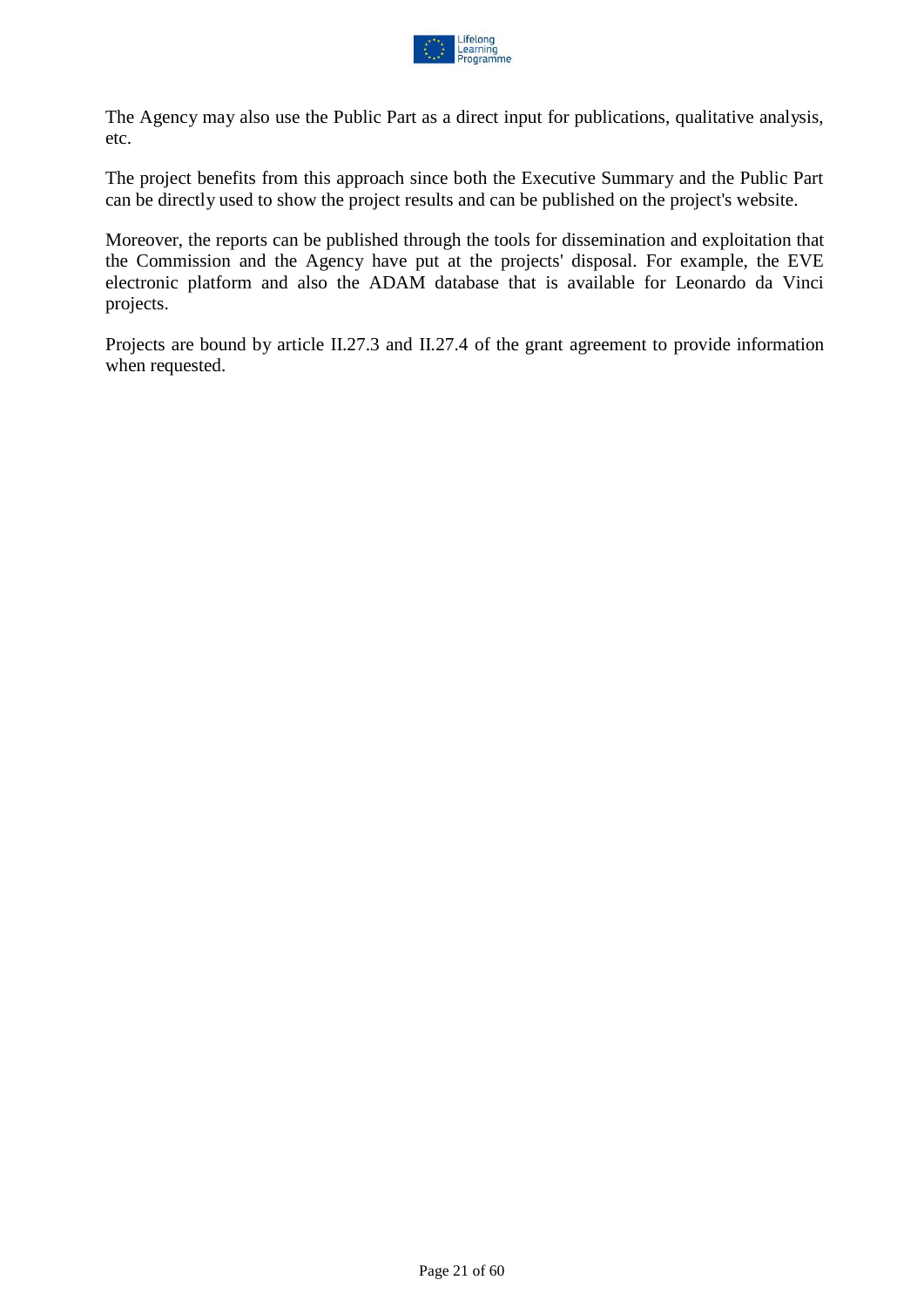

# <span id="page-21-0"></span>**1.5 Dissemination and Exploitation of Results**

#### <span id="page-21-1"></span>*1.5.1 Purpose of dissemination and exploitation activities*

Significant emphasis is placed on the impact of EU co-financed projects and on the concrete plans for ensuring that what they produce will be widely known about and widely used. The results generated, the lessons learned and the experience gained by each project team should be made available to the widest possible audience.

The primary means of making this happen are the twin activities of dissemination and exploitation, also known together as *valorisation*. Their key objective is to maximise the impact of project results by optimising their value, strengthening their impact, transferring them to different contexts, integrating them in a sustainable way and using them actively in systems and practices at local, regional, national and European levels.

Well-planned and well-executed dissemination and exploitation ensure that project results have a reach beyond those directly involved in the consortium and an impact that is sustained beyond the project's lifetime.

#### <span id="page-21-2"></span>*1.5.2 What are project results?*

Project results are the products, methods, experiences and policy lessons that projects may realise. Broadly speaking, there are five main categories of result of which the first three are direct project results and the second two are indirect project results or programmelevel results.

| <b>Result Category</b> | <b>Examples</b>                                                                                                                                                                                                                                                                                                                                                                         |  |
|------------------------|-----------------------------------------------------------------------------------------------------------------------------------------------------------------------------------------------------------------------------------------------------------------------------------------------------------------------------------------------------------------------------------------|--|
| Products               | reports and comparative studies;<br>handbooks and training tools;<br>innovative education and training modules;<br>new curricula and qualifications;<br>$\bullet$<br>guidance material for new approaches and methodologies;<br>demonstrator, prototype;<br>online education and training material (e-learning);<br>conferences and cultural events;<br>seminars, debates and symposia. |  |
| Methods                | increased knowledge of the participants within a certain field and<br>topic;<br>cooperation processes and methodologies;<br>$\bullet$<br>managerial lessons learned and know-how;<br>exchange of ideas and good practice.                                                                                                                                                               |  |

The results must also be evaluated through the "costs/benefits" ratio.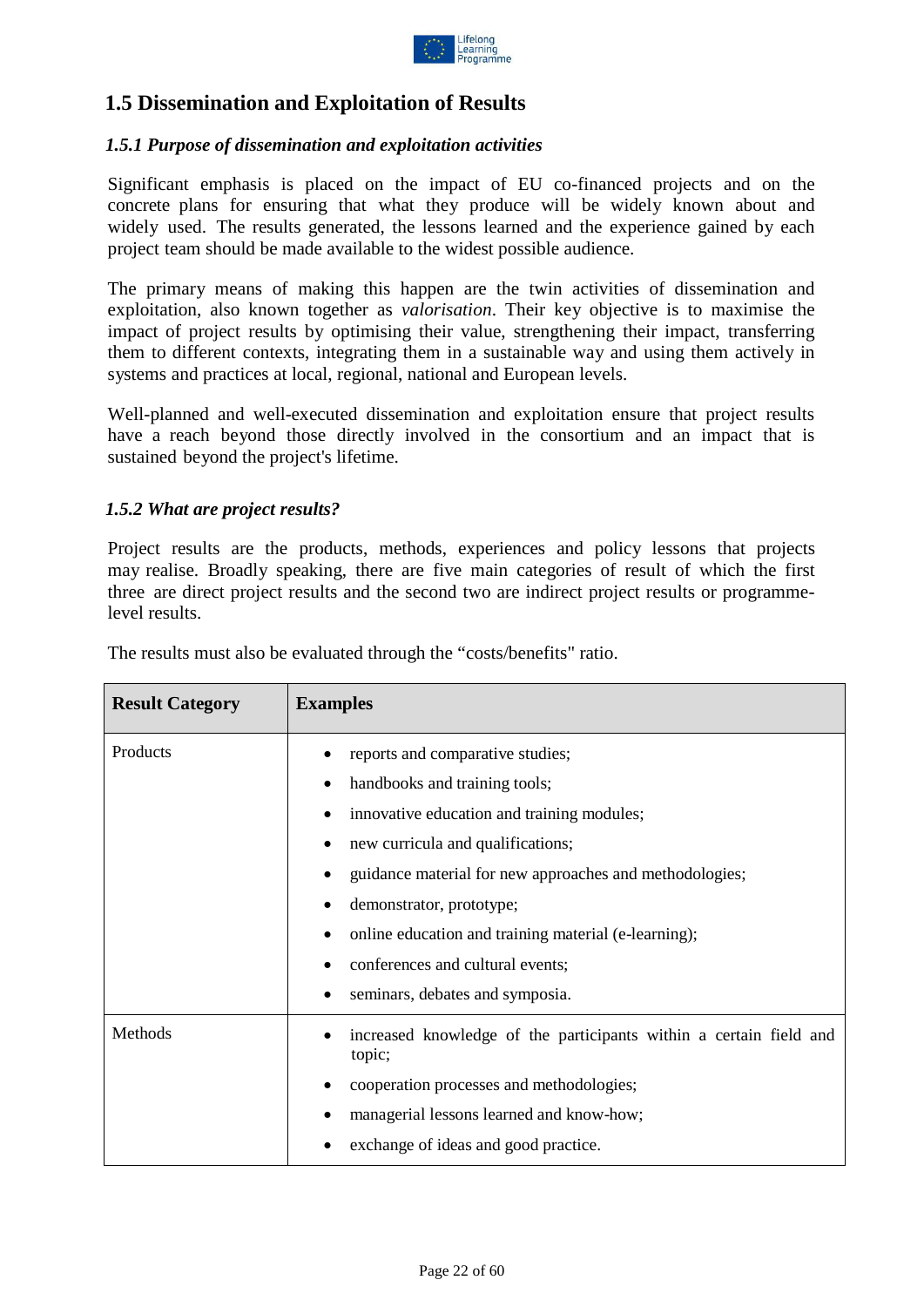

| <b>Result Category</b> | <b>Examples</b>                                                                                                                                                                                                                                                                         |
|------------------------|-----------------------------------------------------------------------------------------------------------------------------------------------------------------------------------------------------------------------------------------------------------------------------------------|
| Experiences            | experience gained by the project partners in the management and<br>undertaking of transnational partnerships;                                                                                                                                                                           |
|                        | experience gained by individuals, e.g. from mobility periods;<br>$\bullet$                                                                                                                                                                                                              |
|                        | exchange of experience and best practice through the establishment of<br>networks.                                                                                                                                                                                                      |
| Policy lessons         | drawn from the overall experience of projects within a programme or<br>from individual projects that are particularly innovative or effective;<br>feed back to inform policy making e.g. in the Lifelong Learning field<br>$\bullet$<br>within the Commission and within member States. |
| European Cooperation   | new or extended European partnerships;<br>transnational sharing of experience and best practice;<br>cross-cultural dialogue and co-operation;<br>new dialogue and partnerships between EU and non-EU countries.                                                                         |

The different categories of results may require different approaches for dissemination and exploitation. For example, tangible results such as 'products' may be easily demonstrated with actual items, graphical representations and samples whereas intangible results such as 'experiences' may require alternative methods of demonstration such as survey results, interview analysis and accreditation programmes.

#### <span id="page-22-0"></span>*1.5.3 What are the dissemination and exploitation of results?*

The activities of dissemination and exploitation are closely related but distinct from one another.

Dissemination can be defined as "a planned process of providing information to key parties on the quality, relevance and effectiveness of the results of programmes and initiatives. It occurs as and when the results become available."

Exploitation means "making use of and deriving benefit from (a result)". In the context of project results it primarily involves the two processes of 'mainstreaming' and 'multiplication', where:

Mainstreaming is the planned process of transferring the successful results of programmes and initiatives to appropriate decision-makers in regulated local, regional, national or European systems; and

Multiplication is the planned process of convincing individual end-users to adopt and/or apply the results of programmes and initiatives.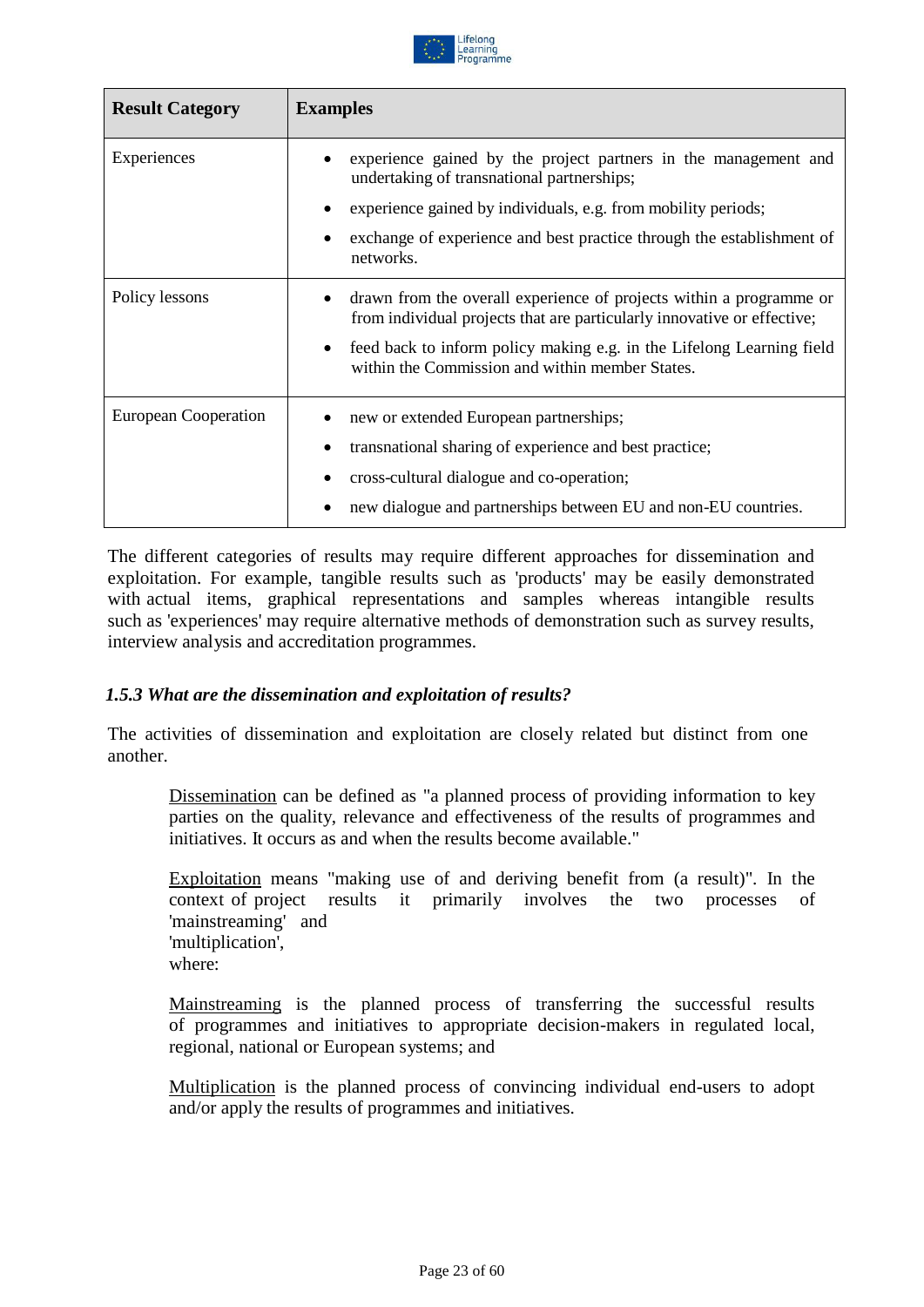

#### <span id="page-23-0"></span>*1.5.4 How to plan your dissemination and exploitation*

Having a strong plan for dissemination and exploitation from the **start** of a project is a key priority for a EU co-funded project. It is for this reason that dissemination and exploitation work packages formed a mandatory part of your application package. Creating the plan early on ensures that your intended users and their needs are central to your project from the beginning.

In planning these activities, the project team should be addressing the following kinds of questions:

- What needs does the project meet?
- What are the expected results?
- Who are the users/interested sectors who will benefit from the project's results?
- To reach these results/targets, in which languages should the products be disseminated?

Time should be spent on establishing who is expected to use the project's results and taking account of their needs. This should include all potential users, not just those from the immediate consortium. Plans should allow for consultation with, and the involvement of, users during the project's lifetime.

The key elements of the plan are:

- The types of dissemination and exploitation activity that will be used the methods and mechanisms, the languages to be used;
- The resources that will be required people and budget including for translation;
- The timetable for the different activities:
- The strategy for extending the activities beyond the project's lifetime.

Once established, the dissemination and exploitation plan should be regularly reviewed and where necessary revised in light of the project's evolution. Any adjustments to the plan should be described in the Progress and Final Reports that you submit (see also chapter on amendments).

For more detailed guidance on writing a dissemination and exploitation plan please visit the DG EAC website at the following address:

[http://ec.europa.eu/dgs/education\\_culture/valorisation/index\\_en.htm](http://ec.europa.eu/dgs/education_culture/valorisation/index_en.htm)

Amongst other things, this includes "The EU's 5-stage plan for dissemination and exploitation" along with a dissemination toolkit and suggested mechanisms for both valorisation activities.

Please read the *Other Special Conditions* to the grant agreement that relate to dissemination

(Article I.10.  $\S$  4-5 or article II.7)

The first is the requirement for beneficiaries to establish and maintain a project website. The second is for them to provide information on request that would allow the Agency and/or the Commission to promote the Lifelong Learning Programme and to disseminate results.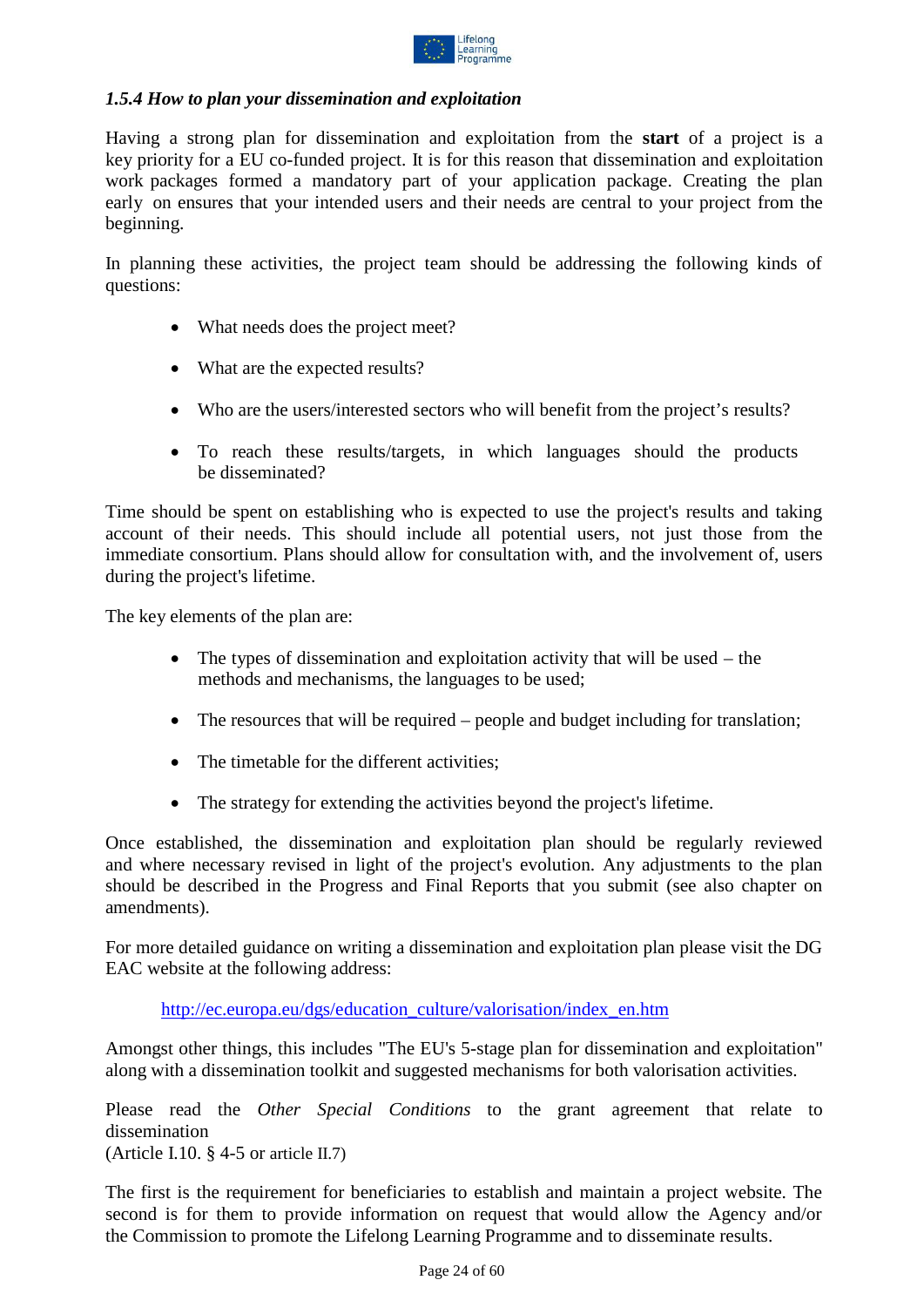

It should also be noted that the Public Part of the reports will be made available – quality and rating levels permitting by the Agency/the Commission for people to download, copy and distribute freely in accordance with article II.8.1 of the grant agreement.

#### <span id="page-24-0"></span>*1.5.5 Recognition of Commission funding and use of LLP logo*

Project publications and results that are distributed must make reference to the co-financing that the European Union has provided and should incorporate the LLP logo. This visibility helps increase awareness of the Lifelong Learning Programme and helps ensure the continuation and longevity of its operation.

The LLP logo can be found at:

#### [http://eacea.ec.europa.eu/about/logos\\_en.html](http://eacea.ec.europa.eu/about/logos_en.html)

The reference to the co-financing (the so-called "**funding disclaimer**"**)** is available in all languages at:

[http://ec.europa.eu/dgs/education\\_culture/publ/graphics/agencies/use-translation.pdf](http://ec.europa.eu/dgs/education_culture/publ/graphics/agencies/use-translation.pdf)

Failure to acknowledge the European Union funding may lead to the costs related to a particular activity being declared ineligible. For example, in the case where the activities included research and publication, if the publication fails to mention EU funding, then the costs of research would still be eligible but the costs of publication would be declared ineligible.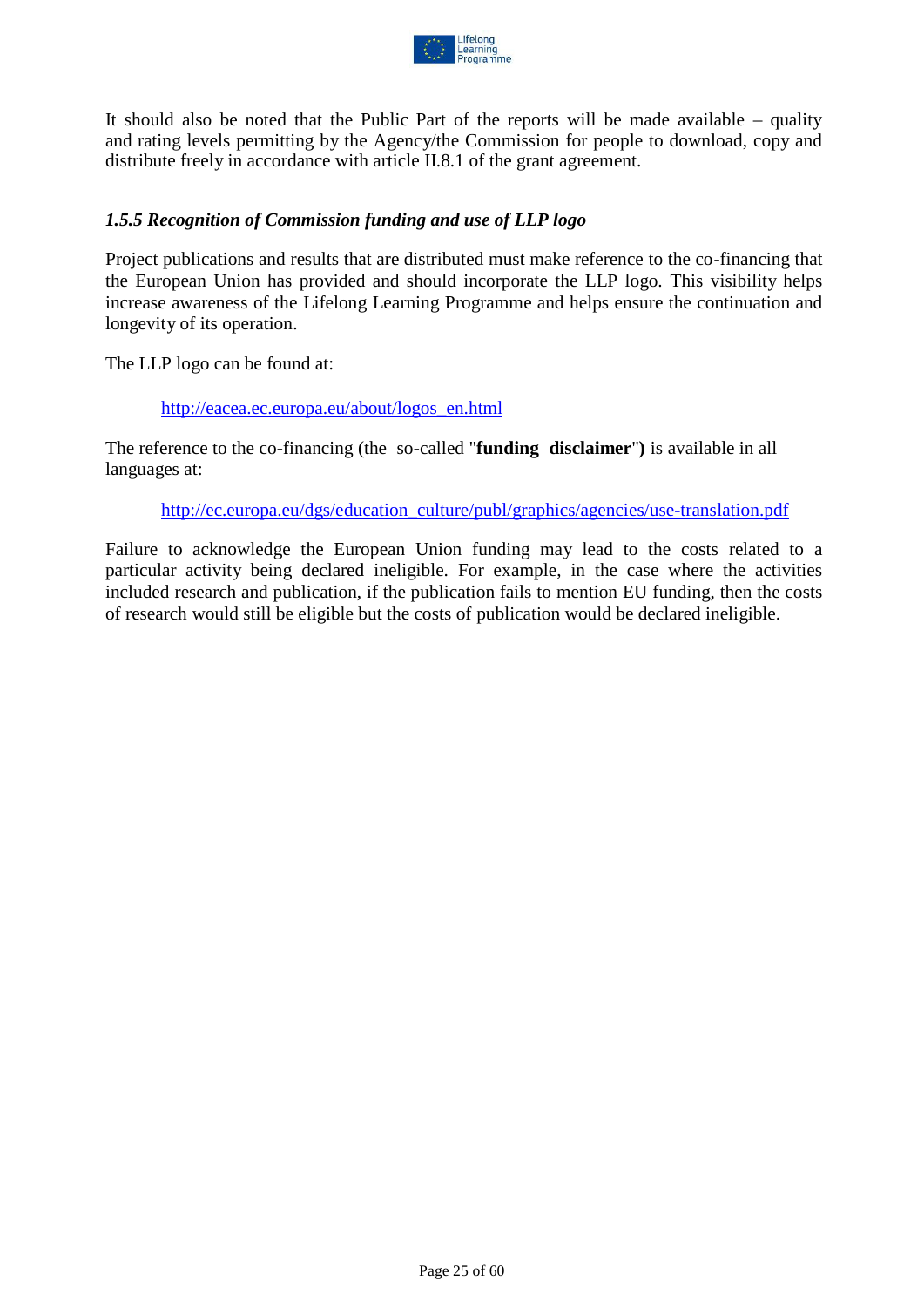

### <span id="page-25-0"></span>**1.6 Amendment Requests**

**The Agency is currently revising its procedures linked to changes of grant agreements. This section of the Handbook will be updated as soon as the new rules have been put in place.**

**Meanwhile, you may refer to the current instructions for information only and solely to give you an overall idea on the steps necessary in order to submit an amendment request. Please contact the Agency should you envisage requesting changes to your contract. Your project officer will guide you on how to proceed.**

As indicated in Article II.12 of your grant agreement, any amendment to the grant conditions must be the subject of a prior written agreement. It is important to understand that the amendment request should not be used retrospectively e.g. changes that have in reality already been carried out prior to the submission of the request.

The amendment request has to:

- be made (where required) on the specific **template amendment request form** provided by the Agency under the following link: http://eacea.ec.europa.eu/llp/beneficiaries/2013/reporting lifelong learning 2013 en.php
- or be submitted to the Agency in an **official letter signed by the legal representative** of the beneficiary, that is, the person who signs the contract or his/her legal replacement;
- be submitted to the Agency before the change occurs;
- be submitted to the Agency at the latest two month before the closing date of the action
	- (see article I.10.8 of the grant agreement);
- duly justify the reasons for the proposed changes.

The Agency reserves the right to reject an amendment request that is not sufficiently justified.

In this chapter we will describe the types of changes that may occur during the lifetime of a project and the way to notify the Agency of these changes.

#### <span id="page-25-1"></span>*1.6.1 Changes in the partnership: withdrawal or replacement of co-beneficiaries (partners)*

Any change in the partnership needs to be notified to the Agency using the amendment request form. The form must be accompanied by the supporting documents listed in the amendment request form.

Please note activities executed by third country partners cannot be transferred to regular LLP partners, because the third country partners were accepted with a separate budget and work programme. If you intend to change third country partners, please contact the Agency.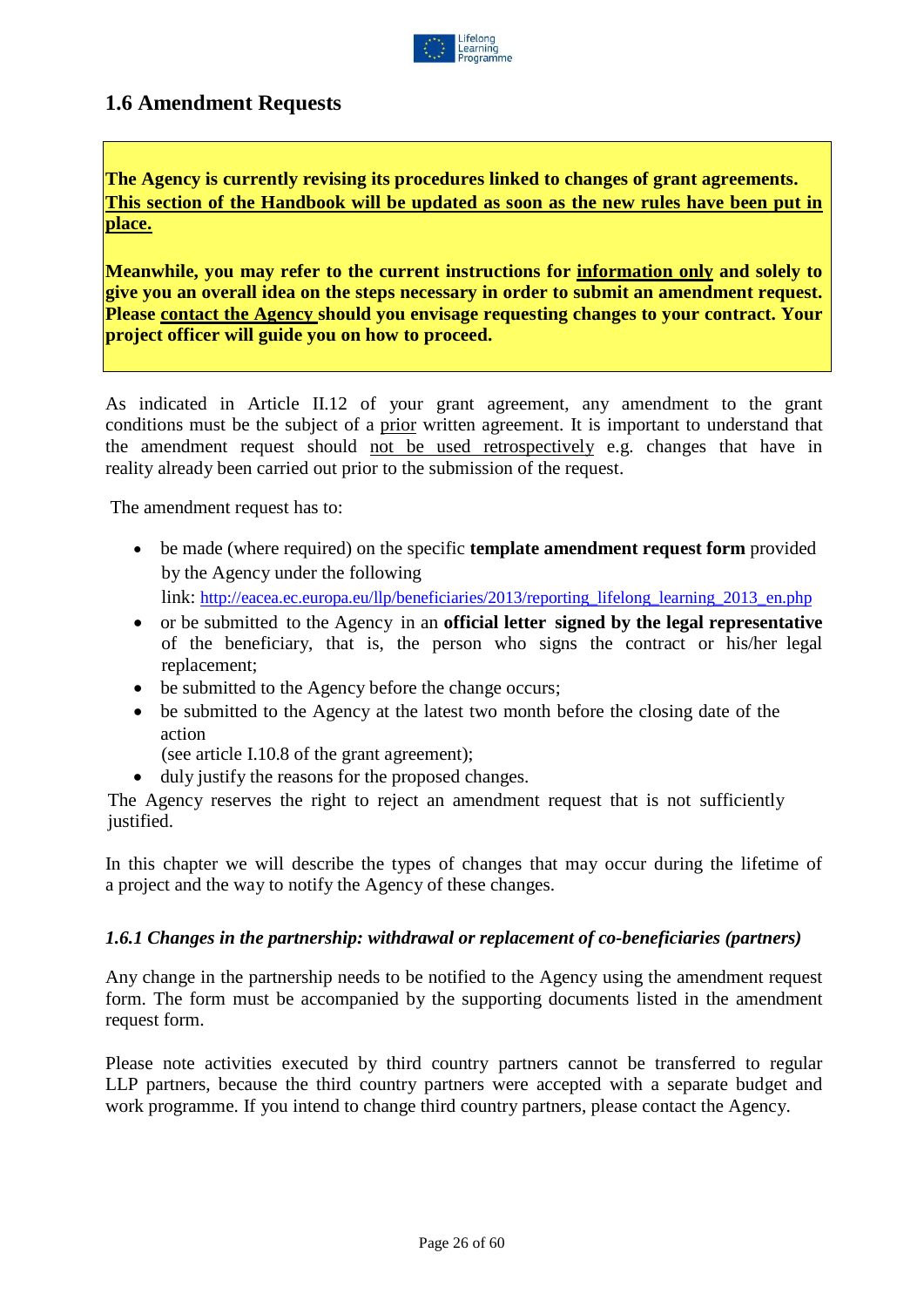

#### <span id="page-26-0"></span>*1.6.2 Change of the coordinator or change of name/address of the coordinator (main beneficiary organisation)*

The signatory organisation of the grant agreement is called "coordinator"<sup>[4](#page-26-4)</sup> in a multi-beneficiary grant agreement and "beneficiary" in a mono-beneficiary grant agreement. If this organisation changes, the new signatory of the grant agreement is responsible for getting all supporting documents related to the costs already incurred by the previous signatory of the agreement: he should receive a report on the activities implemented and the results achieved together with a detailed status of costs and all supporting documents by the leaving beneficiary beforehand.

Please use the appropriate section in the Amendment Request form to notify the Agency of the changes and add the supporting documents listed in the form. The amendment Request form should be used also if the name/address of the coordinator changes.

Please note that the amendment, once approved by the Agency, needs to be signed by the former beneficiary, the new beneficiary organisation and the Agency.

#### <span id="page-26-1"></span>*1.6.3 Change of legal representative*

If the legal representative<sup>[5](#page-26-5)</sup> of the coordinator (main beneficiary organisation) changes, an official letter signed by the legal representative with an official document confirming the capability of the new legal representative is sufficient (e.g statutes and minutes of the Board). The letter should include all the contact details of the new legal representative (telephone and fax number, address, email, etc). The Agency will confirm its agreement with the requested changes by sending a letter to the coordinator (main beneficiary organisation).

#### <span id="page-26-2"></span>*1.6.4 Change of project managing organisation / project manager*

The person doing the daily coordination of the project is called project manager. If this person changes, the Agency needs to be notified. If the project manager remains within the same organisation, it is sufficient to send a letter to the Agency. If the job is entrusted to a different organisation already present in the partnership, a letter must be sent, including the contact details of the new project manager and a statement proving the competences and experience of the new project manager. If, in addition, this means a change in work package responsibilities or a change in the budget, please follow the instructions under 1.6.6 and/or 1.6.8.

#### <span id="page-26-3"></span>*1.6.5 Changes to the eligibility period*

It is possible to ask for an extension of the eligibility period in well justified cases. This extension may not exceed 6 months though. A modification of the eligibility period implies also a modification of the deadlines for submission of reports and other documents specified in the grant agreement. Please use the appropriate section in the Amendment Request form to notify the Agency of the changes and add the supporting documents listed in the form.

<span id="page-26-4"></span><sup>&</sup>lt;sup>4</sup> See Annex 1 Definition of Terms of this Handbook

<span id="page-26-5"></span><sup>5</sup> See Annex I Definition of Terms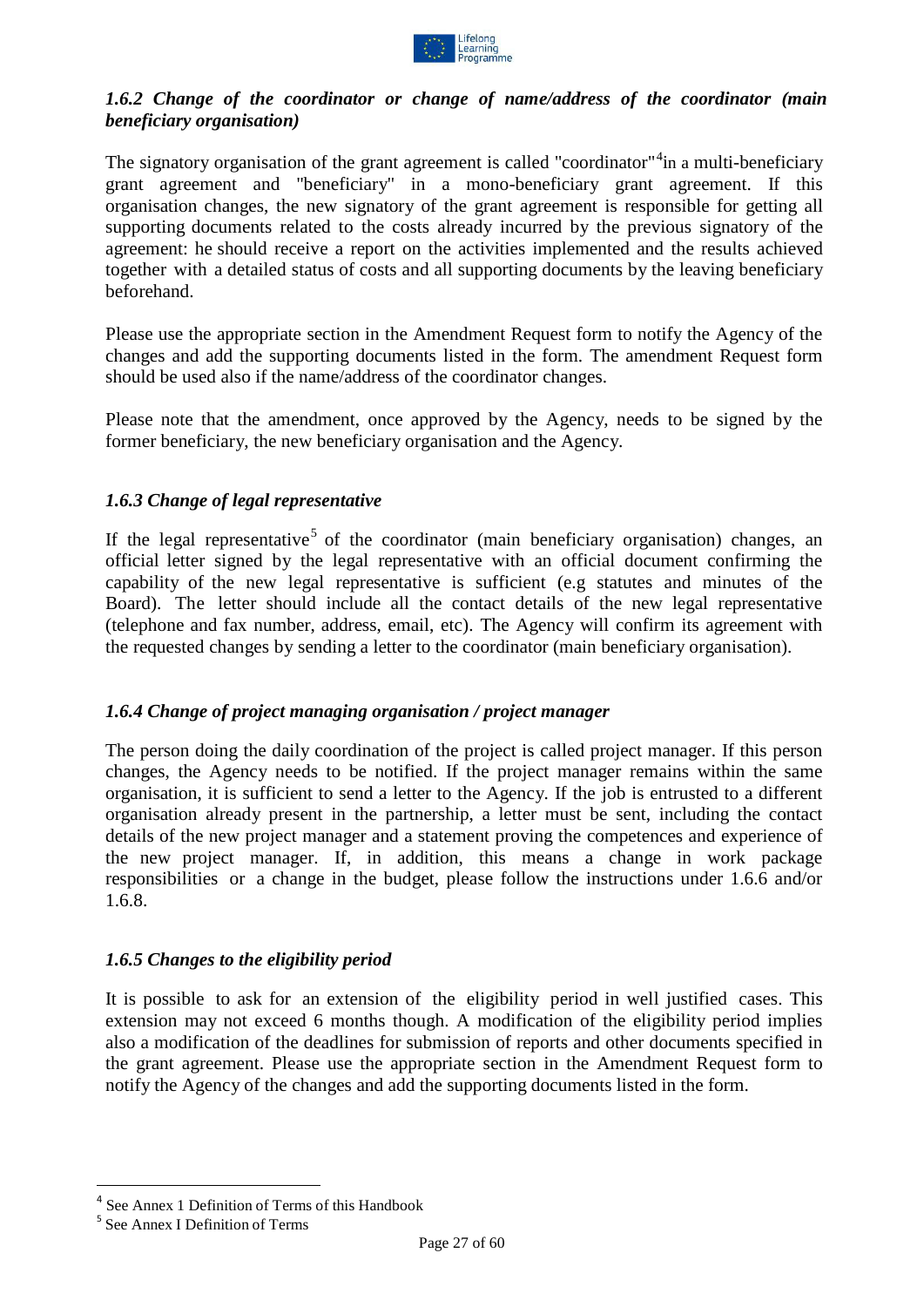

#### <span id="page-27-0"></span>*1.6.6 Changes to the budget breakdown*

An amendment request relating to an adjustment to the budget breakdown is not necessary when the transfer between budget headings of eligible direct costs e.g. between staff costs and operational costs (travel and subsistence, equipment, subcontracting, others) does not exceed 10% of the amount of the *heading* of eligible direct costs **for which the transfer is intended** (the heading that increases), irrespective of the adjustment made between *items* of operational costs.

When assessing your Final Report, the Agency will accept that costs declared do exceed the budget following this same rule (by budget heading of direct costs provided the adjustment of expenditure does not affect the implementation of the action).

This rule of transfer is NOT applicable to indirect costs as they are always limited up to 7% of total eligible direct costs and laid out in Annex II of the grant agreement.

Please note that it is not possible to modify the total amount of the contractual budget, the amount of the grant or the percentage of European Union funding.

#### Examples

1) If you intend to increase the budget allocated to staff from EUR 30.000 to EUR 32.000, no formal amendment request is necessary. This is an increase of less than 10% of the staff budget heading.

2) On the other hand, if you intend to increase the budget allocated to staff from EUR 30.000 to EUR 38.000, a formal amendment request is necessary as this adjustment is more than 10% of the staff budget heading. Costs under other headings will need to be reduced accordingly

3) Within the operational costs budget heading, if you intend to increase the budget allocated to travel and subsistence from EUR 10.000 to EUR 12.000 and decrease the budget allocated to equipment from EUR 3.000 to 1.000 EUR, no formal amendment request is necessary. This is indeed only a transfer between items of the operational costs budget heading: this budget heading has not increased by more than 10% (actually it has not increased at all).

4) If you intend to re-allocate budget from staff to any of the operational costs budget heading (travel and subsistence, equipment, subcontracting, others), e.g. you increase subcontracting from EUR 15.000 to EUR 20.000 when the total budget for operational costs is 60.000 euro, no formal amendment request is necessary, as the difference of EUR 5 000 is less than 10% of the total operational costs.

Please use the appropriate section in the Amendment Request form to notify the Agency of the changes and add the supporting documents listed in the form.

#### <span id="page-27-1"></span>*1.6.7 Change of bank account*

If the bank account of the coordinator (main beneficiary organisation) changes, the new bank details need to be communicated to the Agency by filling in the form on [http://ec.europa.eu/budget/contracts\\_grants/info\\_contracts/financial\\_id/financial\\_id\\_en.cfm](http://ec.europa.eu/budget/contracts_grants/info_contracts/financial_id/financial_id_en.cfm)

The form must be signed by the account holder in original and either stamped and signed by the bank concerned or accompanied by a recent bank statement. Please note we cannot accept a financial identification form which does not bear an original signature.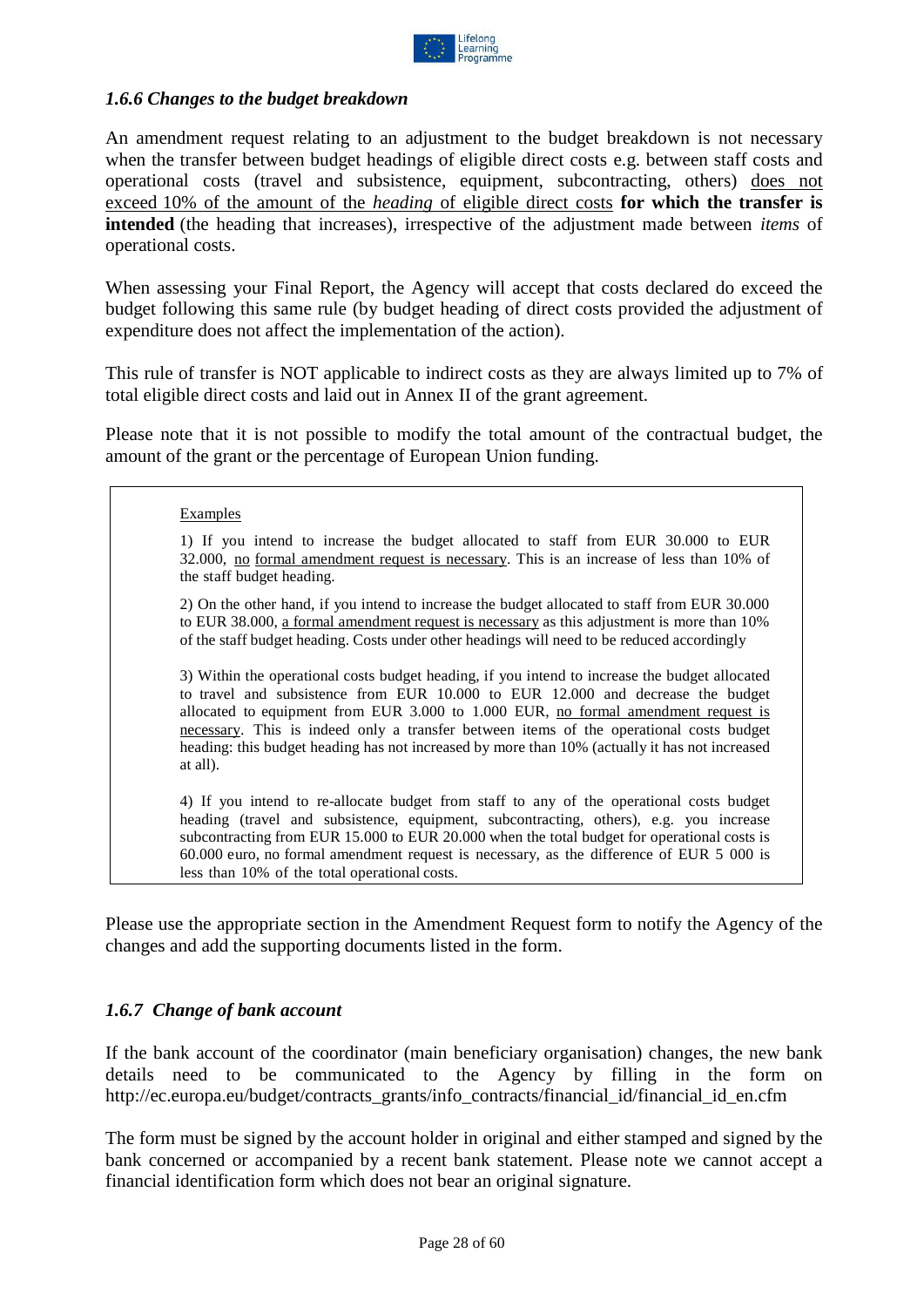

# <span id="page-28-0"></span>*1.6.8 Changes to the work programme*

A formal amendment request is only necessary for major changes to the work programme. If you are in doubt whether or not you need to request a formal amendment, please contact the Agency.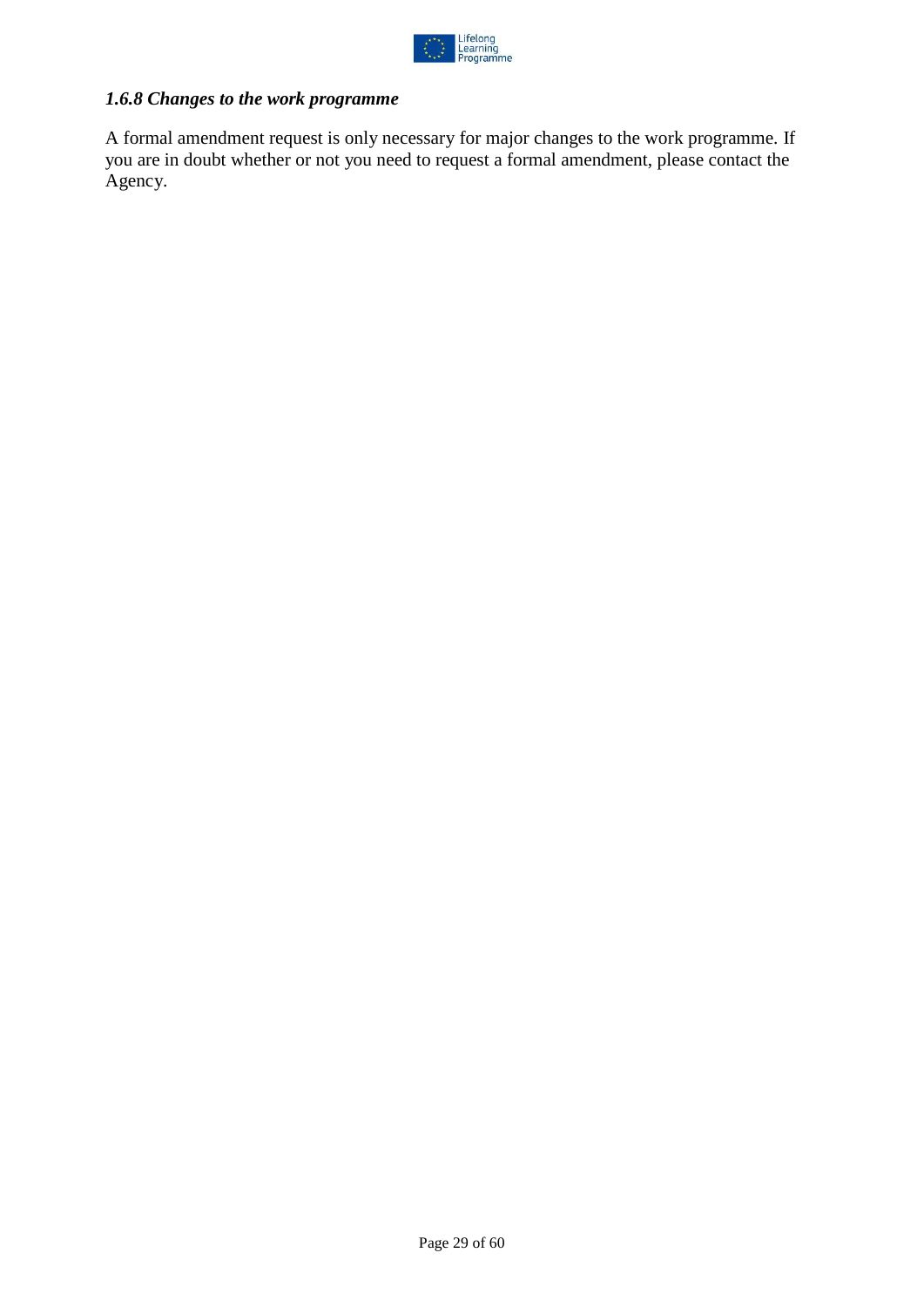

# <span id="page-29-0"></span>**2 FINANCIAL RULES**

The following financial rules must be read together with the Call for proposals and the Guide for applicants and in particular with the administrative and financial rules available in chapter 4 of the LLP Guide 2013 under [http://ec.europa.eu/education/llp/doc/call12/part1\\_en.pdf,](http://ec.europa.eu/education/llp/doc/call12/part1_en.pdf) from which most of these rules are taken.

The following sections apply to the beneficiary and all partners within the consortium (e.g. the rules on staff costs apply to all partners of the consortium including the beneficiary and Third Countries).

# <span id="page-29-1"></span>**2.1 General Provisions on Eligibility of Costs**

#### **The general context, nature and amount of expenditure will be considered when assessing eligibility.**

To be considered as eligible costs of the project, costs must satisfy the following general criteria:

- they must relate to activities involving the **eligible countries** in the Lifelong Learning Programme (the eligible countries are the 27 member states of the EU as well as Iceland, Norway, Liechtenstein, Croatia, Switzerland, Turkey, Serbia, the Former Yugoslav Republic of Macedonia, Montenegro and Albania) Any costs relating to activities undertaken outside these countries or by organisations that are not registered in an eligible country are not eligible unless they are necessary for the completion of the project and duly justified in the application form and in the report and agreed in advance with the Agency through an exchange of letters;
- they must be incurred by **legal entities of the consortium concerned explicitly mentioned in the list of beneficiaries (Annex X)**depending on the project concerned (see page 42 of LLP [Guide](http://ec.europa.eu/education/llp/doc/call12/part1_en.pdf) 2013 Part I), and in the case of consortia, by the official partners of the consortium or Third countries (if any foreseen in the contract budget);
- they must be **connected** with the project (e.g. relevant to the project and be directly connected with the execution of the project in accordance with the approved work programme);
- they must be **foreseen** in the estimate overall budget of the project. Should the Beneficiary anticipate incurring costs that were not foreseen in the estimated budget, the prior approval of the Agency should be sought through an amendment before incurring these costs;
- they must be **necessary** for the execution of the project;
- they must be **reasonable and justified** and they must accord with the principles of **sound financial management [6](#page-29-2)** , in particular in terms of value for money and

<span id="page-29-2"></span><sup>&</sup>lt;sup>6</sup> Costs shall be defined in accordance with the principle of sound financial management, namely in accordance with the principles of economy, efficiency and effectiveness. The principle of economy requires that costs shall be defined in due time, in appropriate quantity and quality and at the best price. The principle of efficiency is concerned with the best relationship between resources employed and results achieved. The principle of effectiveness is concerned with attaining the specific objectives set and achieving the intended results.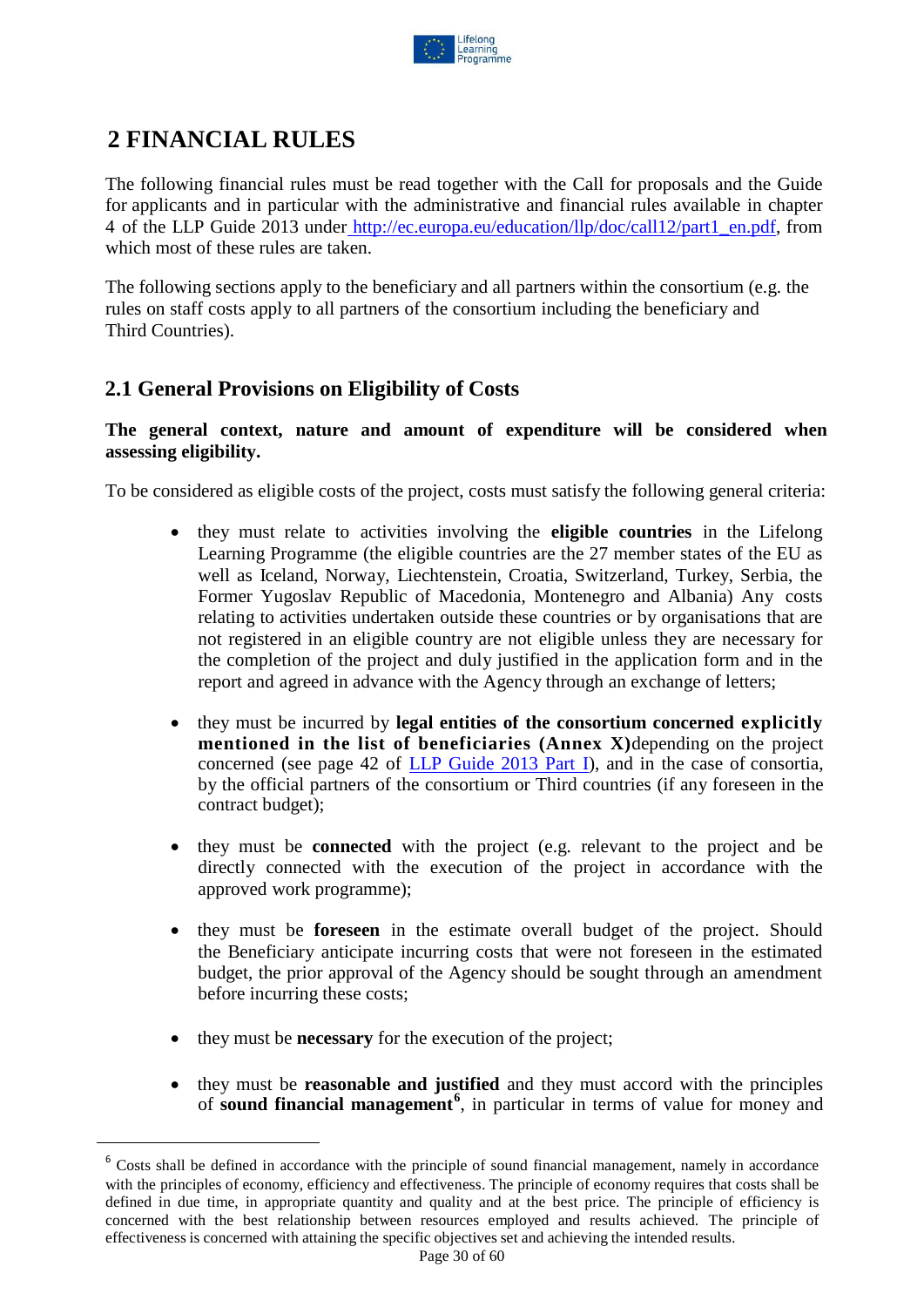

cost- effectiveness;

- they must be generated during the contractual lifetime of the project<sup>[7](#page-30-1)</sup> (See page 42 of the  $LLP$  [Guide Part](http://ec.europa.eu/education/llp/doc/call12/part1_en.pdf)  $I^9$ ) on the project's financial statements and underlying accounts);
- they must be **actually incurred** by the beneficiary and be recorded in his accounts in accordance with the applicable accounting principles, and be declared in accordance with the requirements of the applicable tax and social legislation; Costs which are not paid yet at the time of submission of the report cannot be recorded in the final financial statement.
- they must be identifiable and verifiable and determined according to the **applicable accounting standards of the country** where the beneficiary is established and according to the usual c**ost-accounting practices of the beneficiary**.

The beneficiary's internal accounting and auditing procedures must permit direct reconciliation of the costs and revenue declared in respect of the project with the corresponding accounting statements and supporting documents. For scales of unit costs, this implies that the "number of units" must be recorded in appropriate documents (e.g. timesheets, attendance lists, etc.).

Where national taxation and accounting rules do not require an invoice, an accounting document of equivalent value means any document produced in order to prove that the accounting entry is accurate and complies with the applicable accounting law.

**The beneficiary must keep all supporting documents relating to the project no matter which partner incurred the costs. Unjustified costs will not be considered as eligible by the Agency nor by the auditors.**

### <span id="page-30-0"></span>**2.2 Ineligible Costs**

Under no circumstances can the following types of costs be considered as eligible:

- return on capital;
- debt and debt service charges;
- provisions for losses or potential future liabilities (provisions for contractual and moral obligations, fines, financial penalties and legal costs);
- interest owed;
- doubtful debts;
- exchange losses;

l

• VAT, **unless** the beneficiary organisation can prove that it is unable to recover it;

<span id="page-30-1"></span> $^7$  e.g. generated by an activity that takes place during the lifetime (legal duration) of the project / action. Activities taking place before or after the period specified in a grant agreement are not eligible for funding.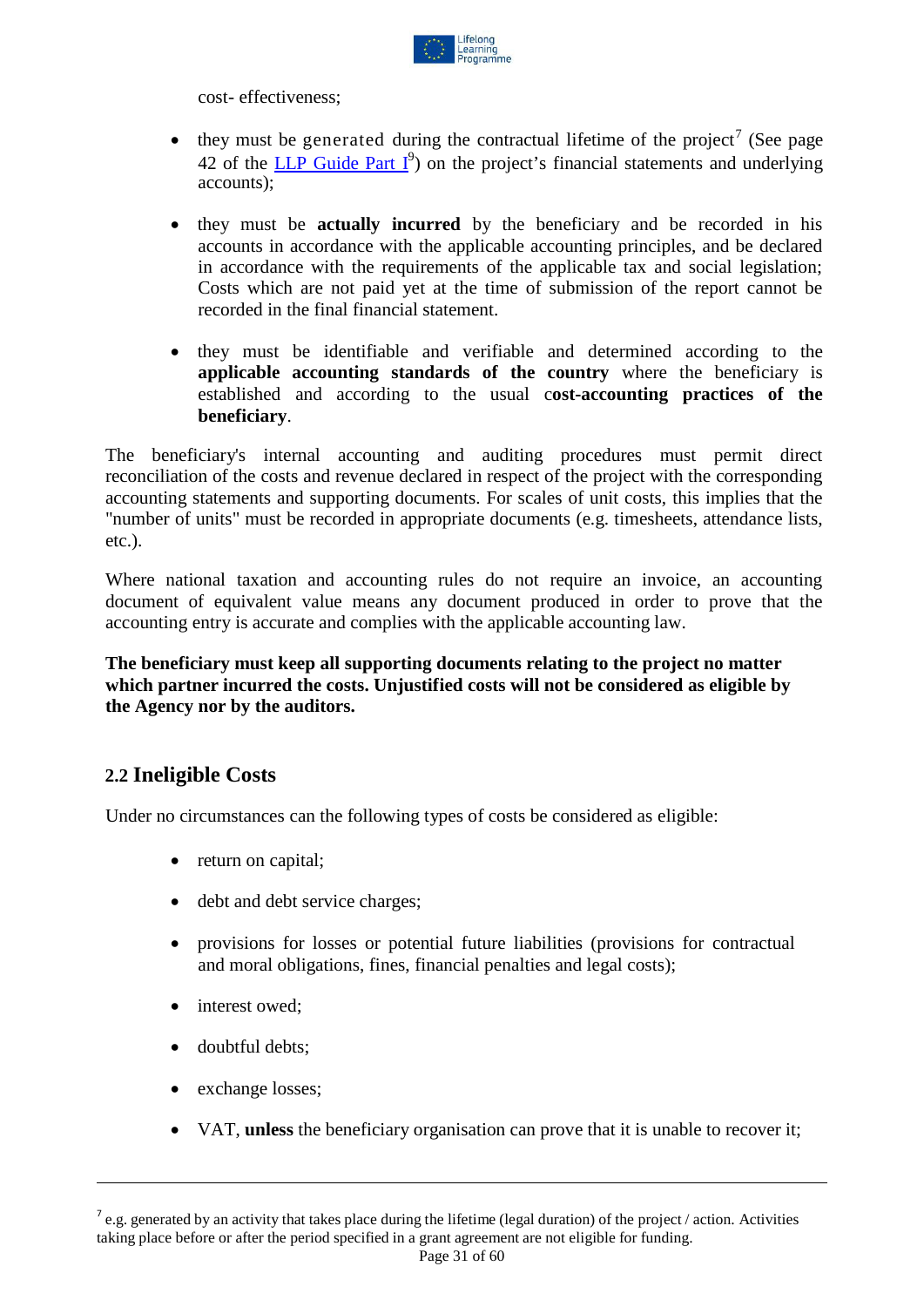

- costs declared by the beneficiary and covered by another project or work programme receiving a European Union grant;
- excessive or reckless expenditure;
- purchase of capital assets only depreciation is eligible;
- in the case of rental or leasing of equipment, the cost of any buy-out option at the end of the lease or rental period;
- costs associated with the preparation of the application for the Lifelong Learning Programme, including participation in Infodays;
- costs of opening and operating bank accounts (transfer costs are eligible);
- costs incurred by silent partners/ organisations which are not listed in annex X of the grant agreement ;
- contributions in kind.

Costs which could be considered as eligible according to the criteria detailed under section 2.1 become ineligible if they are **not supported by adequate supporting accounting documents (see also point 2.6 below)**.

Please note gifts, entertainment activities and contributions in kind will not be supported under the Lifelong Learning Programme. Therefore, internal invoices will not be accepted.

For more information regarding costs linked to bank transfers, please read article II.24.11 of the grant agreement.

#### <span id="page-31-0"></span>*2.2.1 EU logo and communication*

The Agency reserves the right to reject costs relating to documents and materials which do not state the EU logo and funding disclaimer as defined in the Special Conditions of the grant agreement.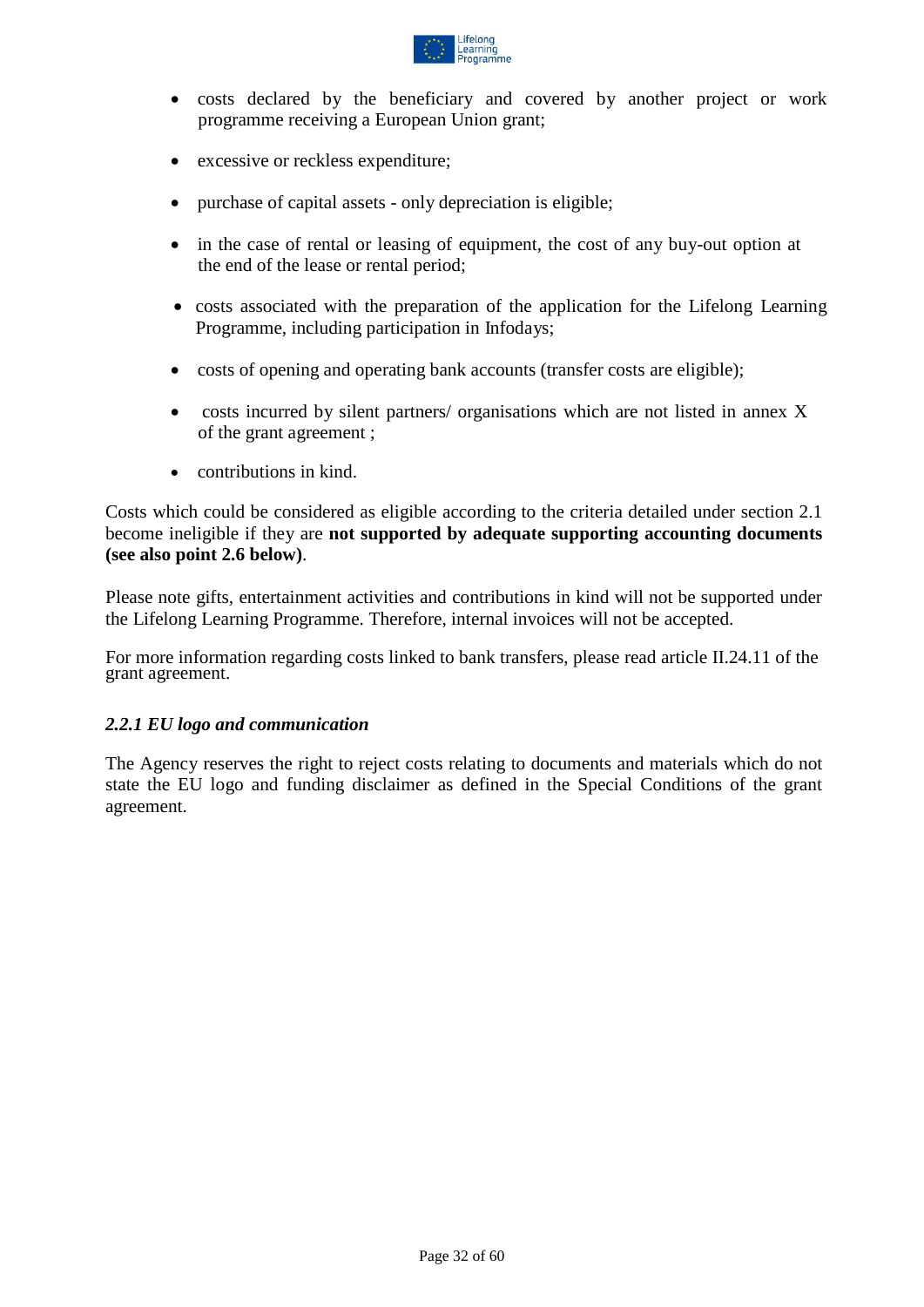

#### <span id="page-32-0"></span>*2.2.2 Timely recording of costs*

Expenses must be recorded in the accounting system on the basis of adequate supporting documents at the time the costs were incurred. Documents created after the period in which the costs were incurred, will be declared ineligible (e.g. attestation of costs incurred in 2010, created / dated in 2013).

## <span id="page-32-1"></span>**2.3 Categories of Eligible Direct Costs**

The eligible direct costs for the project are those costs which, with due regard for the conditions of eligibility set out above, are identifiable as specific costs directly linked to performance of the project and which can therefore be booked to it directly.

#### <span id="page-32-2"></span>*2.3.1 Staff*

Costs relating to the following categories of staff are considered:

- statutory staff, having either a permanent or a temporary employment contract with the partner;
- temporary staff, recruited through a specialised external Agency;
- other types of contracts as far as the national labour law assimilates them to staff.

Costs related to agents working through subcontracting shall be included under the appropriate category (see heading "subcontracts")

Staff members of project partners are not allowed to operate in a subcontracting capacity for the project as this would be a clear conflict of interests (see article II.4.).

Beneficiaries should report staff costs based on real daily staff cost rates, corresponding to the beneficiary's **usual** policy on remuneration, comprising actual salaries plus social security charges and other statutory costs included in the remuneration.

Non-statutory costs like bonuses, lease car, expense account schemes, incentive payments or profit-sharing schemes are excluded. Salary policy shall be the same for all staff no matter if they work or not in the project: the use of maximum EU ceiling rates for staff working on an EU project in parallel with the use of another grid of salary for staff working in the frame of beneficiary activities is not acceptable. The veracity of these costs may be the subject of an audit.

The beneficiary's method of calculation and the pro rata basis used (e.g.100 %, 50%) must be clearly indicated for each staff member in the Confidential part of the report, section 6.

In any case, those rates cannot exceed the maximum rates published in the LLP Guide 2013 (Part I-General

Provisions, [http://eacea.ec.europa.eu/llp/beneficiaries/2013/reporting\\_lifelong\\_learning\\_2013\\_e](http://eacea.ec.europa.eu/llp/beneficiaries/2012/reporting_lifelong_learning_2012_en.php) [n.php,](http://eacea.ec.europa.eu/llp/beneficiaries/2012/reporting_lifelong_learning_2012_en.php) Table 5a, page 46). Any surplus will be considered as ineligible.

The rate of the country in which the partner organisation is registered will be applied; independently of where the tasks will be executed (e.g. a staff member of an organisation of country A working (partly) in country B will be budgeted on the basis of the rates of country A).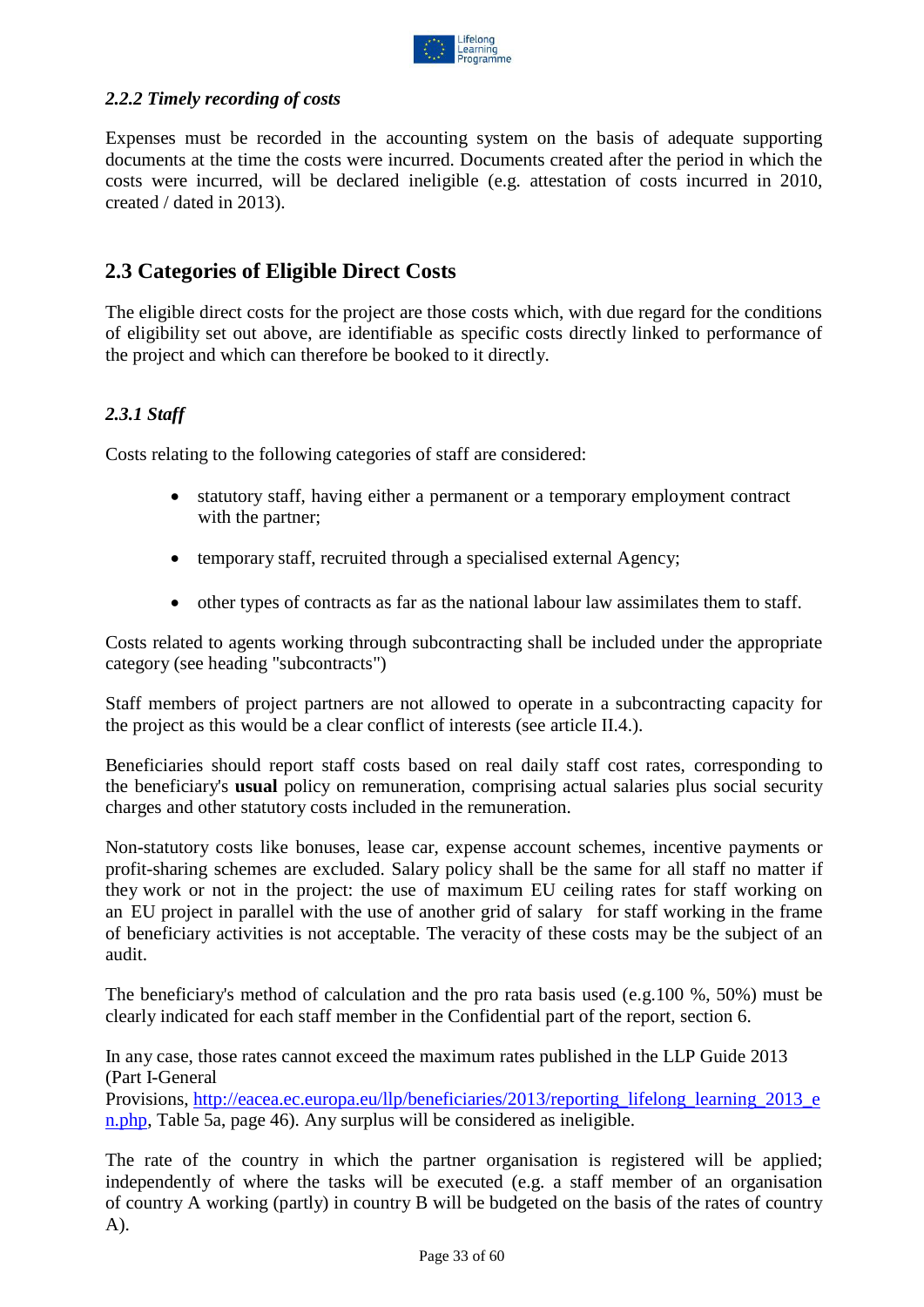

Please note, work outside regular working hours (like weekends), a substantial increase of the number of working days and/or a significant shift between the categories in the final report in comparison to the initial budget must be duly justified.

Regarding the use of experts by the beneficiary, it is advised that the beneficiary requests those experts to sign a declaration of absence of conflict of interests, stating that they did not take part in the Agency's selection process relating to the 2013 Call (the Call you applied for).

Examples of supporting documents that must be supplied when requested

- documents explaining the internal policy on salaries and the calculation of the daily cost rate (pro rata basis if of part-time workers). Internal policy means the policy that was in place before the implementation of the project and used for all staff members no matter if they work on the EU project or not;
- timesheets signed by both the worker and the responsible of the organisation mentioning name, function and tasks fulfilled, reference to the work programme's activities, number of hours per day or days per month allocated to the project;
- Employment contracts with an indication of the type of contract, the start date (and end date if applicable), function and tasks, monthly salary, working time per staff member, signed both by the employer and the employee can serve as justifying documents.
- official payroll document which allows to check both number of days worked in a year and amounts paid & social security charges duly paid;
- proof that the salaries and social security contribution recorded in the accountancy have been paid by the partner to the authorities.

Please note these documents should be kept for a period of 5 years after the final payment is made.

#### **Third Country participation**

Applicants should base the third country staff budget **on real daily staff cost rates**. Staff costs may not exceed the normal costs for each staff category in the country concerned. Staff costs must be broken down into categories 1 to 4 of the International Standard Classification of Occupations (ISCO). Under no circumstances may the daily rate exceed the following maximum amounts:

Staff category 1 (maximum amount EUR 450/day) Staff category 2 (maximum amount EUR 300/day) – University Professors Staff category 3 (maximum amount EUR 250/day) Staff category 4 (maximum amount EUR 125/day)

*Please note that third countries are not eligible to participate in the Studies and Comparative Research action.*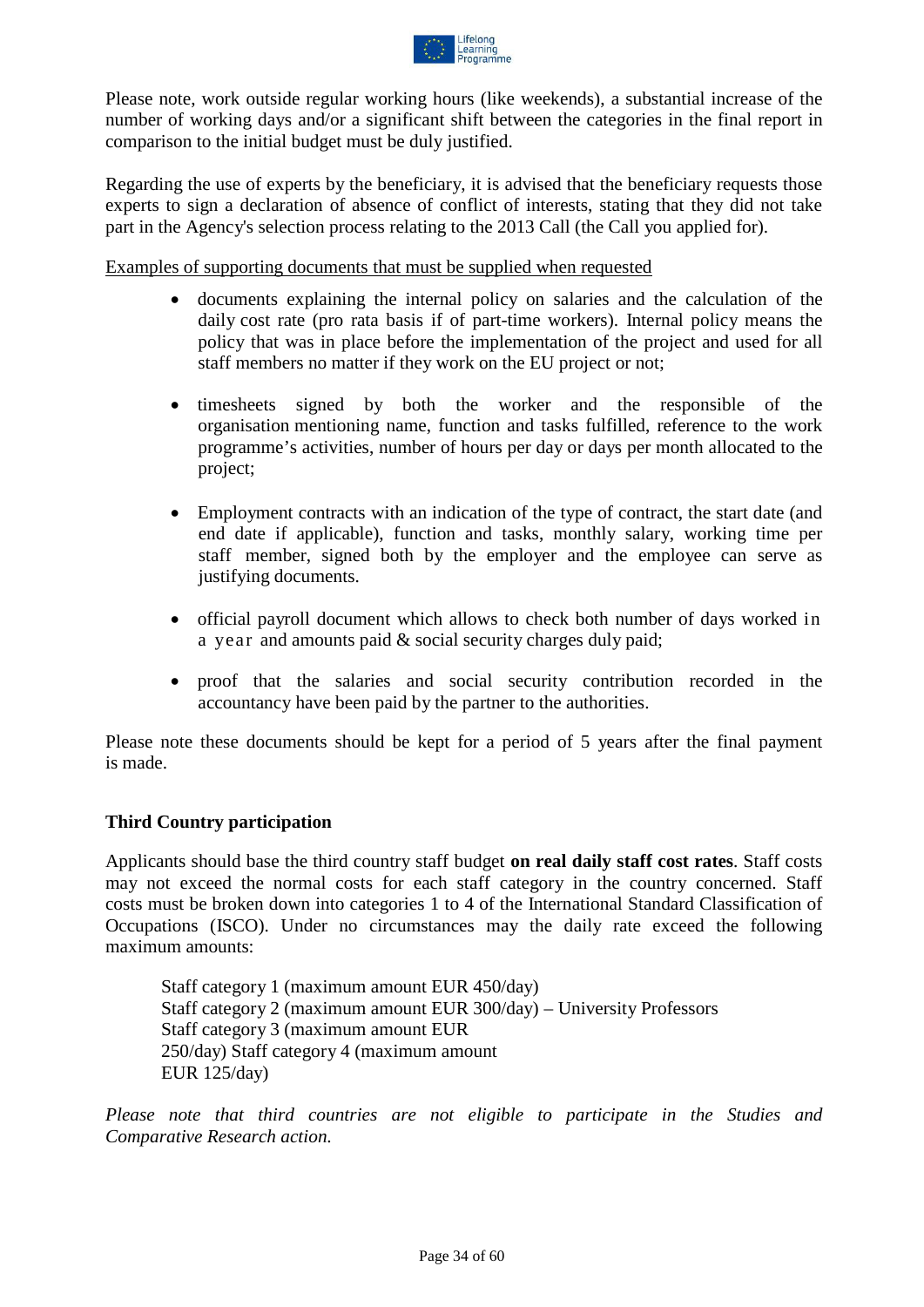

#### <span id="page-34-0"></span>*2.3.2 Travel and Subsistence*

#### **a) Travel costs**

Travel costs for staff taking part in the project are considered eligible, provided that they are in line with the partner's usual practices on travel costs<sup>10</sup>. Costs may be claimed only for journeys directly connected to specific and clearly identifiable project-related activities. For information on travel costs for non-staff members please refer to the sections below.

Reimbursement must be based on real costs, regardless the means of travel chosen (rail, bus, taxi, plane, hire car, etc.). Partners are required to use the cheapest means of travel (e.g. use Apex tickets for air travel and take advantage of reduced fares, where this is not the case then a full explanation should be provided).

The travel cost for a journey should include all costs and all means for travel from the point of origin to the point of destination (and vice versa) and may include visa fees, travel insurance and cancellation costs.

Expenses for private car travel (personal or company cars), where substantiated and where the price is not excessive, will be reimbursed as follows (whichever is the cheapest):

- either a rate per km in accordance with the internal rules of the organisation concerned up to a max of EUR 0.22;
- or price of a rail, bus or plane ticket shall be reimbursed, independently of the number of people travelling in the same vehicle.

For hired cars (maximum category B or equivalent) or taxis: the actual cost where this is not excessive compared with other means of travel (also taking account of any influencing factors e.g. time, excessive luggage). Reimbursement takes place independently of the number of people travelling in the same vehicle.

Examples of supporting documents that must be supplied when requested

- tickets (plane, train, bus, etc.) and invoices (hotels, restaurants, travel agency);
- boarding pass;
- for car journeys: declaration stating the city of departure and arrival, the calculation method with unit rate and number of units, dates and names and activities concerned;
- list of participants duly signed with clear identification of the activity/purpose of the trip, dates, names and functions of the participants in the project (e.g. partner, expert, volunteer, subcontractor);
- proof that the payments have been made by the partner and are recorded in the accountancy.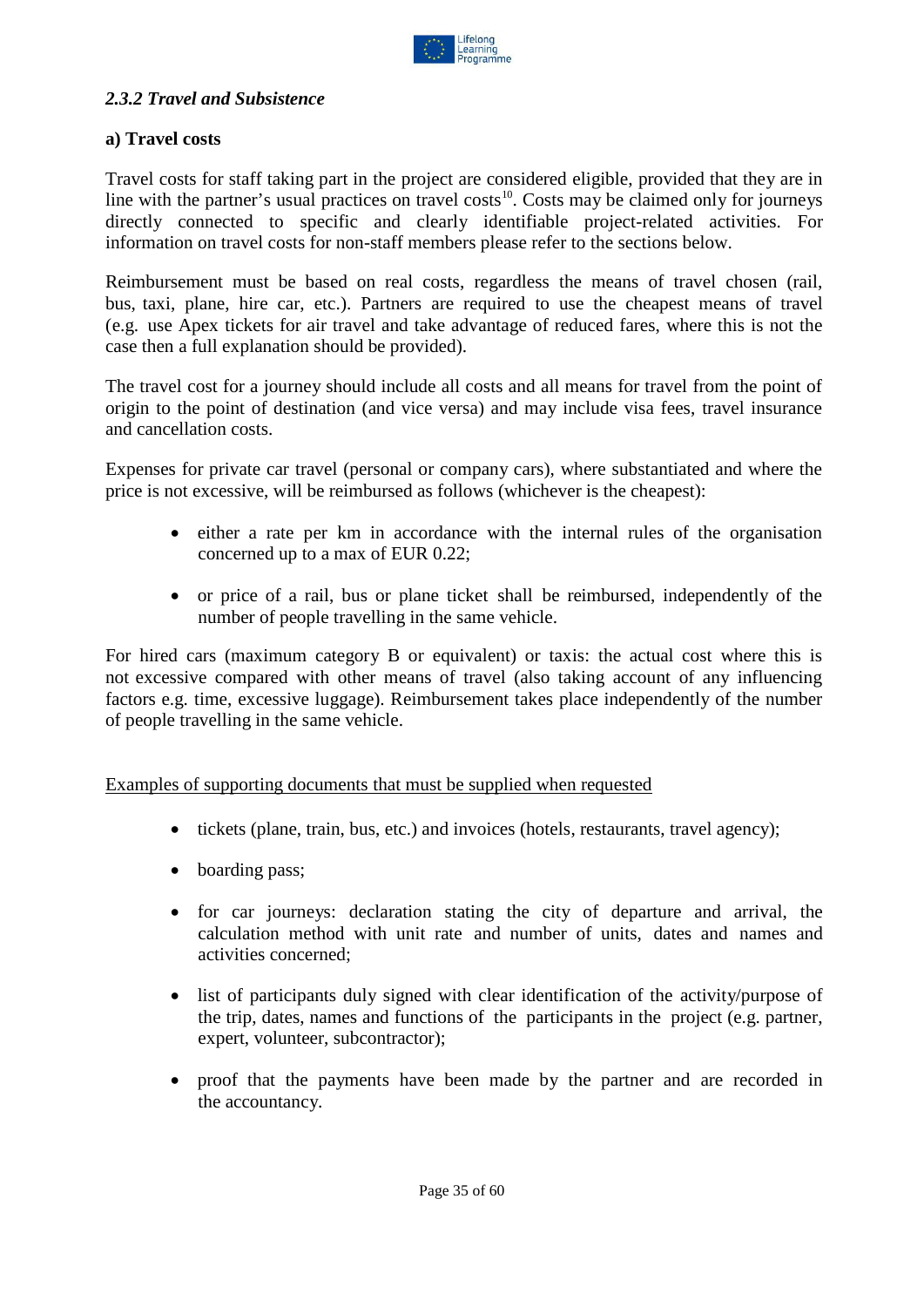

**Third Country participation:** Only real cost for travel to the European participating countries and within the home country are eligible.

#### **b) Subsistence costs**

Subsistence costs for staff taking part in the project are eligible under this budget heading<sup>11</sup>. Reimbursement must be based on the existing internal rules of the partner organisations, which may be on the basis of actual costs (reimbursement of receipts) or daily allowances. In any case, those costs cannot exceed the maximum rates published in the LLP Guide 2013 (Part I-General Provisions, Table 5b, page 48) posted on the LLP web page [http://eacea.ec.europa.eu/llp/beneficiaries/2013/reporting\\_lifelong\\_learning\\_2013\\_en.php.](http://eacea.ec.europa.eu/llp/beneficiaries/2013/reporting_lifelong_learning_2013_en.php)  Any surplus will be considered as ineligible. The rate to be applied is the one from the destination country e.g. the country in which accommodation costs are incurred. Costs may be claimed only for journeys directly connected to specific and clearly identifiable project-related activities.

For information on charging subsistence costs for non-staff members please refer to the sections below.

In either case, proof of attendance and overnight accommodation will be required to substantiate the costs declared.

Subsistence rates cover accommodation, meals and all local travel costs (but not local travel costs incurred to travel from point of origin to point of destination).

The maximum number of days that can be claimed is the number of working days  $+ 1.A$  full day normally includes an overnight stay. In duly substantiated cases, a full day's allowance without an overnight stay may be allowed with a pro rata reduction for accommodation (costs limited to 50% of the maximum rate). A corresponding reduction must be applied if accommodation, meals and local travel costs are provided for by a third party.

**Third Country participation:** The same rule as detailed above applies.

Maximum eligible daily subsistence rates for the destination country of the trip (outside LLP countries) [http://ec.europa.eu/europeaid/work/procedures/implementation/per\\_diems/index\\_en](http://ec.europa.eu/europeaid/work/procedures/implementation/per_diems/index_en.htm) [.htm](http://ec.europa.eu/europeaid/work/procedures/implementation/per_diems/index_en.htm) (please refer to the **update of 30/08/2013**).

Examples of supporting documents that must be supplied when requested

- List of participants duly signed with clear identification of the activity/purpose of the trip, dates, names and functions of each of the participants in the project (e.g. partner, expert, volunteer, subcontractor);
- Hotel bills;
- Internal rules defined for the staff of the organisation travelling.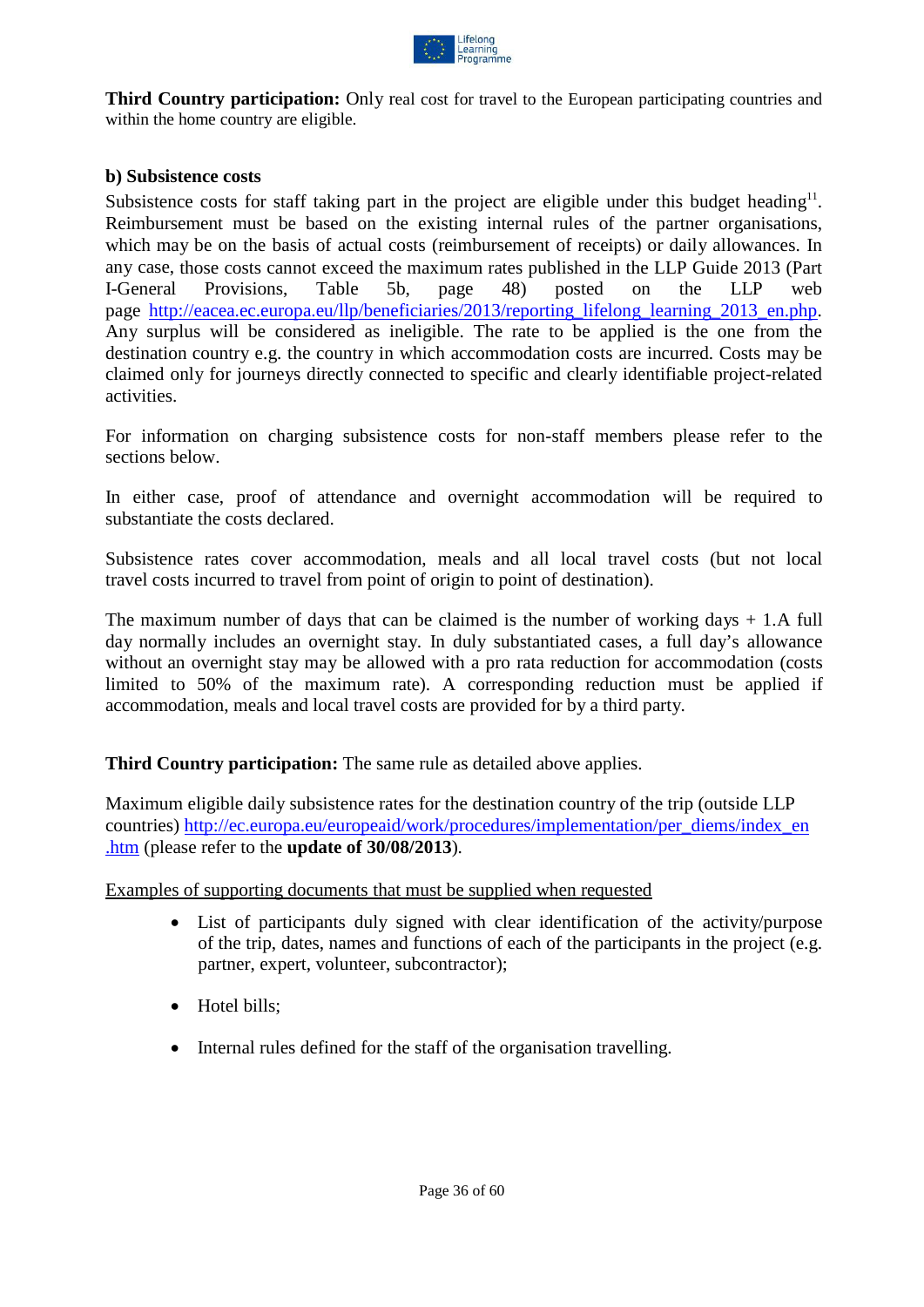

#### <span id="page-36-0"></span>*2.3.3 Equipment costs*

Purchase, rent or lease of equipment (new or second-hand), including the installation, maintenance and insurance costs, are considered eligible costs:

- only when specific and necessary for achieving the goals of the project. Proposed equipment costs must always be duly justified. The rules for procurement defined in the grant agreement apply;
- provided that it is written off in accordance with the tax and accounting rules applicable to the beneficiary and generally accepted for items of the same kind. Only the portion of the equipment's depreciation corresponding to the duration of the project and the rate of actual use for the purposes of the project may be taken into account. The beneficiary shall explain the rules applied. If the nature and/or the context of its use justify different treatment, this should be duly justified.

ICT Costs, such as computer equipment, or Internet connection, should be spread proportionally to all projects and main activities implemented by the Contractor and Project Partners. The pro rata charged to this EU project, should reflect the percentage of use of the ICT equipment and connection time in that project. The apportionment should be on a reasonable, justified and coherent basis, which should be readily available.

All equipment related to the administration of the project (e.g. PCs, portables, etc.) and all equipment purchased before the start of a project is covered by indirect costs of the project (See below).

The total reported expenses for equipment may not exceed 10% of the total eligible direct costs reported for the project. Equipment costs are not eligible for Third Country participation.

#### Examples of necessary supporting documents

- contracts and invoices;
- proof that the payments have been made by the partner and are recorded in his accounts;
- for costs incurred through subcontracting, please refer to subcontracting.

#### <span id="page-36-1"></span>*2.3.4 Subcontracting costs*

Costs entailed by procurement contracts for the purposes of carrying out a part of the project are considered when awarded by a partner to an external body, organisation or individual.<sup>[8](#page-36-2)</sup> The subcontracted party may not be employed by any of the Partner organisations of the consortium.

<span id="page-36-2"></span><sup>&</sup>lt;sup>8</sup> This refers to individuals who may be self-employed e.g. who are responsible for their own social security or social contributions, pensions and taxes. National legislation on the definition of these individuals can vary and should always be considered. Covers also consultants, who provide one off services for which a fee is received.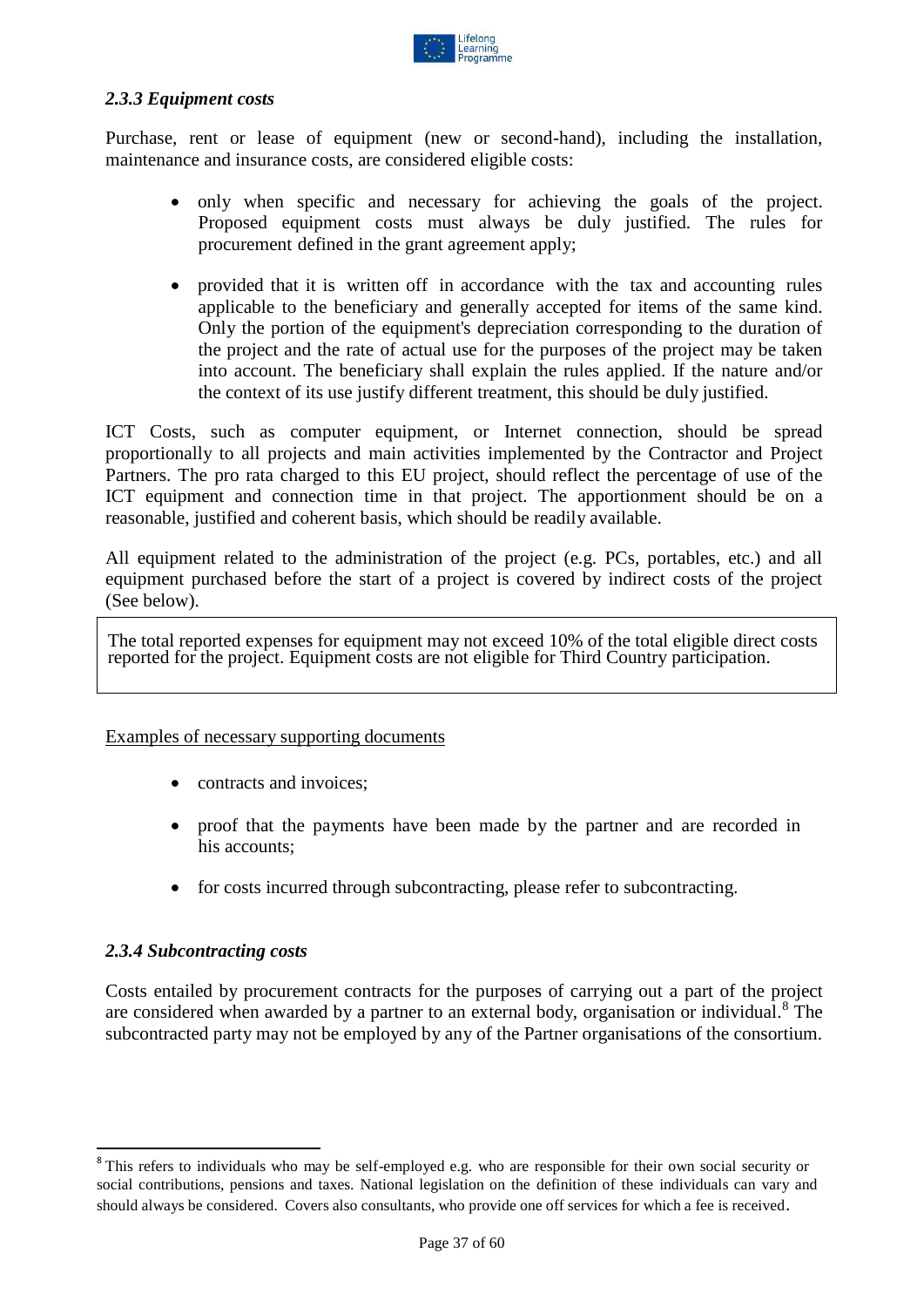

In order to maintain the concept of the project partnership, the management and the general administration of the project may not be subcontracted.

Costs are based on a verifiable estimate or, if the subcontractor is identified, on the basis of an offer. The estimate/offer will cover all costs (e.g. staff costs plus travel costs, etc.).

The beneficiary shall award the contract to the tender offering best value for money, that is to say, to the tender offering the best price-quality ratio, in compliance with the principles of transparency and equal treatment for potential contractors, care being taken to avoid any conflict of interests in accordance with article II.4.

#### **We draw your attention to the changes in the procurement thresholds stated in article I.10.1**

The following specific rules with regard to procurement apply:

- Payments of amounts not exceeding EUR 1.000 in respect of items of expenditure may consist simply in payment against invoices, without prior acceptance of a tender;
- Contracts with a value over  $\epsilon 1.000$  and not exceeding  $\epsilon 15.000$  are subject to a procedure involving a single tender following a negotiated procedure without prior publication of a contract notice;
- Contracts with a value over  $\epsilon$ 15.000 and not exceeding  $\epsilon$ 60.000 are subject to a procedure involving at least three tenderers following a negotiated procedure without prior publication of a contract notice;
- For contracts of a value over  $60.000$ , national rules with regard to procurement apply.

You must be able to prove that you have requested offers from the minimum number of contractors specified above. Requests sent by email, fax or post may constitute these proofs. Where a contractor declines to provide an offer, you request a confirmation of this declination;

As for contracts with a value under EUR 60.000, where implementation of the funded project requires the beneficiary to award additional services not included in the initial procurement contract but which, due to unforeseen circumstances, have become necessary to perform the services, the costs entailed by the additional services are considered provided that:

- the award is made to the contractor performing the initial contract
- the additional services cannot be technically or economically separated from the initial contract without serious inconvenience for the beneficiary or, although separable from the performance of the initial contract, the additional services are strictly necessary for its completion
- the aggregate value of additional contracts shall not exceed 50% of the amount of the initial contract
- prior approval of the Agency has been requested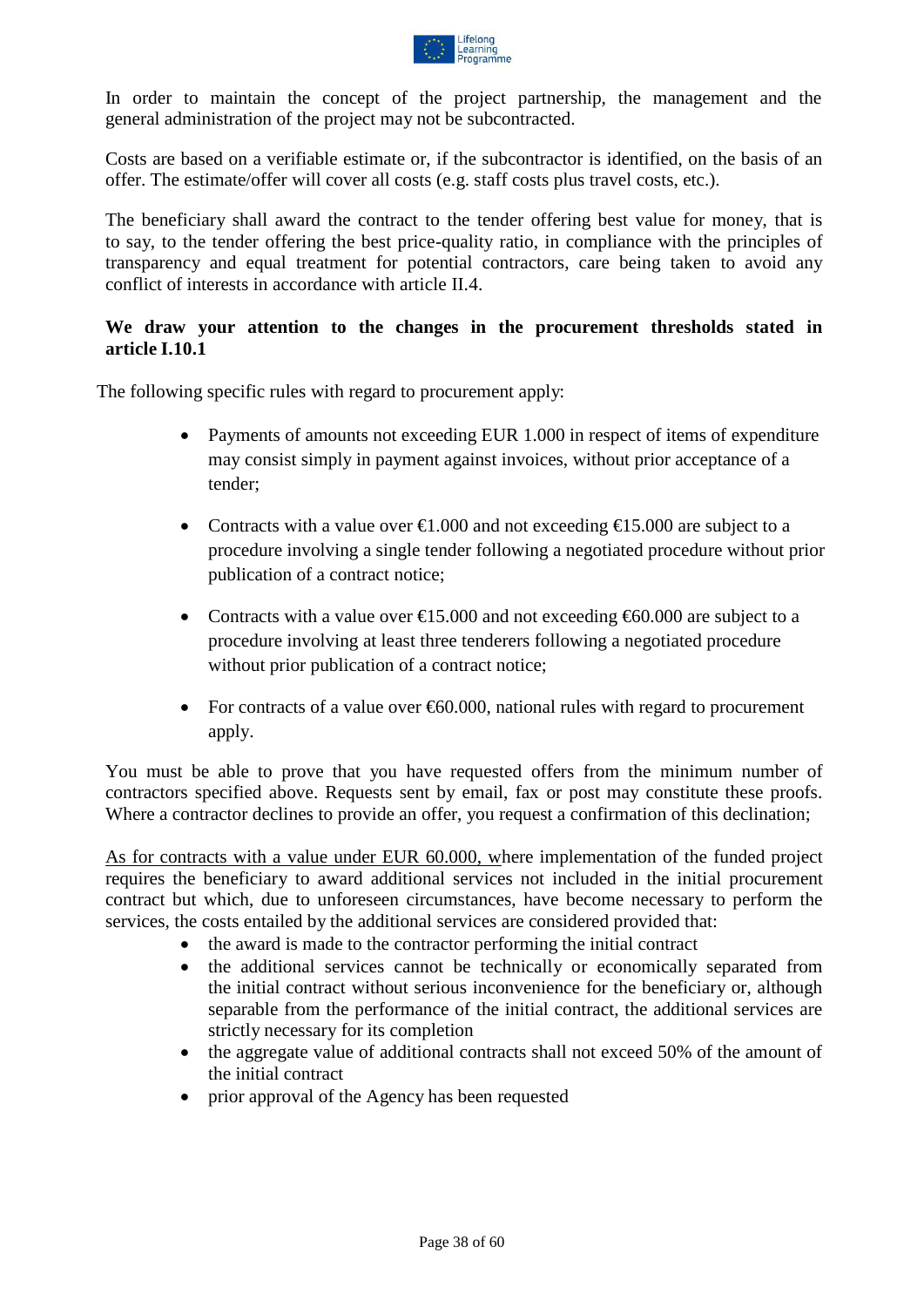

One procedure can include several lots but it is not acceptable to launch separate procedures in order to remain under EUR 15000.

The total reported costs for subcontracting may not exceed 30% of the total eligible direct costs of the project. Subcontracting costs are not eligible costs for Third Country participation.

A subcontract must at least indicate:

- the reference to the tender and offer:
- the reference to the EU project;
- the start/end date;
- the tasks to be implemented within a certain time schedule;
- the value of the contract:
- the payment modalities (amount or percentage and deliverables to be achieved; law applicable in case of contestation, etc.)
- date of signature of the agreement

Examples of supporting documents that must be supplied when requested  $9$ 

- All documents relating to the Procurement procedure to be followed are detailed in the articles I.10.1 and II.9 of the grant agreement:
- terms of reference/specifications of the tendering:
- request for quotation with reference to the project, activity and deadline for answering;
- quotations received dated and signed;
- evaluation committee's report;
- award decision;
- contracts and invoices;
- proof that the payments have been made by the partner and are recorded in the accountancy.

NB: When the rules of your institution oblige you to work with a unique supplier for each assignment with the aim of obtaining the fairest economic conditions, this situation can be accepted provided that you can prove that a procurement procedure was launched in order to choose this subcontractor *"in tempore non suspecto"(i.e existing framework contract).*

#### <span id="page-38-0"></span>*2.3.5 Other Costs*

Costs arising directly:

- From requirements imposed by the grant agreement are eligible (e.g. dissemination of information, specific evaluation of the project, audits, translations, reproduction, website, etc.), including the costs of financial services (bank guarantees);
- From the realisation of specific actions or of products/results of the project are eligible e.g. the organisation of seminars by the project team itself (where the seminar is foreseen as a product/result and where task-related costs are easily identifiable), the "in house" production of proceedings of a seminar, the

<span id="page-38-1"></span><sup>&</sup>lt;sup>9</sup> See article I.10 and II.9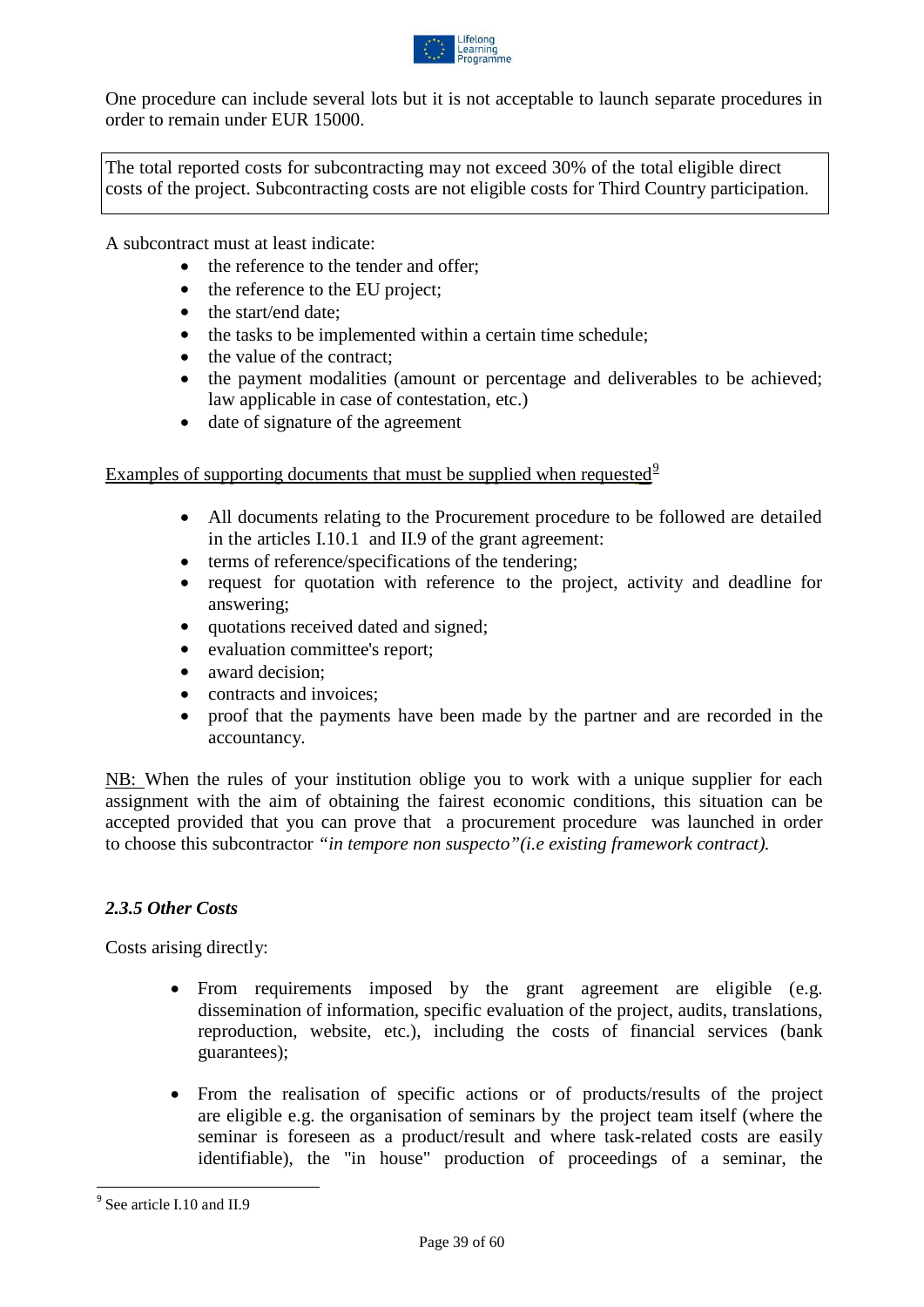

production of a video, the purchase of product-related consumables (reams of paper for printing of publications, blank DVDs), etc.

Only activities which are specific and necessary for achieving the goals of the project are considered. When travel and/or subsistence costs are reimbursed to third parties (experts, speakers, etc.), the rules applicable to staff of partners will be applied.

For all costs incurred through subcontracting please refer to section 2.3.4 above.

Costs which are not covered by the other categories are also considered as other costs. Some examples are: one-off costs for press releases and publicity, purchase of copyrights and other Intellectual Property Rights, purchase of information materials (books, studies and electronic data), conference fees; meeting registration costs; rental of exhibition space, etc.

All costs related to the administration of the project e.g. consumables, supplies, photocopying costs, telephone costs, internet access, paper, etc., are covered by indirect costs of the project (see below).

#### Examples of necessary supporting documents

- contracts and invoices:
- proof that the payments have been made by the partner and are recorded in his accounts.

### <span id="page-39-0"></span>**2.4 Indirect costs**

The eligible indirect costs for the project are those costs which, with due regard to the conditions of eligibility described above, are not identifiable as specific costs directly linked to performance of the project which can be recorded in the project's accounts , but which have nevertheless been incurred in connection with the eligible direct costs for the project. They cannot include any eligible direct costs.

The indirect costs of the project eligible for European Union funding is a flat rate amount set at a maximum of 7% of the total amount of eligible direct costs. This indirect costs rate was contractually<sup>[10](#page-39-1)</sup> agreed and is given in Annex III of the grant agreement. The corresponding costs need not be justified by accounting documents.

Indirect costs shall not be eligible under a project grant awarded to a beneficiary who already receives an operating grant from the Commission during the period in question.

Examples of indirect costs are:

- All costs for equipment related to the administration of the project (e.g. PCs, portables, etc.);
- Communication costs (postage, fax, telephone, internet access, mailing, etc.);
- Infrastructure costs (rent, electricity, etc.) of the premises where the project is being carried out;
- Office supplies;
- Photocopies.

<span id="page-39-1"></span> $10$  See Special Conditions of the grant agreement: article 1.3 of the mono-beneficiary or article 1.4 of the multibeneficiary contract.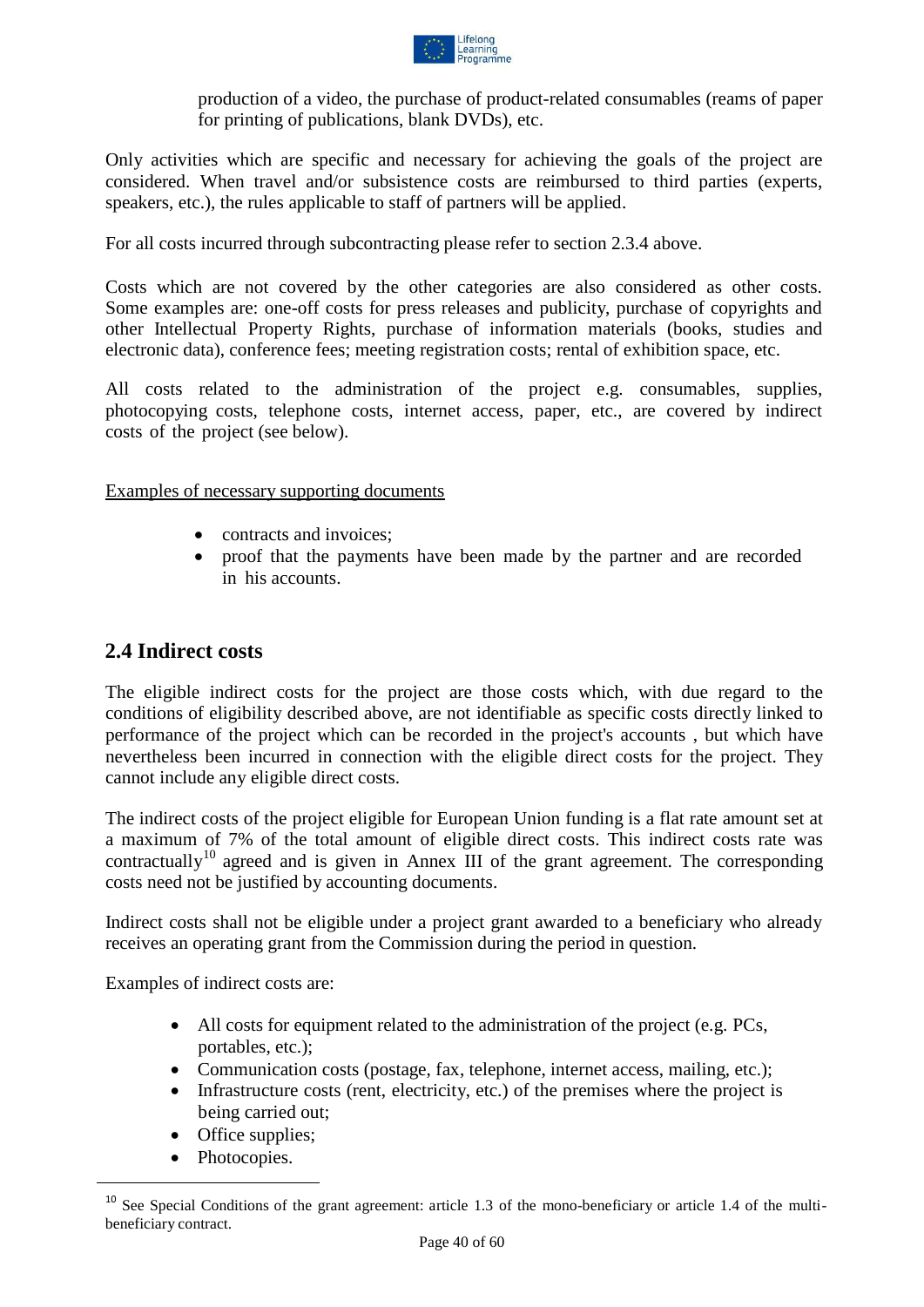

# <span id="page-40-0"></span>**2.5 Calculation of the Final European Union Grant**

Please refer to Article II.25 of the grant agreement for more information on the calculation of the final grant.

In short, the final grant is determined as follows:

**Declared expenditures from the statement of accounts – cost claim (final report) MINUS** Costs that are judged ineligible during assessment of your final statement -Costs ineligible by nature or -Limited by application of the "10% rule" (article I.8 of the grant agreement or -Limited by maximum ceilings from the Call (Equipment, Subcontracting and indirect costs) or -Limited by maximum rates from the Call (Staff & Subsistence) or -Limited by application of articles I.2 (eligibility period) and II.19 (eligible costs) of the grant agreement.

#### **= TOTAL ELIGIBLE COSTS AGREED BY THE AGENCY**

**X** percentage of co-financing from the grant agreement (article I.3)

**LIMITED** to the maximum European Union contribution from the grant agreement (article I.3 /article II.25)

#### = **FINAL EUROPEAN UNION GRANT**

Be also aware of the so called "non profit" rule defined in article II.25.3 of the grant agreement. In order to avoid profit, the calculated grant will be reduced accordingly if:

Final European Union grant + other sources of financing (own funds not included) is higher than declared expenditures from the final statement

Please note also that the grant may be reduced in case of weak implementation of the project. (see article I.10.6/ II.25.4 of the grant agreement).

Finally, the balance payment or recovery will be calculated as follows:

**Final European Union Grant MINUS** Pre-financing amount(s) already received

#### **EQUALS Balance payment if positive or Recovery if negative**

As for contracts 2013, the Financial Regulations changes and the interests earned on prefinancing amount(s) if pre-financing amount(s) exceed(s) 50 000 EUR must NOT be given back to the EU.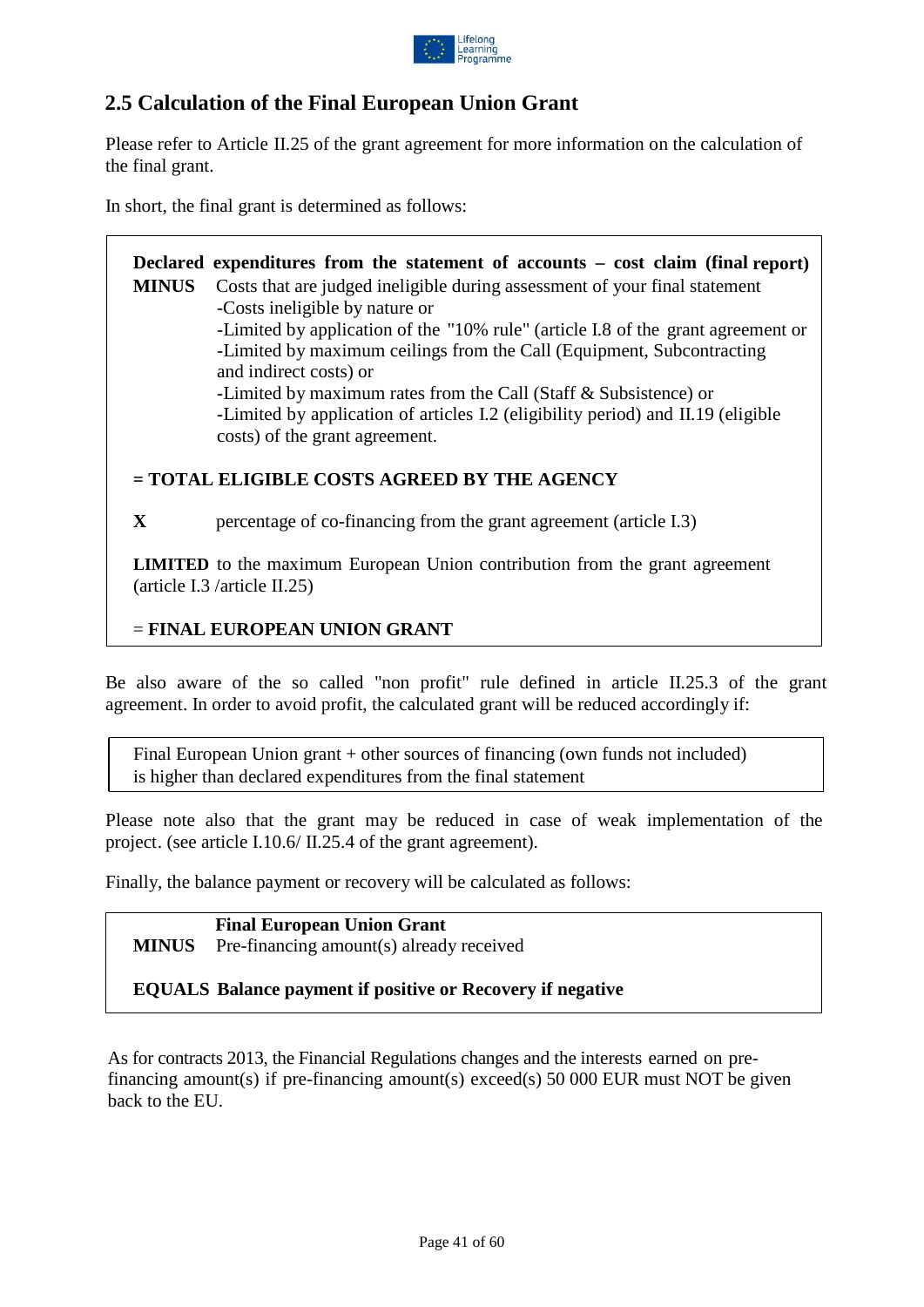

# <span id="page-41-0"></span>**2.6 Checks and Audits**

**The audit we are referring to here are the ones launched** *a posteriori* **by the Commission, Agency or Court of Auditors. It does not refer to the audit certificate** ("Report of Factual Findings on the Final Financial Report" – Type I or II requested with the final report).

Please refer to Article II.20 and II.27 of the grant agreement for more information on possible checks and audits.

We draw your attention to the fact that monitoring missions, ex-post controls and external audits can be carried out at any time during the implementation of the project or up to 5 years after the final payment. This period shall be longer if there are on-going audits, appeals, litigation or pursuit of claims concerning the grant, including in the case referred to in Article II.27.7. In such cases, the beneficiaries shall keep the documents until such audits, appeals, litigation or pursuits of claims are closed.

The filing system of all documents relating to the project should be organised **from the start of the project** and all accounting documents should be duly classified. However, when a project is informed that it will be audited, the following measures should be taken:

- Check that all adequate supporting documents (accounting and operational material) exist and are duly classified;
- Request missing documents from the partners/concerned department as a matter of urgency;
- Check that all the supporting documents are adequate and incurred during the eligible period;
- Check that the allocation of costs is consistent within each budget category: e.g do not reallocate "staff costs" to the category "other costs" because the budget category "Staff costs" is overspent.

Please note that costs which are not duly justified by adequate supporting documents will be rejected by the Agency/auditors. Moreover, the Agency reserves its right not to accept late reception of documents (late meaning after the contractual deadlines have passed or, in case of an audit, after the transmission of the final audit report by the auditors to the Agency).

Be aware that the most frequent reasons for the Agency/auditors to reject the costs are:

- 1) The lack of supporting documents relating to expenses claimed: missing invoices, inconsistent allocation of costs, inadequately supported expenses coming from project partners;
- 2) Ineligibility of costs: unforeseen costs for which no prior authorisation has been requested to the Agency, overhead expenditure exceeding the maximum ceiling, contribution in kind claimed, costs incurred outside the eligibility period. Costs that do not meet the criteria set out in the legal basis/guidelines or contradict with sound financial management;
- 3) The non-respect of accommodation/subsistence EU rates, the wrong application of exchange rates, depreciation error, recalculation of overheads due to ineligible costs, reclassification of costs between headings/categories, dual claiming and declared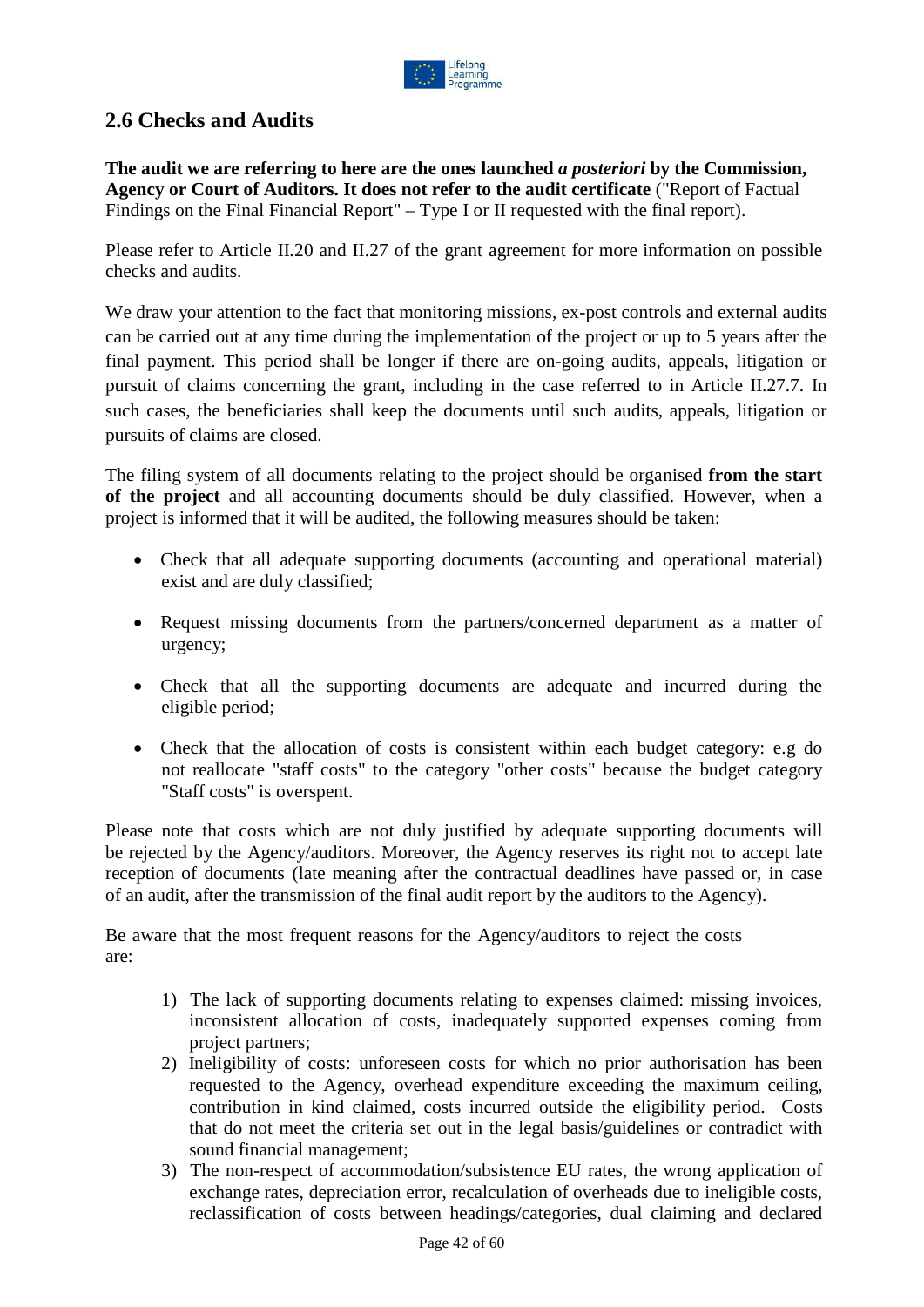

expenses exceeding real costs;

4) Inadequate audit trail: missing papers or electronic trail that gives a step by step documented history of a transaction.

Therefore, it is worth insisting on the following:

- All supporting documents relating to the costs of the project's implementation must be gathered by the beneficiary organisation (signatory of the agreement) whether the costs relate to the own organisation, to the partners (mono beneficiary contract) / co-beneficiaries (multi beneficiary contract) or to Third Country participation;
- All invoices should state the project's reference and possibly the reference to the relating Work Programme's activity;
- The importance of having a separate bank account (or sub account that allows identification of payments made) for the project funds;
- The need to justify not only the "EU funds" part but also the "own contribution" part, as the final calculation of eligible amounts to be covered is calculated based on the total expenditure;
- The need to have a good internal control system leading to transparency. This has to be reflected in a reliable and easy audit trail, where financial data can be traced from general ledger to source documents and which constitutes a basis of objectivity;
- The need for a clear legal basis (partner's agreement) signed between the beneficiary/coordinator and each partner/beneficiary in order to define the regulations and rules to be applied to project expenses and the need to make an explicit reference to the EU grant agreement. Payments to the partners should be subject to the transmission of all supporting documents and check of their eligibility. Please read article II.1 on the respective role of the coordinator and beneficiaries

### <span id="page-42-0"></span>**2.7 Claims/Appeals**

Any complaint/appeal against the analysis of the project made by the Agency ("closure letter") must be in line with the following conditions:

- a formal complaint must be must be submitted in writing by the coordinator after checking the validity of arguments and documents of all beneficiaries. It further must address the arguments stated by the Agency in the closure letter.
- the deadline for requesting information on the determination of the final grant is two months from the date of notification by the Agency of the final amount of the grant determining the amount of the payment of the balance or the recovery order or, failing that, of the date on which the payment of the balance was received. After this time such requests will no longer be considered.

All justifying documents must be annexed to the complaint and organised by beneficiary with clear reference to the budget line concerned in the Excel table together with a short translation of the key words if necessary.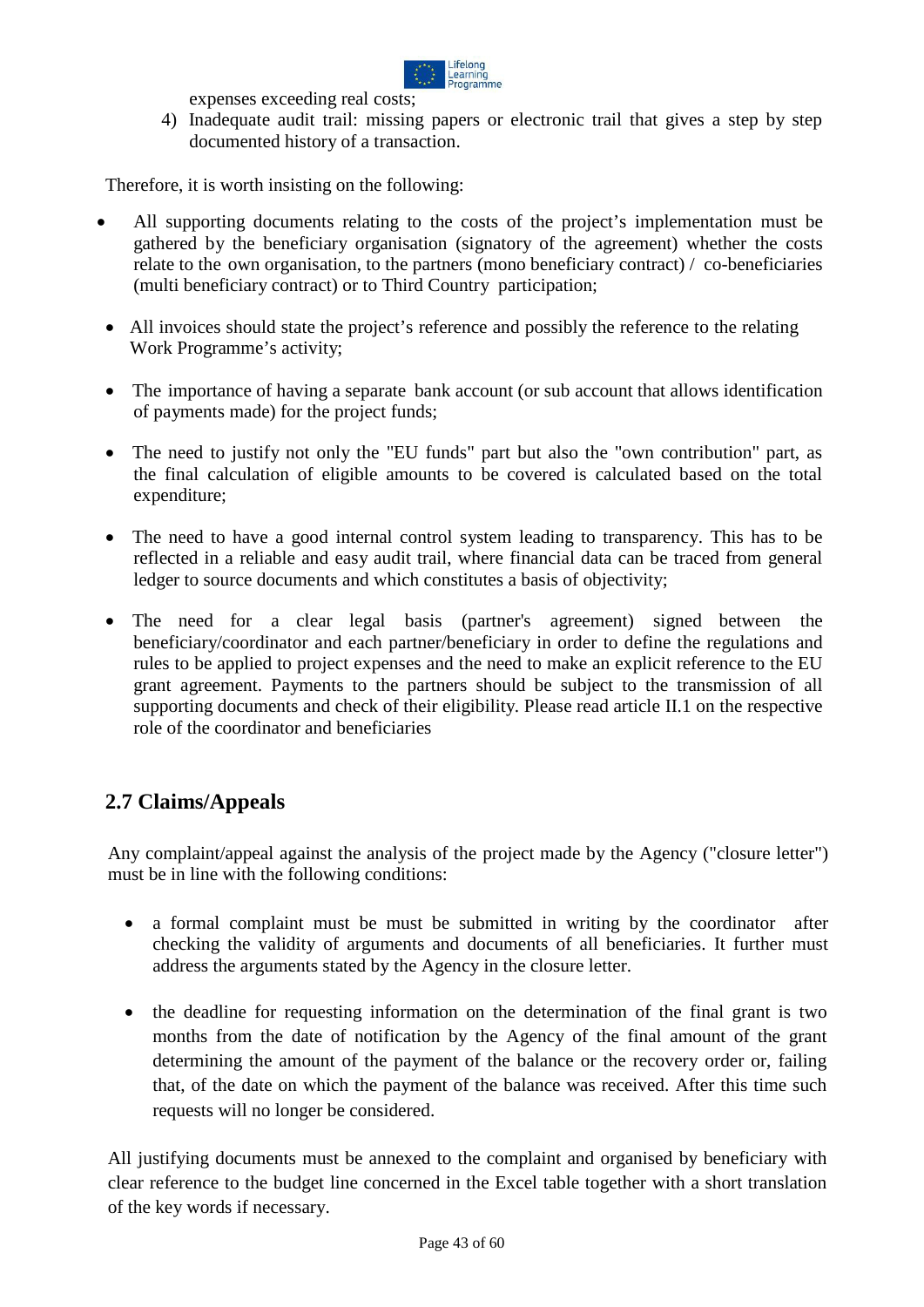

The Agency will only consider official documents (i.e. no self-declarations) and new evidence not yet submitted with the final report.

# <span id="page-43-0"></span>**3. REPORTING INSTRUCTIONS**

## <span id="page-43-1"></span>**3.1 General rules and remarks for the Progress and Final Reports**

*(For guidance and instructions on report content please refer to section 1.4 of the Handbook)*

Please note the following points before you produce and submit a report to the Agency.

- You must use the appropriate report templates and financial tables provided by the Agency for the year in which you submitted your project application;
- The report is submitted on behalf of all the organisations participating in the project. The declaration page, which must be included in the Confidential Part and signed in original by the legal representative of the coordinator/beneficiary, confirms that a process of consultation and approval has been carried out throughout the partnership. Please ensure that the time to carry this out has been factored into the planning for your report production and submission;
- The report should be written in English, French or German;
- The report and the accompanying products/results should contain the LLP logo and the funding disclaimer text, as well as bear the project title, project acronym and grant agreement number;
- The report must be sent to the address specified in article I.6.2 of your grant agreement, within the deadline indicated in article I.4.1 and must respect the requirements for format and quantity set out in the table below;
- At Progress Reports stage, products/outputs have to be submitted, even if they are not yet finalised;
- If you refer to websites, passwords should be given for all private areas (in section 8 of the Confidential Part of the report);
- The reports should not be used as a means to signal major changes to your project (such as changes to the budget, work programme, partnership, etc).These are subject to formal amendment requests that should be submitted using the appropriate forms (see section 1.6 ). Should the case arise that a change *is*  communicated in the Progress or the Final Report, please be aware that the Agency's approval of the report does not imply the Agency's approval of the requested changes;
- It is important to organise well the various copies of products and outcomes in order to facilitate and speed up the assessment. You are invited to provide a numbered list of products attached to the report in section 2 of the Confidential Part of the report;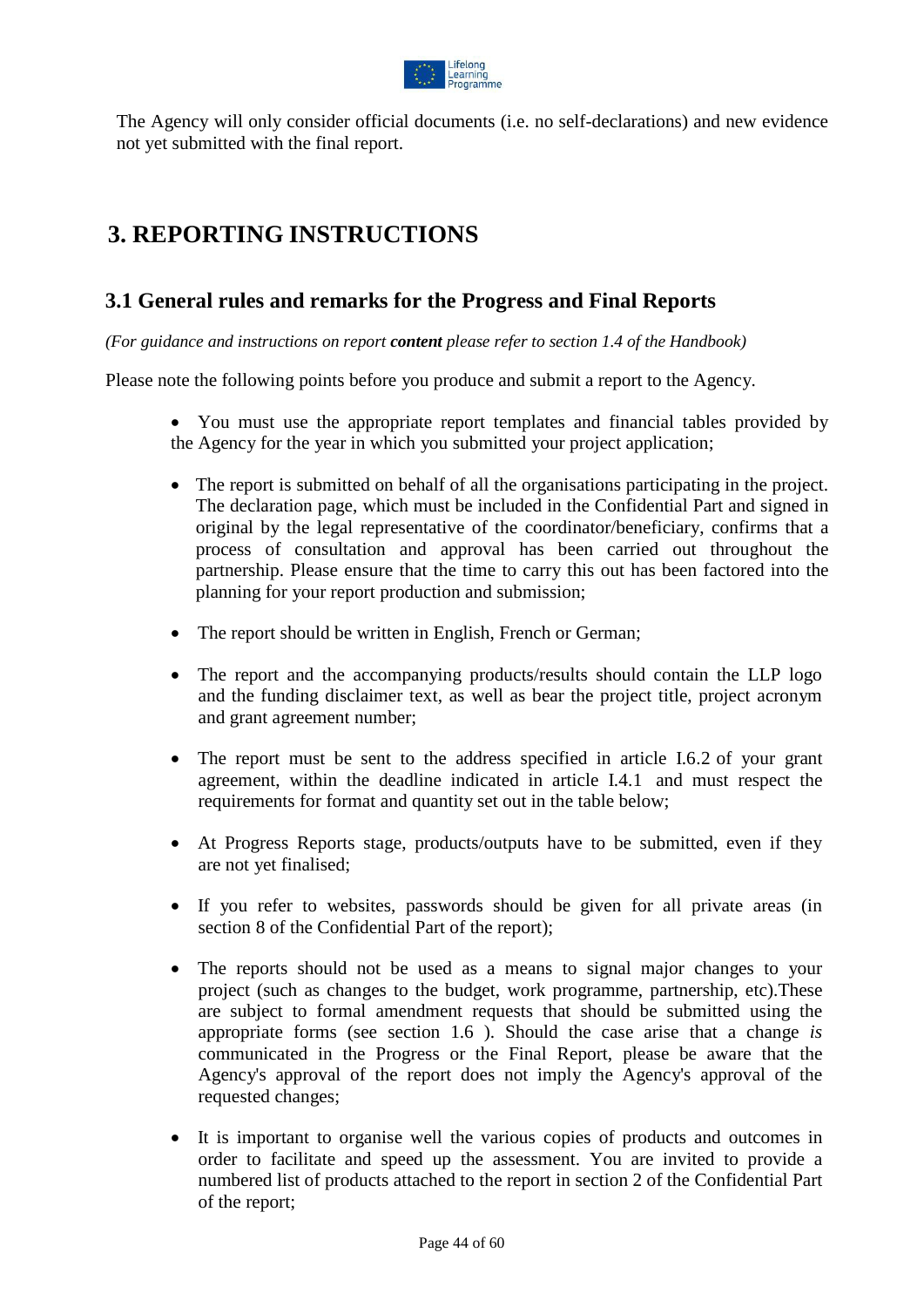

- The Agency reserves the right to request further copies of reports and products. Please note that reports sent via email or fax cannot be accepted;
- Even if your Progress Report is not linked to a payment (according to Article 1.4.1 of the grant agreement), you are still required to submit the Financial Reporting table. Please note that the purpose of the financial analysis is to provide beneficiaries with relevant feedback and time to rectify their mistakes. The total eligible costs will be determined only at the reception of the Final Report;
- You are strongly advised to send your original reports by registered post to ensure a record of postage. Additionally, you are advised to keep a copy of the full report, including any annexes;
- Contractually, the Progress Report covers the period from the project start until one month before the submission date stated in the grant agreement; the Final Report should cover the whole duration of the project;
- Do NOT send any supporting documents related to costs together with the Progress Report.

|           |                                                                                                                                                            | Nr of electronic copies Nr of paper /<br>to be submitted (on hard copies to be<br>ROM, USB key<br>CD<br>electronic<br>other<br>0r<br>storage device) | submitted                                                                                                                                                                   |
|-----------|------------------------------------------------------------------------------------------------------------------------------------------------------------|------------------------------------------------------------------------------------------------------------------------------------------------------|-----------------------------------------------------------------------------------------------------------------------------------------------------------------------------|
|           | public and confidential parts                                                                                                                              | Two electronic copies<br>on cd, dvd or memory<br>stick                                                                                               | One signed paper copy                                                                                                                                                       |
|           | financial report                                                                                                                                           | Two electronic copies<br>on cd, dvd or memory<br>stick                                                                                               |                                                                                                                                                                             |
|           | each product/result                                                                                                                                        | Two electronic copies<br>and/or or photographic<br>where<br>images<br>practicable on cd, dvd<br>or memory stick                                      | If electronic copies or<br>images<br>are<br>not<br>practicable, provide two<br>physical copies. Contact<br>the Agency if products<br>are particularly bulky or<br>valuable. |
|           | all supporting documents of core<br>activities (minutes of partnership<br>meetings, internal and external<br>evaluation reports, testing results,<br>etc.) | Two electronic copies<br>on cd, dvd or memory<br>stick                                                                                               |                                                                                                                                                                             |
| $\bullet$ | Report of Factual Findings on the<br>Final Financial Report - Type I OR II                                                                                 | One scanned copy<br>on cd, dvd or memory<br>stick                                                                                                    | One signed paper copy                                                                                                                                                       |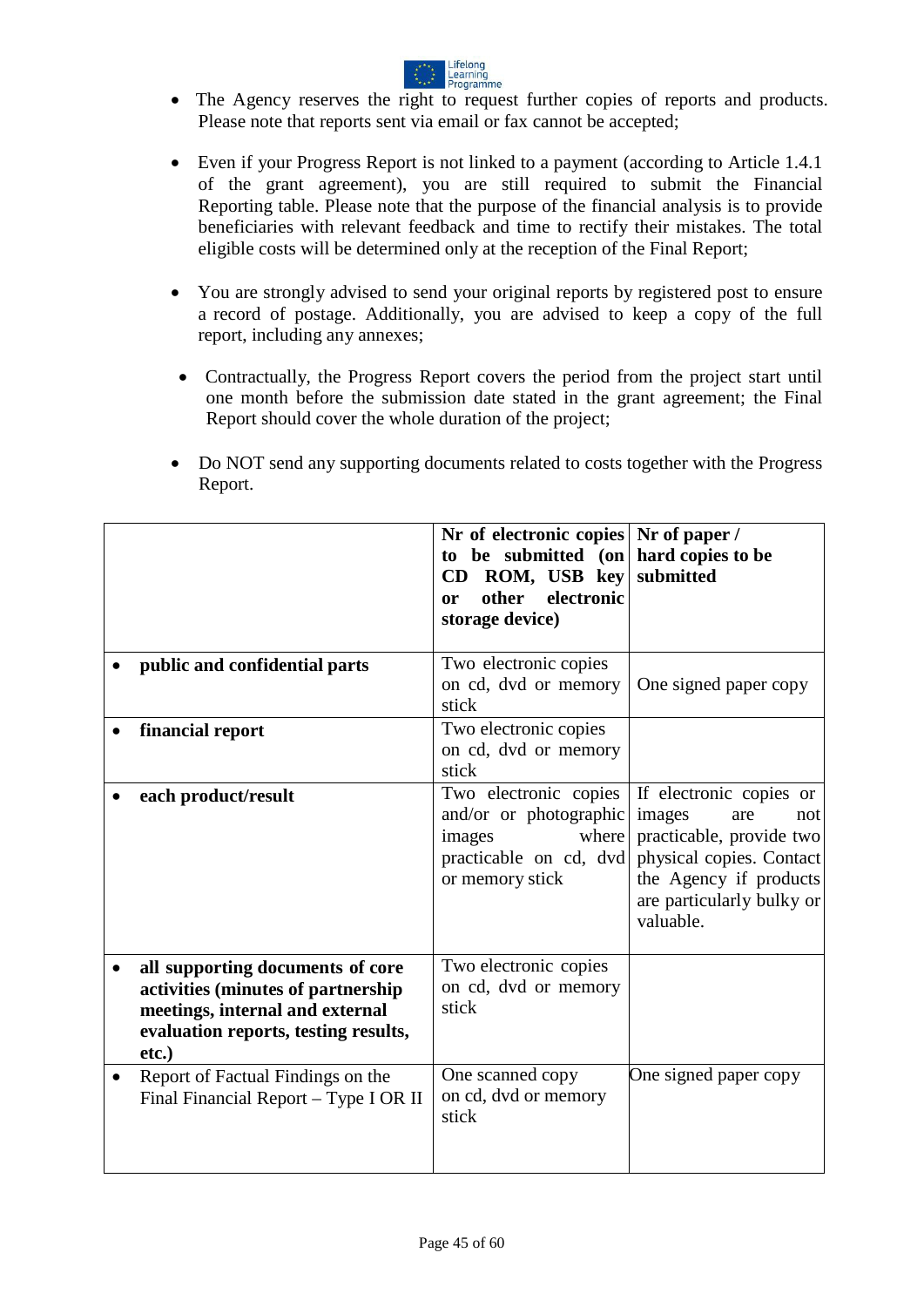

# <span id="page-45-0"></span>**3.2 Instructions for the Progress and Final Reports**

#### <span id="page-45-1"></span>*3.2.1 Public Part*

#### **a) Further rules and remarks (Public Part only)**

- All sections of the report must be completed;
- An 'Extra Heading/Section' has been included to facilitate the inclusion of additional content. However it is optional and can be deleted if not required. If you delete it, please be sure **not** to delete the section break that immediately follows it as this section break is required to maintain the integrity of the report's back cover (see next point);
- The last page of the template has been deliberately left blank to act as a 'back' cover'.

This is so that when the report is printed (2-sided printing) the back page appears blank rather than containing report content;

- The public part of the report is expected to be 15 to 20 pages maximum;
- It is recommended that the Executive Summary is no more than 1 page long;
- The font used for the reports should be Arial with a font size no smaller than 11;
- The report should be of a quality that allows it to be published as it is e.g. without revision or editing;
- If the chosen language for writing the report is French or German, it is recommended that a separate English translation of the Executive Summary is also submitted in order to maximise the dissemination opportunities;
- If permissions are required for the publication of any of your report content e.g. photographs that include images of people, please ensure that the necessary permissions have been obtained;
- For the electronic version, the completed report should be converted to PDF format and it is this PDF version that should be submitted;
- Please note that a late submission of the report may result in penalties or even cancellation of the grant agreement, in accordance with the General Conditions of the grant agreement;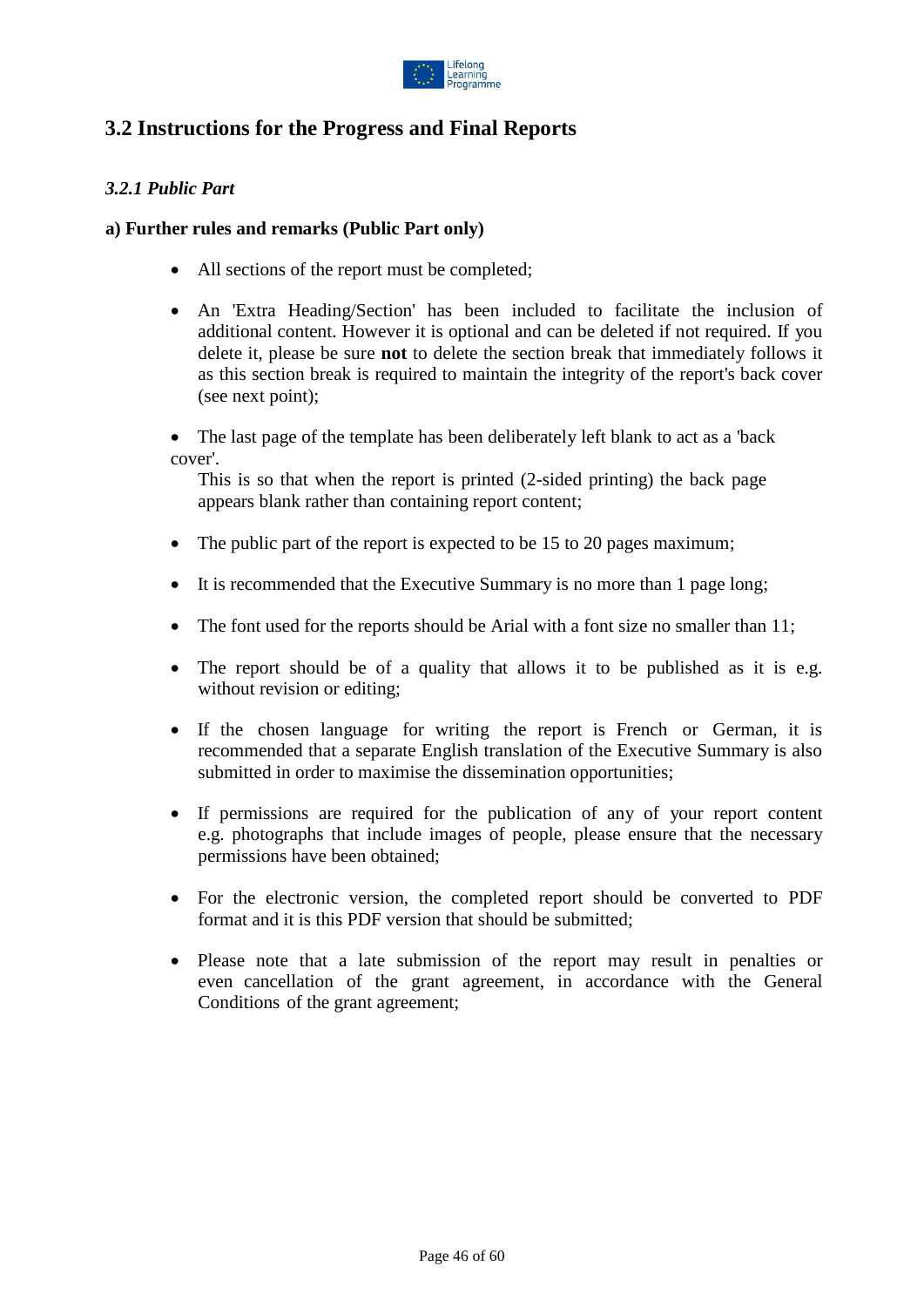

#### **b) Using the report template**

Please note: these instructions assume a reasonable proficiency in Microsoft Word and in the Microsoft Windows environment generally

- Save your file using the following naming convention:
	- o For the progress report: *2013*\_*nnnn*\_PR\_ *acronym of your project\_pub*
	- o For the Final Report: *2013*\_*nnnn* \_FR\_ *acronym of your project\_pub*

o Where *nnnn* is the first 4 numbers of your grant agreement (**after** the year value).

- The document is unprotected;
- The areas/fields where report content is required are generally set up as **text form fields** e.g. space for entering free text. These fields have a grey background and are further indicated by text commands such as "Insert here" and "Enter your text here". However, there are a few areas/fields where content is required but text form fields could not be employed. These are: the logo 'insertion point' on the front page and the text commands that are located in the headers and footers;
- When you click on the text form field it will allow you to enter your own content (and overwrite/replace the text command). Please ensure you do not leave the original text commands in the finished report;
- Automatic 6 point spacing (after the end of a paragraph) has been incorporated in the text form fields of the main reporting sections;
- Please keep it simple don't let the content of your report be overwhelmed by the formatting you employ;
- Maintain the headings and order found in the template but add new headings at the end if you have content that doesn't fall under any of the pre-specified section headings;
- Don't forget to update the Table of Contents. Whether you use the 'Extra Heading/Section', delete it or add a number of new sections, you will need to update the Table of Contents to reflect this;
- Graphical elements such as photos and logos as well as diagrams, charts and tables etc may be embedded. Please ensure that you use suitably sized images and logos. GIF files should be avoided if at all possible. To achieve the best quality, it is recommended that the resolution of your graphical elements be set at a minimum of 150 dpi. If you embed logos, photos, diagrams, charts, graphs etc, take care of the dimensions and placement of the items or objects so that they do not overwhelm the page on which they sit. If you re-size a graphical element, please ensure that you keep its original proportions (e.g. use the shift key when resizing).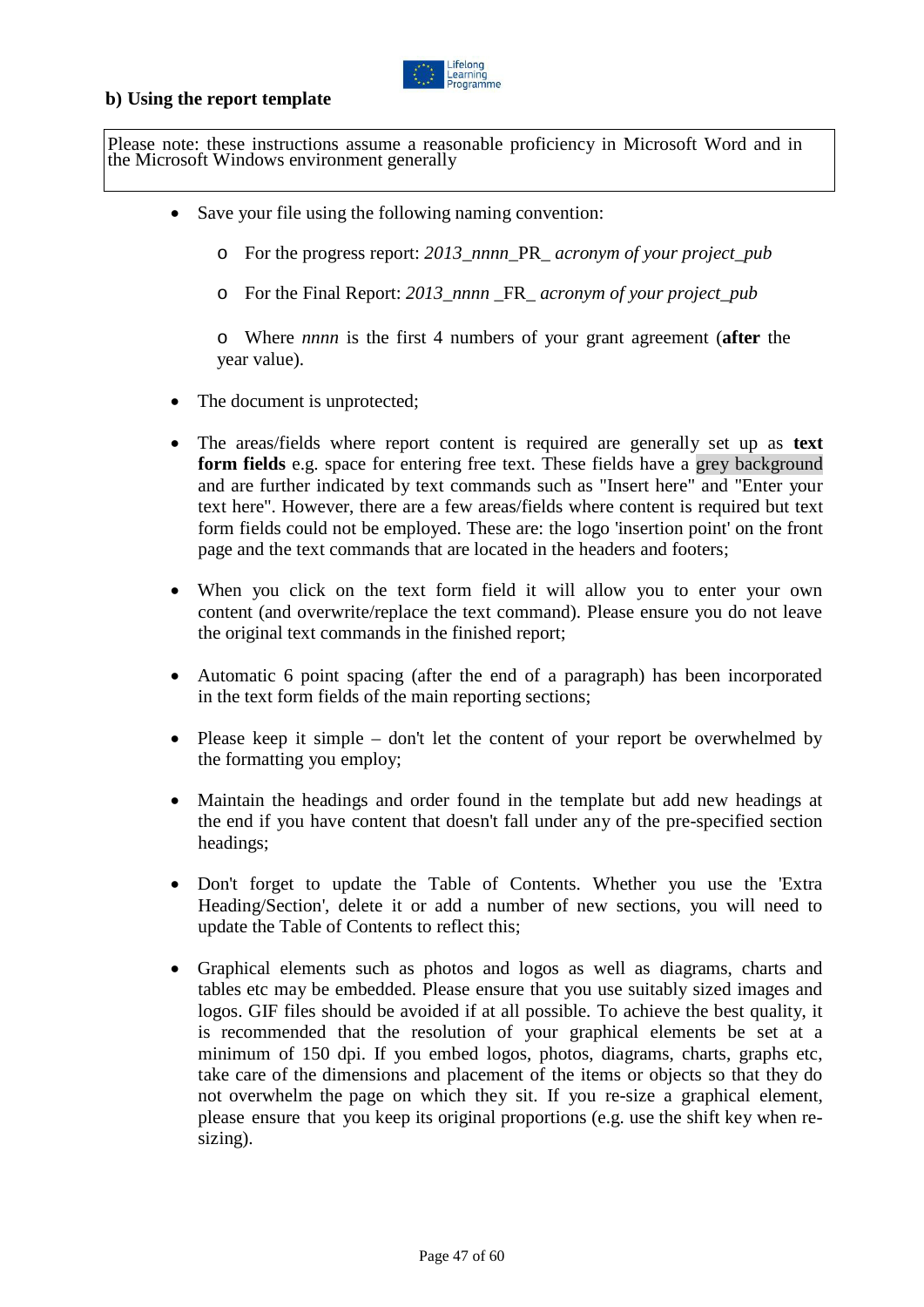



- Insert your project's logo (this is not a text form field so please ensure you overwrite the italicised text command "*Insert your logo here*");
- Enter your project's title;
- Remove the word 'Progress' or 'Final' depending on the type of report you are preparing. Remove also the oblique stroke '/';
- In the first page footer, enter your project number in full (overwriting the text command *'Enter the full project number here'*.). The project number can be found on the front page of your grant agreement. Where there is no project number, please delete the text command so that the footer is blank.

#### Inside cover page

- Enter your project information including your **full** project number and grant agreement number. The grant agreement number can be found on the front page of your grant agreement. Where there is no project number, please enter 'Not Applicable';
- If this is the first submission of the report, enter the report version as '1'. If it is a subsequent version of the report e.g. because the Agency has asked you to resubmit it then enter '2' (or number as appropriate depending on the iteration concerned);
- In the header which provides the header for the rest of the document enter your project title (overwriting the text command *'Enter Project title here'*);
- In the footer which provides the footer for the rest of the document enter your project number in full (overwriting the text command *'Enter the full project number here'*). Where there is no project number, please delete the text command. Please be careful **not to delete** the other fields in the footer which generate the Page Number and the Number of Pages.

#### Executive Summary Page

Enter your summary details. This should be no more than 1 page.

Sections 1 to 6

Enter your report content.

#### Section 7 – Extra Heading/Section

Additional content:

• If you have further content that does not fall into the pre-specified and provided sections please change 'Extra Heading/Section' to your own heading/section title and then enter the content that you have;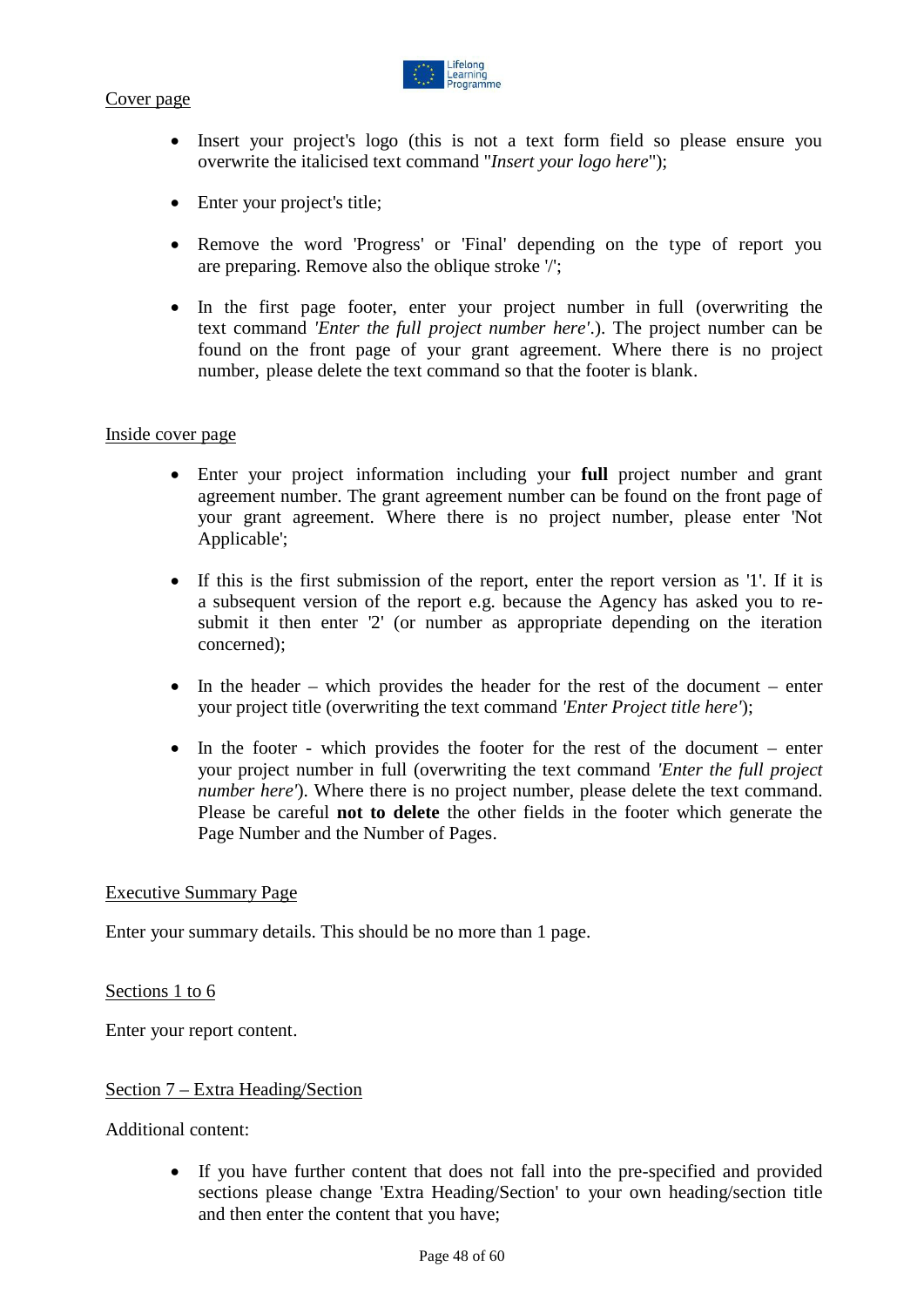

- If you have more than one extra section to add please ensure that any new sections start at the top of a new page and bear the same format characteristics as the pre- provided headings (Heading 1, font size 18 etc). Please ensure that section numbering is continuous and has no gaps;
- When you have finished adding your additional content  $-$  or deleted the 'Extra Heading/Section' – update the Table of Contents to reflect the final content of the document;
- Please do not delete the section break at the end of the 'Extra Heading/Section' as it ensures the integrity of the 'back cover'.

#### Back Cover

So that the back cover of the report appears correctly e.g. facing 'out' when printed doublesided, it may be necessary to add a blank page just before it.

- If the final page of your last section is odd-numbered the back cover will automatically face out when printed;
- If the final page of your last section is even-numbered please insert a blank page immediately between it and the back cover so that the back cover faces out when printed.

#### Conversion to PDF

- The Agency has a strong preference that reports be submitted in PDF format, except for the financial tables, which should be submitted in excel format. If you do not have a local capability for this conversion there are various websites where this can be achieved at no cost;
- Please be aware that such conversions may have limitations e.g. some characteristics of your word document may not be preserved by the conversion;
- When converting your document to PDF please choose the lowest level of protection e.g. so that hyperlinks can be used and content can be copy/pasted;
- If you are unable to convert your report to PDF format or if this compromises the quality of the report due to conversion limitations, the Agency will accept the report in a Microsoft Word-compatible format.

#### <span id="page-48-0"></span>*3.2.2 Confidential Part*

#### **a) Further rules and remarks (Confidential Part only)**

- All sections and tables of the report template must be completed;
- Each page of the report and all copies of products and results must bear the grant agreement number;
- Save your file using the following naming convention: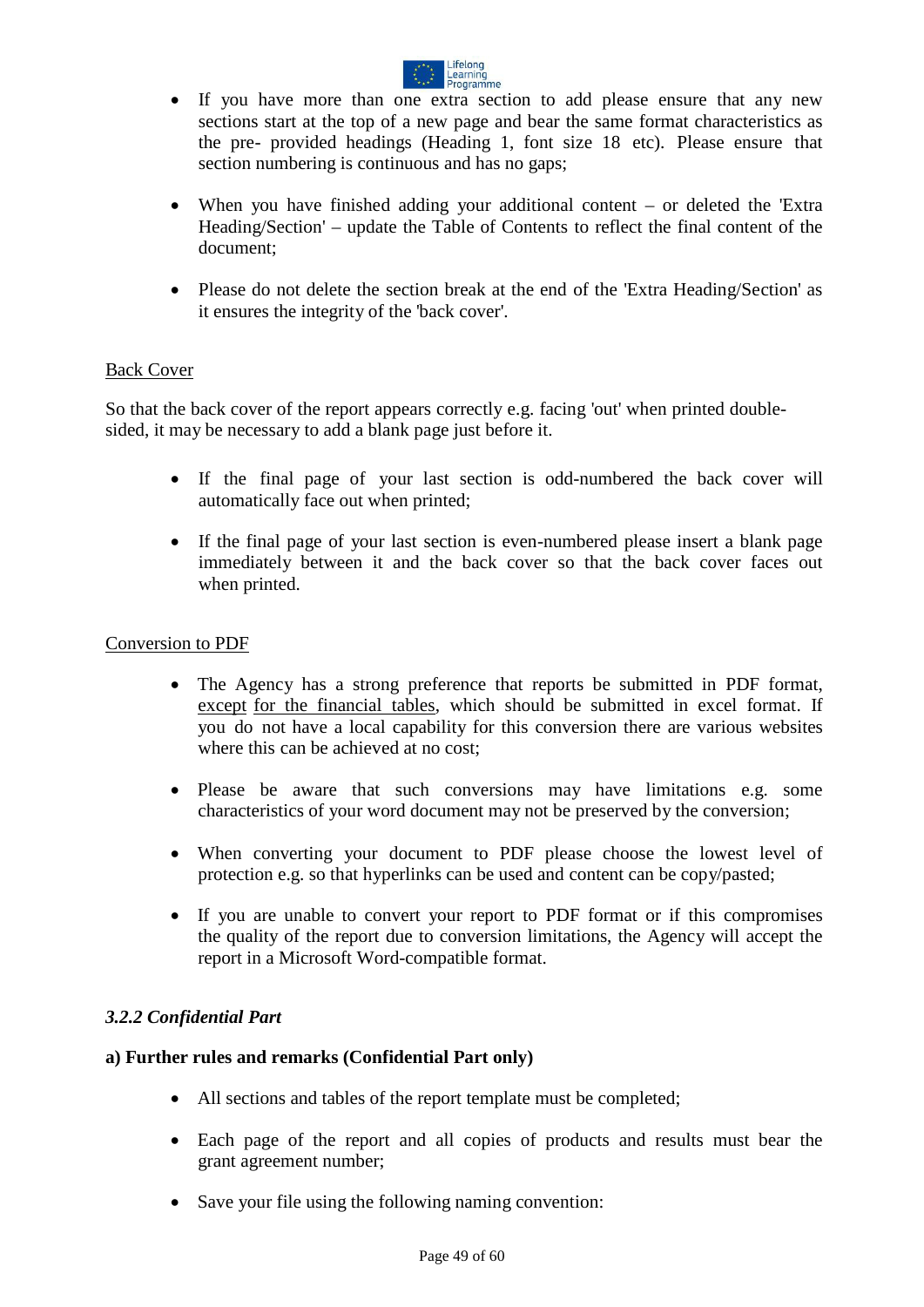

- o For the Progress Report: *2013*\_*nnnn*\_PR\_ *acronym of your project\_conf*
- o For the Final Report: *2013*\_*nnnn* \_FR\_ *acronym of your project\_conf*

Where *nnnn* is the first 4 numbers of your grant agreement (**after** the year value).

#### **b) Using the report template**

The Confidential Part is not destined for publication and is a straightforward Word document with an Excel workbook in annex. In the case of the Excel workbook – the Financial Reporting table – instructions for its completion are found below (section 3.3). In the case of the Word document, all the data fields to be completed are either straightforward table cells or text form fields e.g. space for entering free text. General guidance on content can be found in section 1.4.2 c) of this Handbook. Where more specific guidance is available e.g. advice on codes and references, it can be found in the report template itself.

There are however a couple of changes that will need to be made to the template itself so that the report submitted is clearly and accurately labelled as either a progress report or a Final Report. These modifications are as follows:

Depending on whether you are submitting a Progress Report or a Final Report:

- On the cover sheet, delete the word 'Progress' or 'Final' as applicable. Also delete the oblique stroke '/';
- In the 'Declaration by the Beneficiary' in section 1 adapt as follows:
	- o For a Progress Report delete the paragraph that refers to a Final Report. Delete also the text "[For Progress Report – if applicable]". When submitting a Progress Report not linked to a payment, please delete the text referring to requests of payments.
	- o For a Final Report, enter the sum that you are requesting for payment and delete the paragraph that refers to a Progress Report. Delete also the text "[For Final Report]".
	- o Do not forget to indicate the amount you request.

#### <span id="page-49-0"></span>*3.2.3 Report of Factual Findings on the Final Financial Report (" Audit Certificate" ) – Type I OR II*

Please refer to the Guidance note provided under the link stated in Annex VII.

#### **[http://eacea.ec.europa.eu/about/eacea\\_documents\\_register\\_en.php](http://eacea.ec.europa.eu/about/eacea_documents_register_en.php)**

It is worth noting this report will be analysed by the Agency and is subject to possible request of clarifications, updates and is subject to approval by the Agency.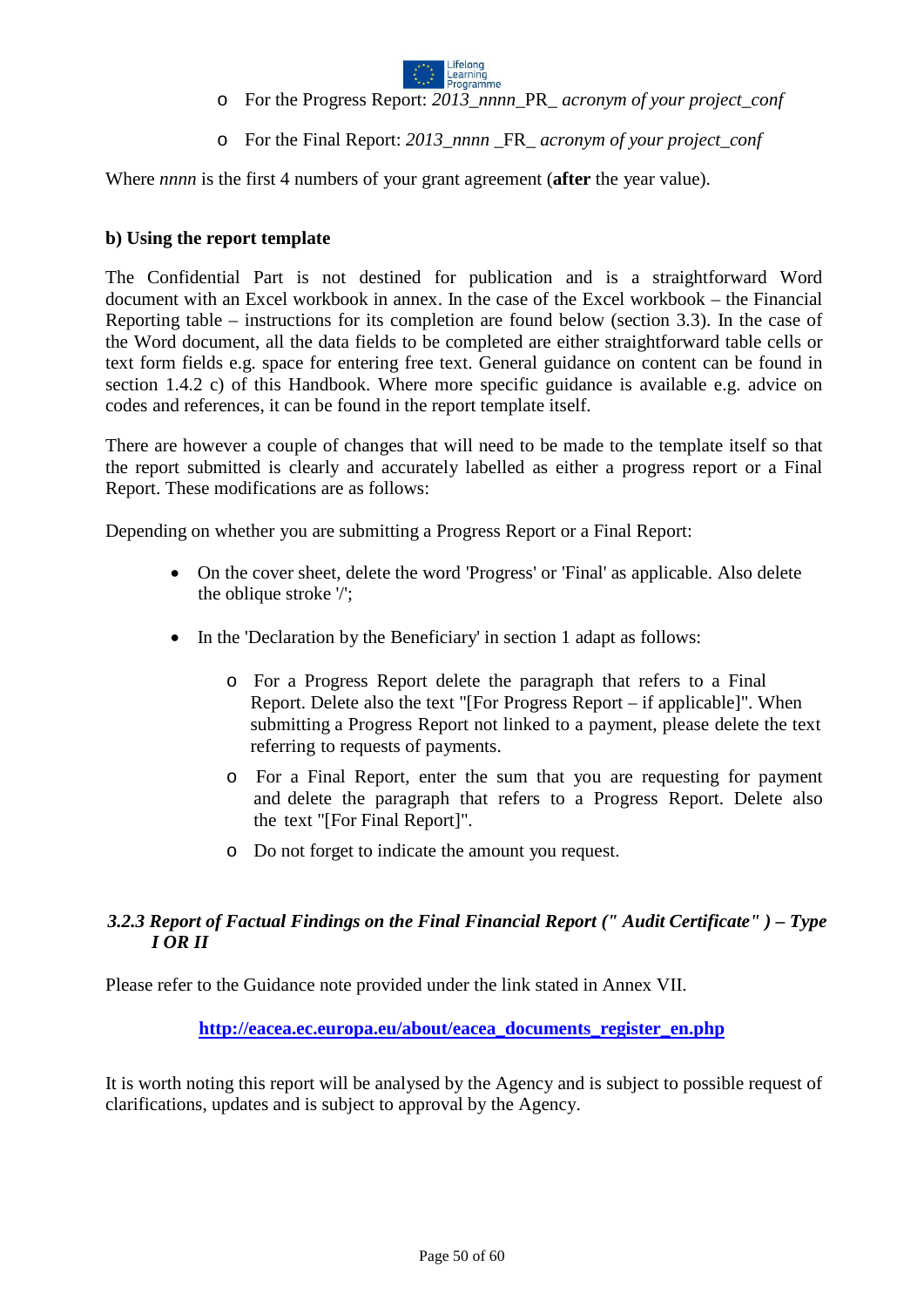

# <span id="page-50-0"></span>**3.3 Instructions for the Financial Reporting tool**

The Financial Reporting tool is the Annex 1 of the Confidential Part. You must use the relevant template between the 4 templates available on the Agency's website:

- For projects **without** third country participation:
	- **1)** Erasmus Networks / projects with mono-beneficiary contracts
	- **2)** For projects with multi-beneficiary contracts
- For projects **with** third country participation:
	- **3)** Erasmus Networks / projects with mono-beneficiary contracts
	- **4)** For projects with multi-beneficiary contracts

**The most widely used template is therefore template no. 2).** To keep these instructions as simple as possible, please note that they will refer to template no. 2), *with additional instructions applicable to template no. 4) in italics.*

Special instructions for templates no. 1) and 3) are given at the end of this section. To help you complete the financial reporting tool, instructions are provided below for each of the sheets that it contains.

#### **Please note:**

- When completing this table you should refer to the administrative and financial guidelines for management and reporting that are described in this Handbook.
- Data in cells with a grey background do not have to be filled in  $-$  these cells are either auto-calculated or copied automatically from other cells.
- Do not copy/paste inside this table (especially do not drag a cell or range of cells to another location) as this may cause problems with the automatic rules and make the calculations incorrect.
- It is recommended to do a print preview before printing each sheet so that pages displaying only rows without any data are not printed (however the first page of each sheet must be printed at least even if its rows contain no data).

#### General rules

Save your file using the following naming convention:

- For the Progress Report : *2013*\_*nnnn*\_PR\_ *acronym of your project*
- For the Final Report : *2013*\_*nnnn* \_FR\_ *acronym of your project*
- Where *nnnn* is the first 4 numbers of your grant agreement (**after** the year value).

When entering dates, please use the format 'dd/mm/yyyy'. If you use formats other than this it may lead to errors in the table.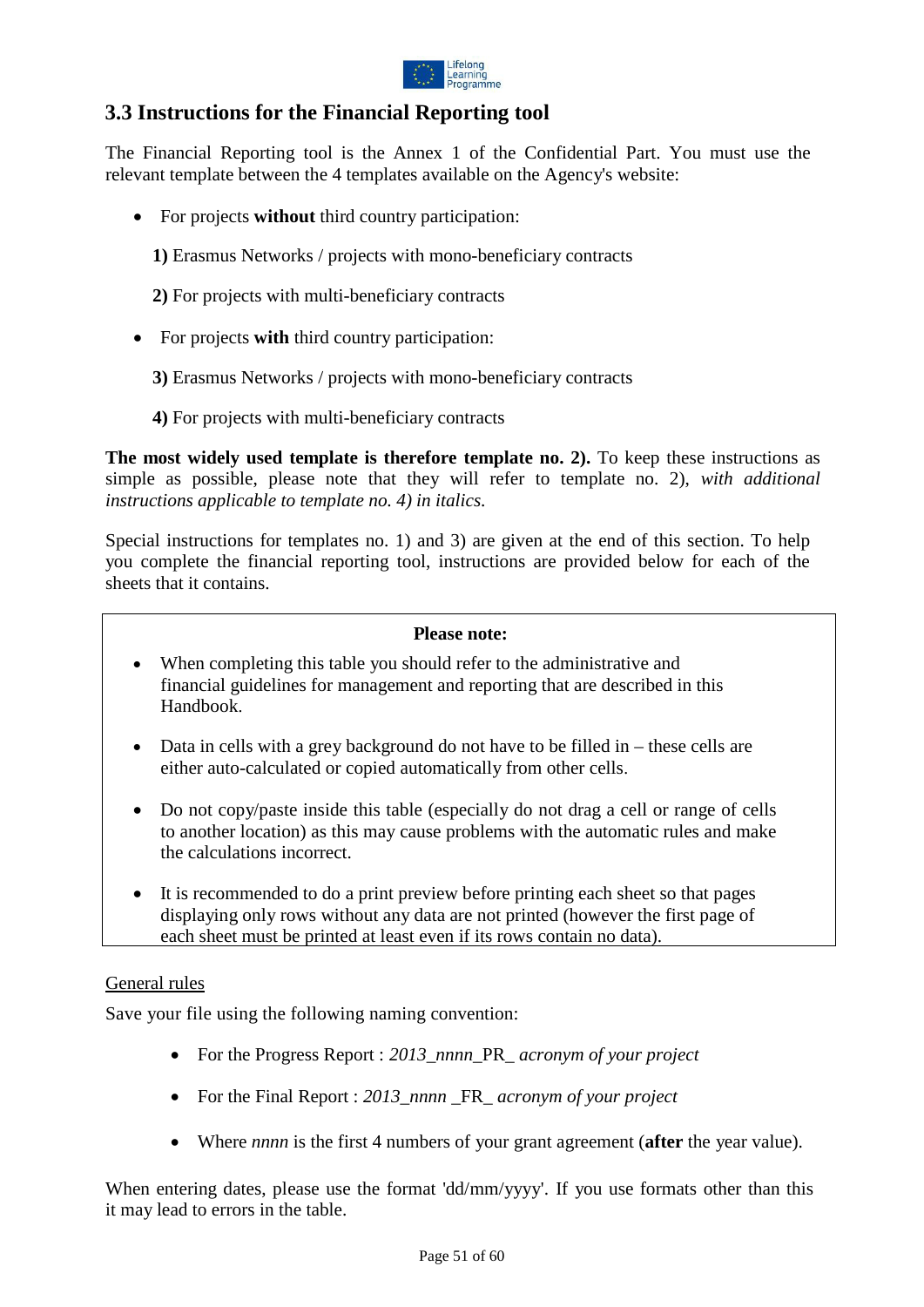

When selecting countries, please refer to the 'Ceilings' sheet for more details. If a country does not appear in the list, please use the code 'IN' (for ineligible countries) *('INE' for template 4).*

The **'cost date'** is not the date of invoicing/payment but the date the expense was actually incurred. When it relates to a period rather than a single date, enter the *end* date of the period concerned.

#### Sheet - Summary

This sheet contains the general data of your project and, at the Final Report stage, the final financial figures.

Even if you are only at Progress Report stage, enter the general data of your project. For the "Agreed budget" data, you should only enter data in the white cells. Please enter the amount of pre-financing payment(s) received.

NB: European Qualification Framework projects and European Cooperation in Education and Training - Part B, grant agreements are using the multi-beneficiary agreement model.

At the Progress Report stage, the content of the summary sheet is not fully relevant and only data from the 'Progress' sheet will be used for assessment purposes.

The column 'LLP limits applied to calculate the grant' gives you an indication of the maximum amounts that will be taken into consideration for the calculation of the final grant. These amounts are based on specific rules for Equipment, Subcontracting and Indirect costs (refer respectively to sections 2.3.3, 2.3.4 and 2.4 of the Handbook), and on the rules established for adjustments (transfers) of expenditure between headings of eligible direct costs (i.e. between staff costs and operational costs) without the need of an amendment (please refer to article I.8 of the grant agreement, and section 1.6.3 of the Handbook).

#### Sheet - Progress

Please enter here the period covered by the Progress report (i.e. the start and end dates) and the amount of the first pre-financing. The amount of the second pre-financing to be received will be calculated automatically (please refer to article I.4.1 of the grant agreements) after all other data have been entered.

According to the duration and amount of your project, a second pre-financing may not have been foreseen in the agreement: in that case, do not take the calculated "Second pre-financing to be received" into account.

#### Sheet – Beneficiaries *(& Sheet Beneficiaries TC)*

Enter into the table the name and country of each beneficiary in the consortium. *Do the same way for each Third Country (TC) beneficiary.*

This sheet gives you an overview of costs declared beneficiary by beneficiary. The costing information is automatically extracted from the sheets that follow (as you fill them) i.e. 'Staff',

'Travel and subsistence' etc. *The TC sheet gives the same overview for Third Country cobeneficiaries.*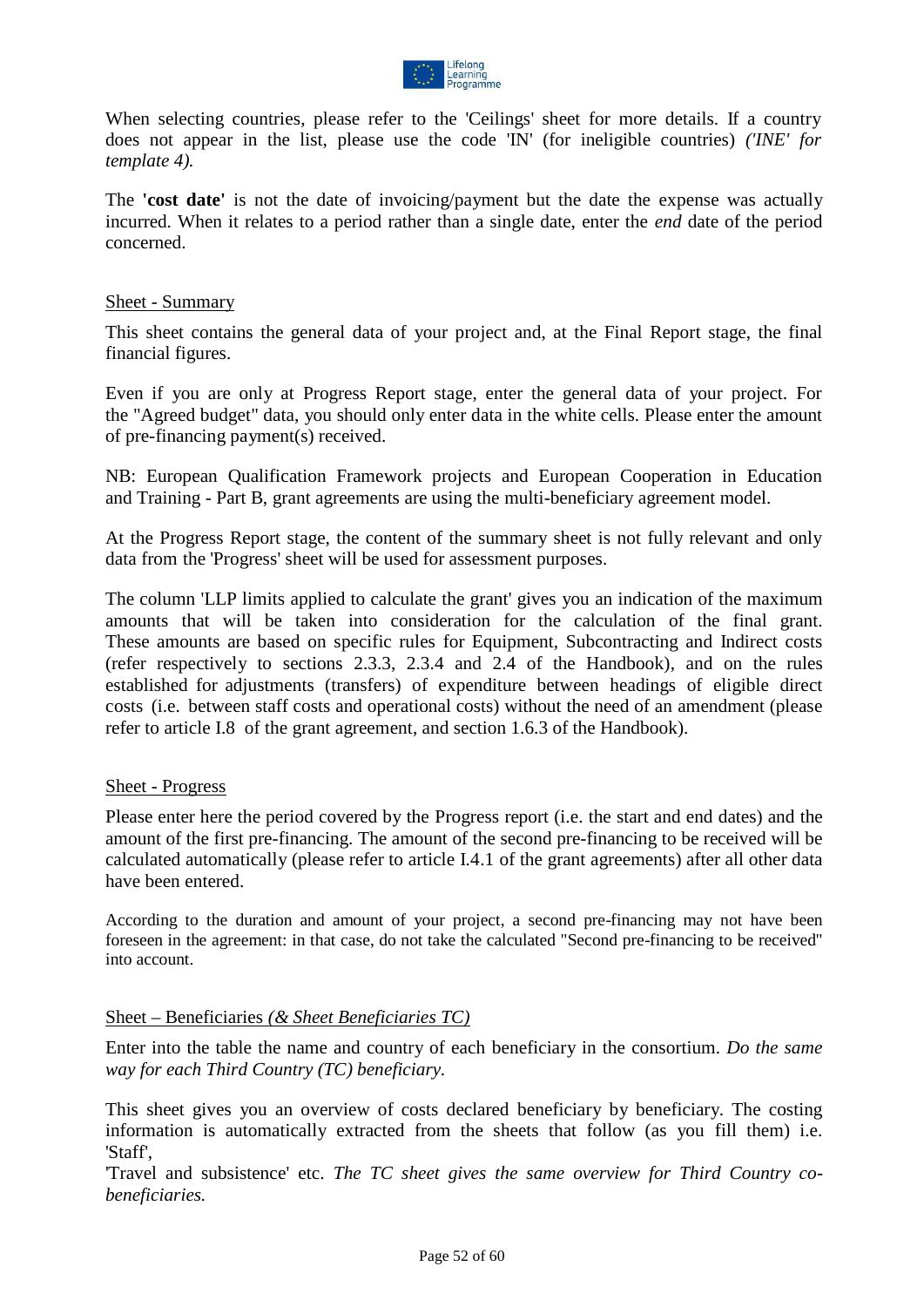

If a beneficiary Px *or PxTC (Third Country)* has received an EU operating grant, specify the period it was received (leave blank if not applicable, or if the period of the operating grant do not overlap **at all** with the eligibility period of the present action grant project).

#### Sheet – Distribution of funds *(& Sheet Distribution of funds TC)*

Enter the date when the distribution of the EU pre-financing amount(s) among beneficiaries is reported.

Enter the amount(s) of EU pre-financing(s) and the date(s) of its/their receipt by P1 (the Coordinator). Report the respective cumulative funds transferred by P1 to Px, indicating (successive) transfer date(s).

*Do the same for the TC sheet, applicable to the Third Country beneficiaries PxTC.*

#### Sheet 1 –Staff *(& Sheet Staff TC)*

Refer also to section 2.3.1 of the present Handbook and make sure that only staff members are recorded under staff costs.

For each beneficiary, please report the number of actual days worked on the project and the total actual cost per staff category in accordance with the actual salary paid in accordance with the usual policy on remuneration. The average daily cost is calculated automatically. As it is the real costs actually paid that must be reported, the reported costs may exceed or be below the respective ceilings by country and staff category (see Sheet Ceilings): the calculation of the eligible staff costs will be done by the Agency during the financial analysis of the report.

#### *Report the same way actual Staff costs of Third Country beneficiaries.*

The country information is automatically extracted from the data that you entered in the 'Co- beneficiaries' sheet / *'Beneficiaries TC' sheet*.

#### Sheet 2 - Travel and subsistence *(& Sheet Travel and subsistence TC)*

Refer also to section 2.3.2 of the present Handbook.

Enter data in **all** of the columns (do not leave them blank). For a given beneficiary, please always use one line per person, per trip. Data entered here must be **only** for staff members of the beneficiaries taking part in the project.

The equivalence between Country codes and Country names is given in the Sheet Ceilings.

As it is the real costs actually paid by the beneficiaries that must be reported, the reported costs may exceed or be below the respective ceilings for subsistence costs by country depending on the **usual** policy of the organisation (see Sheet Ceilings): the calculation of the eligible Travel and subsistence costs will be done by the Agency during the financial analysis of the report.

Please note that real subsistence costs refer also to lump sums paid by a beneficiary to its travelling staff (those lump sums being "really" paid by the project).

*Report the same way actual Travel and subsistence costs of Third Country (TC) beneficiaries. Data entered here must be only for staff members of the TC beneficiaries taking part in the project. You can charge only the number of working days + 1.*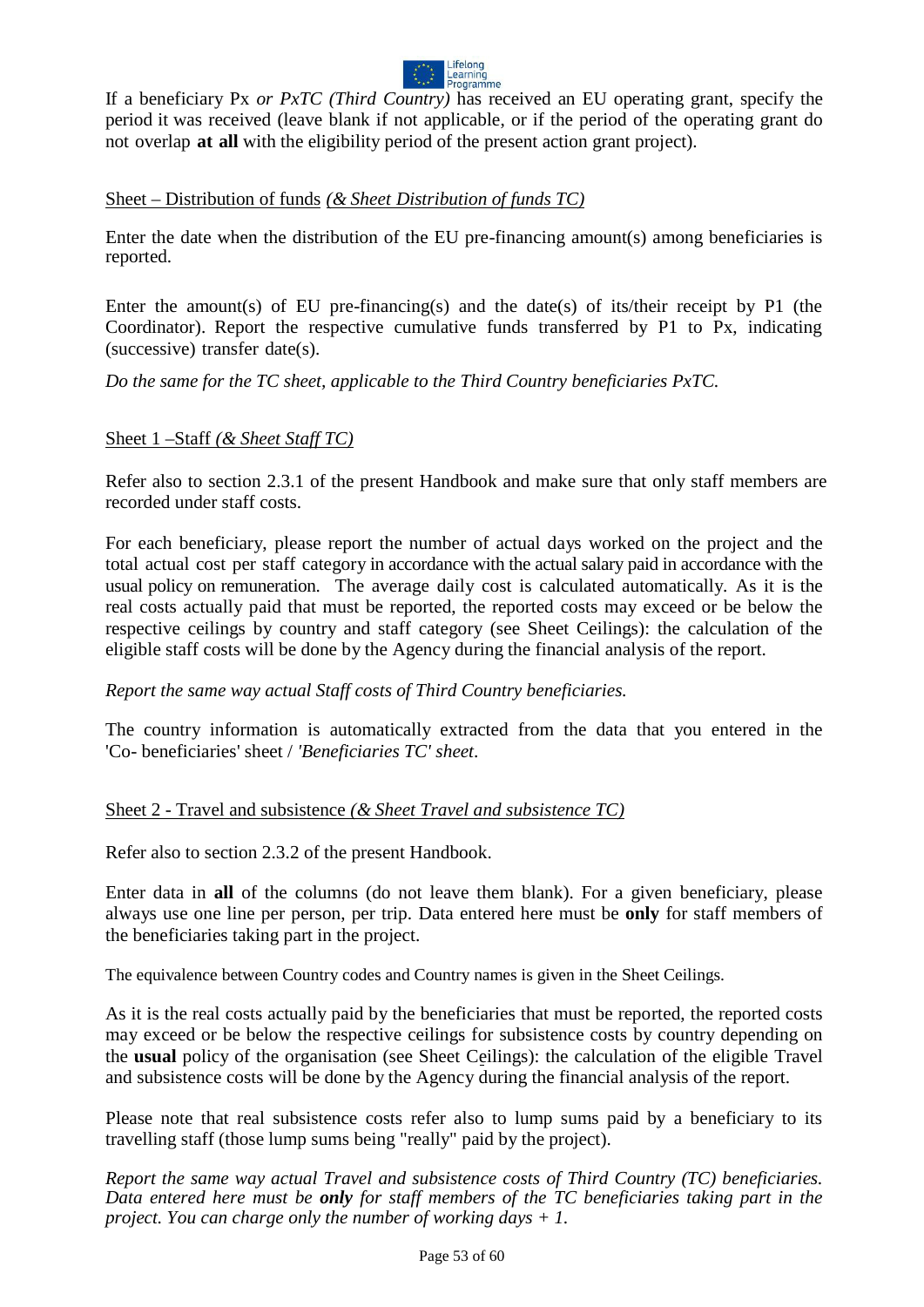

Sheet 3 – Equipment

Refer also to section 2.3.3 of the present Handbook.

When equipment is 'rent/leased', it is not necessary to complete the columns 'depreciation rate' and 'number of months used in the project'. Indeed, the total amount to be declared is based on 'renting/leasing' invoices. On the other hand, when the equipment has been purchased it is necessary to complete these two columns.

*Equipment costs of Third Country beneficiaries are not eligible.*

#### Sheet 4 – Subcontracting

Refer also to section 2.3.4 of the present Handbook. Enter data in all of the columns.

*Subcontracting costs of Third Country beneficiaries are not eligible.*

#### Sheet 5 – Other *(& Sheet Other TC)*

Refer also to section 2.3.5 of the present Handbook. Enter data in all of the columns.

*Report the same way Other costs of Third Country beneficiaries.*

#### Sheet – Revenues *(& Sheet TC Revenues)*

Declare here all other realised (i.e. actual) sources of financing. Own funds of the partnership do not have to be declared here.

*Report the same way actual sources of financing received by Third Country beneficiaries.*

#### Sheet – Comments

Write here any comments or additional information on the reported costs/revenues you consider useful for the Agency when it will conduct the financial analysis of the present report.

#### Sheets – Ceilings and Actions

These two sheets are for information only. No data is to be input.

**Special instructions for template 1)** *and template 3* to be used respectively by projects **without** *or with Third Country partners* (**only** Erasmus Networks or projects with a monobeneficiary contract).

- All above instructions are valid with the following remarks:
- In all sheets, "Beneficiaries" are denominated "Partners".
- Sheet Beneficiaries is replaced by Sheet Partners (*Beneficiaries TC by Partners TC).*
- Page 54 of 60 • In Sheet Partners, only P1 (Beneficiary) should report if it has received an EU operating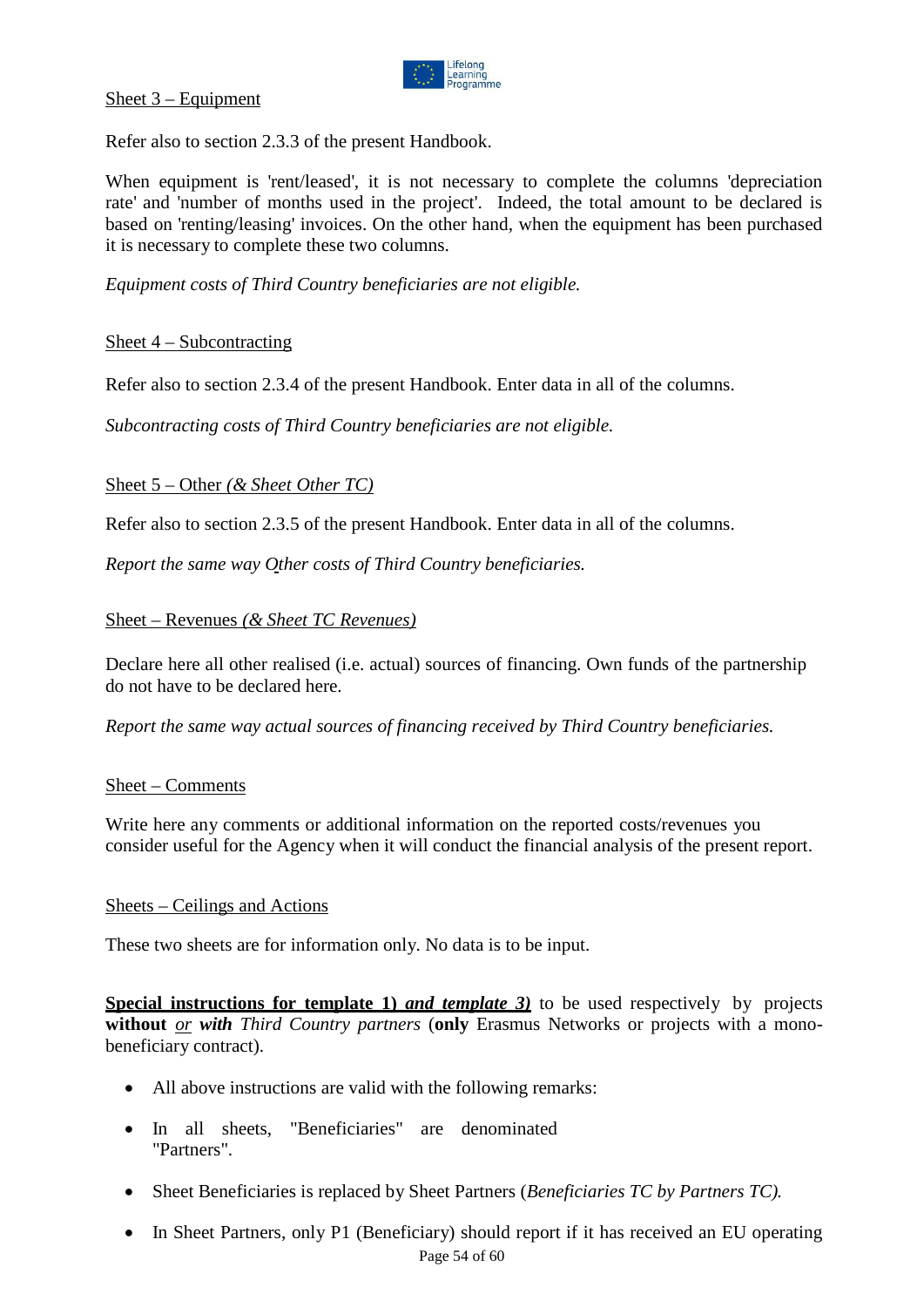

grant (fully or partially) overlapping with the eligibility period of the present action grant project). *That information is not requested in the Sheet Partner TC for Third Country partners PxTC.*

• There is no Sheet Distribution of funds *(and no Sheet Distribution of funds TC)*.

### **IMPORTANT**!

All costs and all revenues of the project must be declared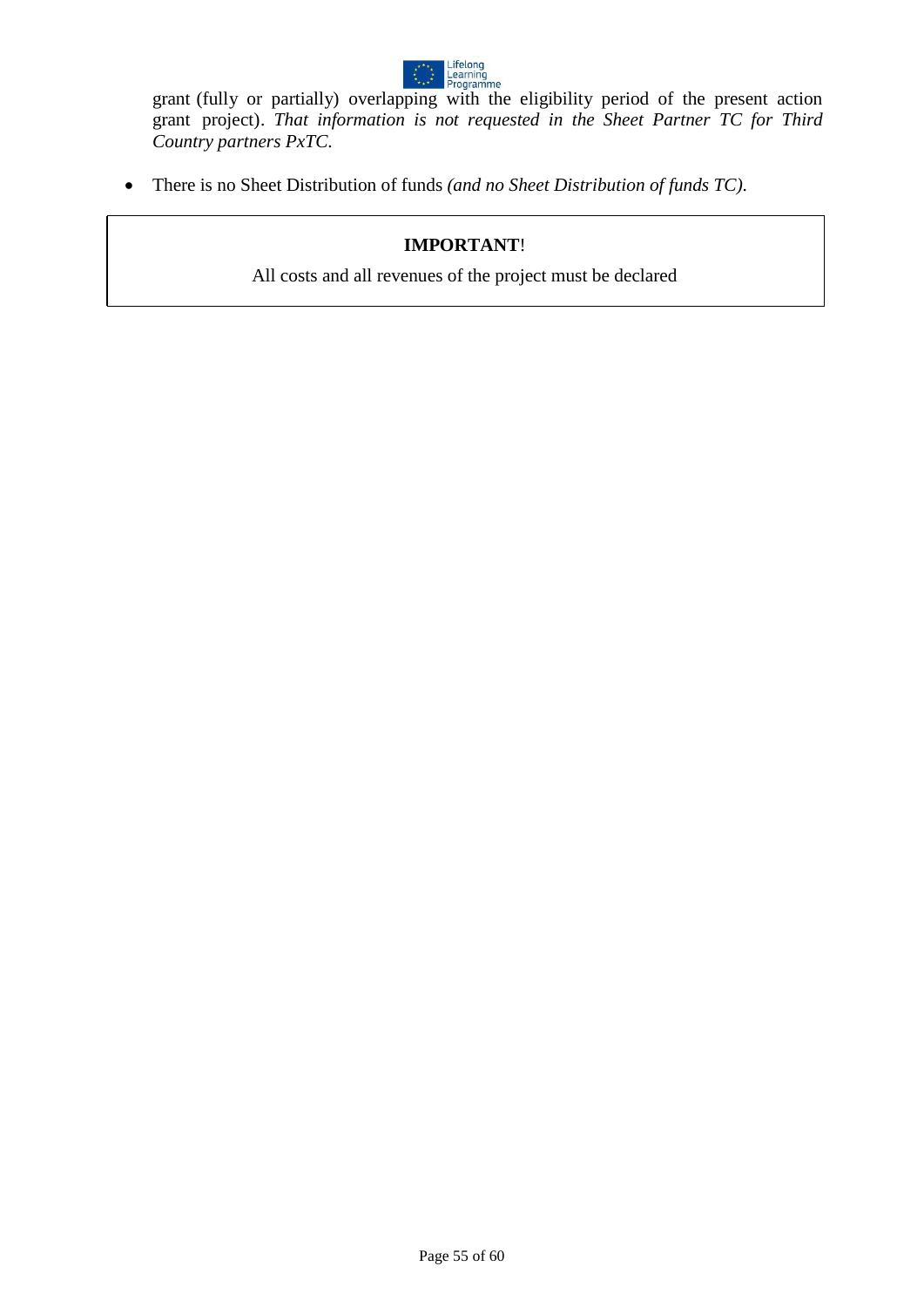

# <span id="page-55-0"></span>**ANNEX I DEFINITION OF TERMS**

**The Agency**: the Education, Audiovisual and Culture Executive Agency, acting under powers delegated by the Commission of the European Communities.

**Amendment**: a written supplementary agreement that modifies the grant agreement.

#### **Beneficiary**:

- In a mono-beneficiary grant agreement, the beneficary is the organisation or institution with whom the agreement for receiving a grant from the LLP is signed.
- In a multi-beneficiary grant agreement, the signatory of the grant agreement is called coordinator. Each partner is called the "beneficiary". Co-ordinator and partners are collectively called "the beneficiaries".

**Consortium**: a group of partners/beneficiaries participating in a project.

**Contracts (type of):** See under Grant Agreement

**Coordinator:** In a multi-beneficiary grant agreement, the signatory organisation is defined in all parts of the agreement as being the coordinator.

**Final Report**: implementation report and financial statement covering the entire period of a project submitted by the deadline stipulated in the grant agreement.

**Grant agreement**: contractualisation of the grant award, setting out the terms and conditions and the financial rules that apply.

- **Mono-beneficiary grant agreement**: an agreement between the Executive Agency and a single beneficiary. The beneficiary, in financial terms, is the organisation or institution with whom the agreement for receiving an LLP-grant is signed.
- **Multi-beneficiary grant agreement**: an agreement between the Executive Agency and several beneficiaries. These beneficiaries have given mandate for the purpose of the signature of the agreement to the representative of the signatory of the agreement (called "coordinator").

**Legal Representative**: the person legally authorised to enter into legal and financial commitments on behalf of the beneficiary/coordinator organisation.

**Partner agreements: bilateral** agreements made between the coordinator and beneficiaries (multibeneficiary grant agreement) or the beneficiary and partners (mono-beneficiary grant agreement) to govern a number of issues that will or may arise during the life of the project (e.g. collaboration methods, tasks, financial provisions, intellectual property rights, etc.) in accordance with article II.1.

**Progress Report**: a mid-term report and financial statement on the implementation of a project submitted in accordance with the deadline indicated in article I.4.1 of the grant agreement

**Project**: a cooperation activity with a defined outcome developed jointly by a formal or informal grouping of organisations or institutions. For the purposes of this Handbook the term "project" is generically used for multilateral projects, networks and accompanying measures.

**Project Manager:** the partner responsible for the daily implementation of the project if the "project manager"("in the application referred to as "management coordinator") is different than the signatory organisation of the contract (the "applicant organisation" in the application form).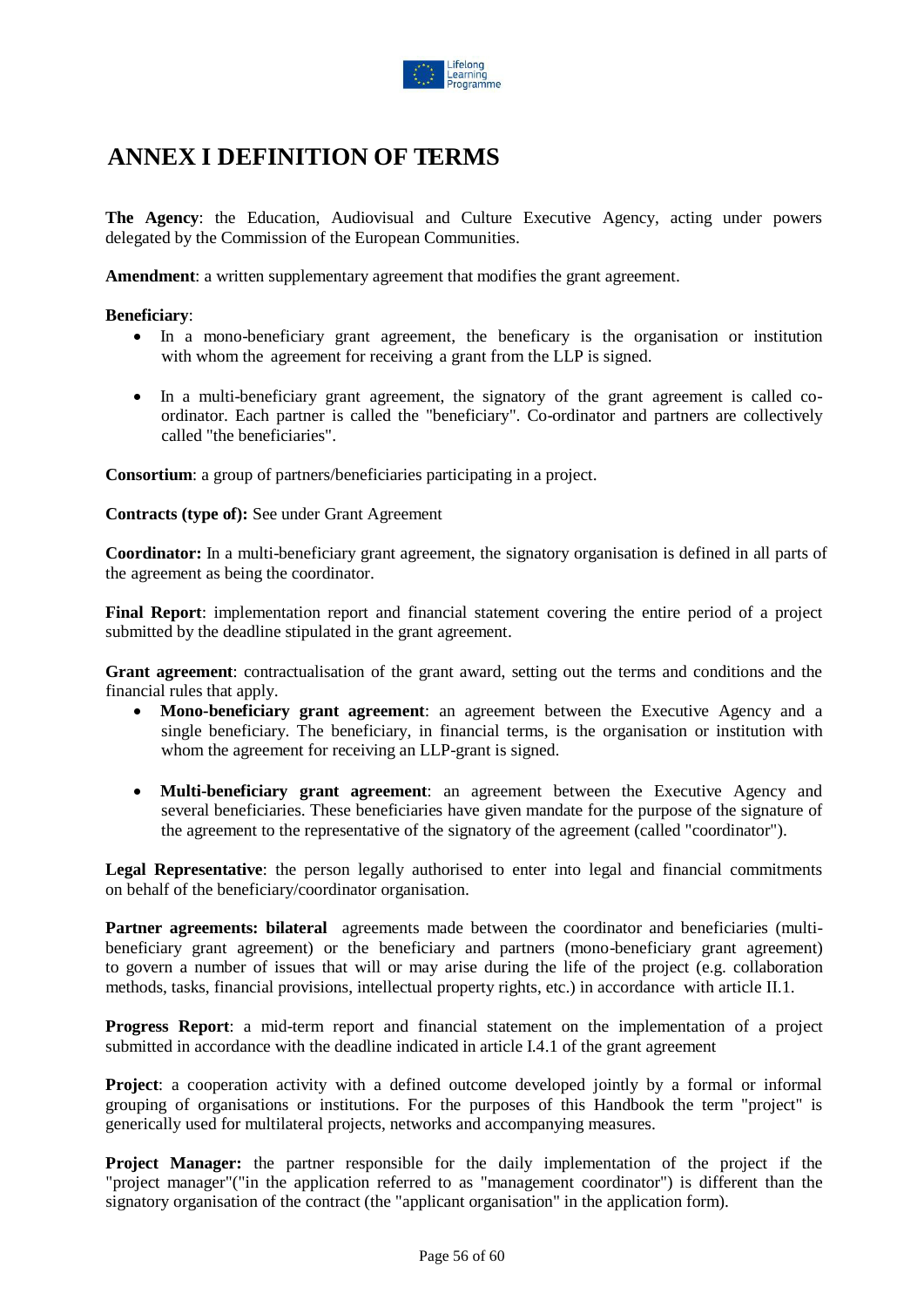

#### **Third country participation:**

A certain number of funded projects include partners from third countries which do not participate in the Lifelong Learning Programme, as defined in Article 14 of Decision 1720/2006/EC. A grant allocated to third country participants can only be used for the activities of these participants (no part of it may be used by the partners in the 37 European participating countries.) The maximum grant allowed amounts to  $25.000 \in$  Equipment and subcontracting costs are not eligible.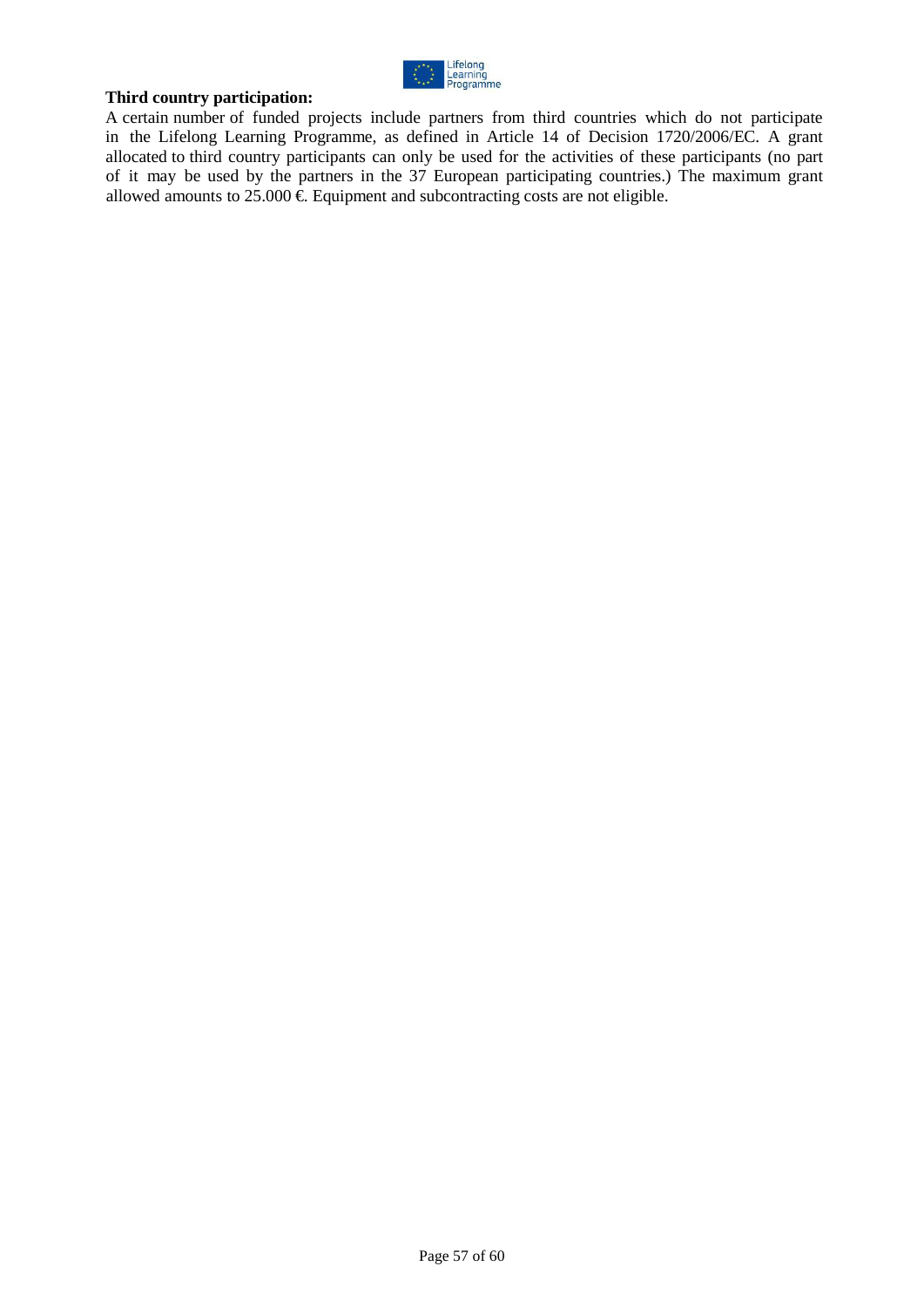

# <span id="page-57-0"></span>**ANNEX II ASSESSMENT SHEET FINAL REPORT**

(The assessment sheet the Agency uses for Progress Reports, has a similar structure.)

# **LLP FINAL REPORT ASSESSMENT SHEET**

**Project number: [number]-[year]-[country]-[LLP Action]**

**Project title:**

|                                                                                                                                                                                                                      | <b>Score</b><br>/10 |
|----------------------------------------------------------------------------------------------------------------------------------------------------------------------------------------------------------------------|---------------------|
| 1. Objectives, results and products<br>Are all planned project outcomes / results available and are they in accordance with<br>aims and objectives as declared in the original application or as officially amended? |                     |
| Please comment                                                                                                                                                                                                       |                     |

|                                                                                                                                                                                                                                                                                                    | <b>Score</b><br>/10 |
|----------------------------------------------------------------------------------------------------------------------------------------------------------------------------------------------------------------------------------------------------------------------------------------------------|---------------------|
| 2. Coherence between work programme and activities carried out to date<br>Have the planned activities been implemented in accordance with the project's work<br>programme as declared in the original application, or as officially amended, and have<br>any variations been adequately justified? |                     |

|                                                                                                                                                                                                                                                                                                                                                                                                                             | <b>Score</b><br>/10 |
|-----------------------------------------------------------------------------------------------------------------------------------------------------------------------------------------------------------------------------------------------------------------------------------------------------------------------------------------------------------------------------------------------------------------------------|---------------------|
| 3. Partnership<br>A) Are there clear indications of a real and effective partnership? Are there significant<br>changes in the partnership when compared with the application? If so, are such<br>changes justified?<br>B) (If applicable) Third country participation. To what extent did the third country<br>partners succeed to have an impact on the target groups and on the dissemination<br>strategy of the project? | $\mathbf{\Omega}$   |
|                                                                                                                                                                                                                                                                                                                                                                                                                             |                     |
|                                                                                                                                                                                                                                                                                                                                                                                                                             | <b>Score</b>        |
|                                                                                                                                                                                                                                                                                                                                                                                                                             | /10                 |
| 4. Management                                                                                                                                                                                                                                                                                                                                                                                                               |                     |
| How was the project managed? Have any variation from original plans been<br>adequately justified?                                                                                                                                                                                                                                                                                                                           | 0                   |
|                                                                                                                                                                                                                                                                                                                                                                                                                             |                     |

**Score 10**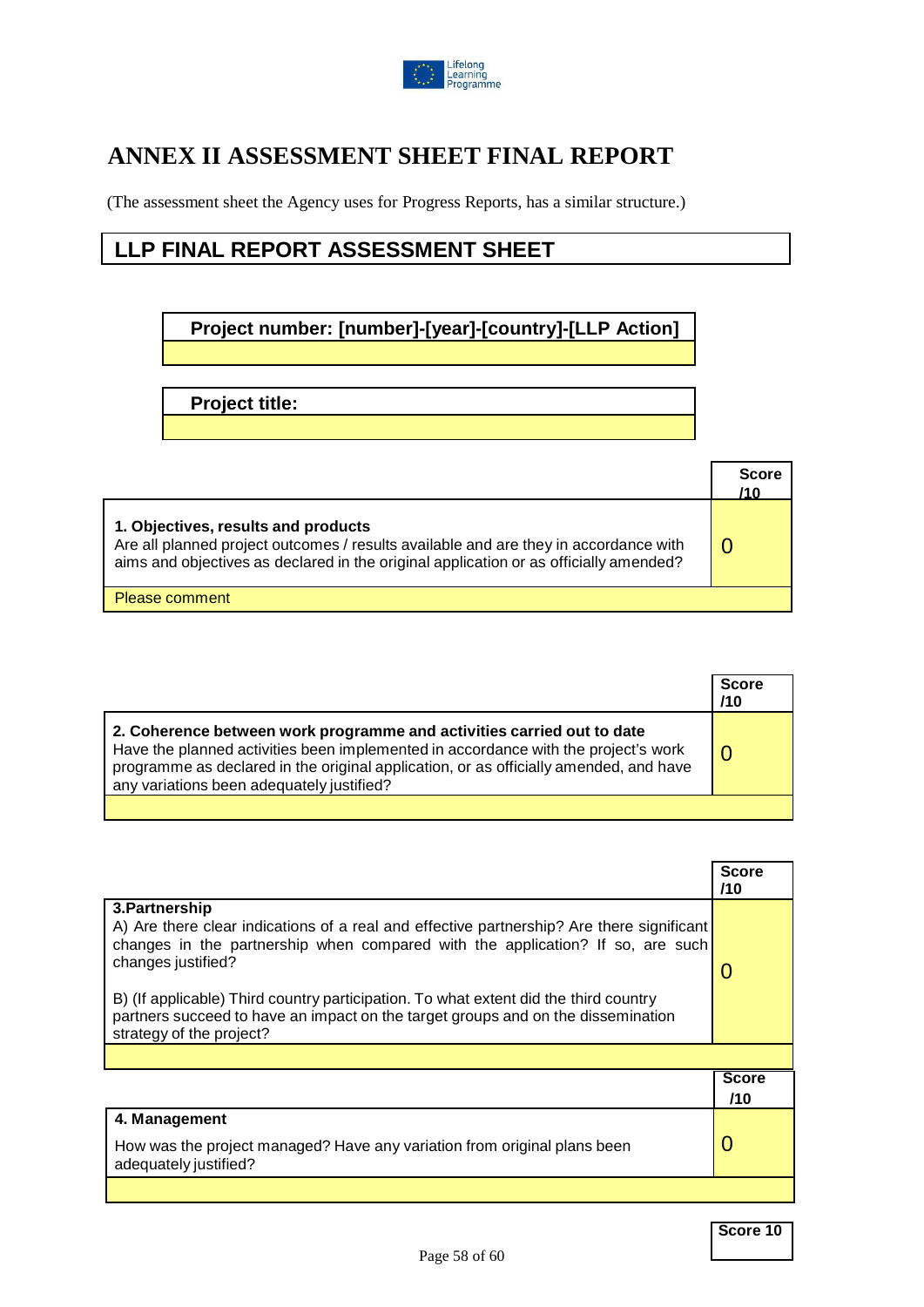

| 5. Financial management                                                                          |  |
|--------------------------------------------------------------------------------------------------|--|
| Is the expenditure appropriate and in line with the approved Work programme?                     |  |
| - IO<br>Is the expenditure appropriate and in line with the project's activities as described in |  |
| the Final Report? Is the expenditure in line with the level of project's implementation          |  |
| ("best value for money" principle)?                                                              |  |
|                                                                                                  |  |

|                                                                                                                                                                                   | <b>Score</b><br>/10 |
|-----------------------------------------------------------------------------------------------------------------------------------------------------------------------------------|---------------------|
| 6. Evaluation and/or quality assurance<br>How well was the project's strategy for evaluation implemented? Were<br>there significant changes compared to the original application? |                     |

|                                                                                                                                                   | <b>Score</b><br>/10 |
|---------------------------------------------------------------------------------------------------------------------------------------------------|---------------------|
| 7. Dissemination<br>How effectively did the project carry out its plan for dissemination? What is the<br>quality of the dissemination activities? |                     |
|                                                                                                                                                   |                     |

# **Supplementary information to be submitted**

**Supplementary information required from the project to allow for a complete Final Report analysis:**

# **Overall evaluation**

| <b>Overall comment:</b> |
|-------------------------|
|                         |
| <b>Strong points:</b>   |
|                         |
| <b>Weak points:</b>     |
|                         |

| Is the public part, in your opinion, ready for publication on the<br><b>Executive Agency's website?</b> Please comment on aspects such as |  |
|-------------------------------------------------------------------------------------------------------------------------------------------|--|
| language and quality of content of the report                                                                                             |  |
|                                                                                                                                           |  |

| <b>Summary scoring sheet for Final Report</b>                                            |   |  |
|------------------------------------------------------------------------------------------|---|--|
| <b>Criterion</b>                                                                         |   |  |
| 1 Objectives, results and products                                                       | 0 |  |
| 2 Coherence between work programme and activities carried out during life of the project |   |  |
| 3 Partnership                                                                            |   |  |
| 4 Project Management                                                                     |   |  |